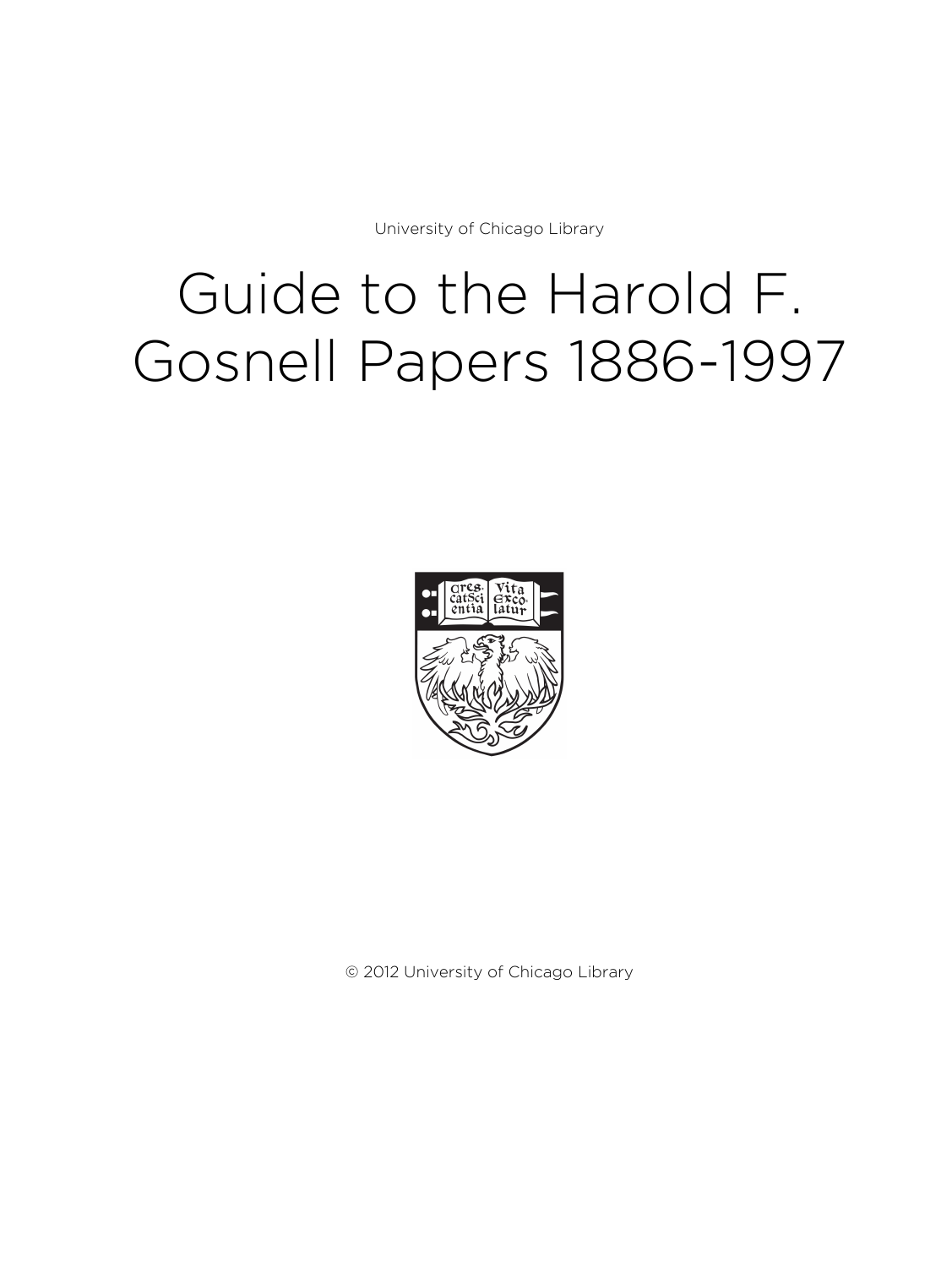# **Table of Contents**

| Descriptive Summary                              | 3                         |
|--------------------------------------------------|---------------------------|
| Information on Use                               | $\overline{3}$            |
| Access                                           | $\mathfrak{Z}$            |
| Citation                                         | $\overline{\mathfrak{Z}}$ |
| <b>Biographical Note</b>                         | $\overline{3}$            |
| Scope Note                                       | $\overline{4}$            |
| <b>Related Resources</b>                         | 5                         |
| Subject Headings                                 | 5                         |
| <b>INVENTORY</b>                                 | 6                         |
| Series I: Personal and Biographical              | 6                         |
| Series II: Correspondence                        | 9                         |
| Subseries 1: Professional Correspondence         | 10                        |
| Subseries 2: Family Correspondence               | 14                        |
| Subseries 3: Personal Correspondence             | 15                        |
| Series III: Academic Administration and Teaching | 15                        |
| Subseries 1: University of Chicago, 1926-1941    | 16                        |
| Subseries 2: Other Universities, 1946-1970       | 19                        |
| Series IV: Writings                              | 21                        |
| Subseries 1: Books                               | 22                        |
| Subseries 2: Articles and Other Writings         | 40                        |
| Subseries 3: Writings by Others                  | 45                        |
| Series V: Government Work                        | 49                        |
| Series VI: Professional Activities               | 52                        |
| Series VII: Research Files                       | 55                        |
| Subseries 1: National Elections                  | 55                        |
| Subseries 2: Political Party Ephemera            | 57                        |
| Subseries 3: Voting                              | 58                        |
| Subseries 4: Public Opinion                      | 60                        |
| Subseries 5: State and Local Politics            | 63                        |
| Subseries 6: World Politics                      | 65                        |
| Subseries 7: General                             | 68                        |
| Series VIII: Oversized                           | 81                        |
| Series IX: Restricted                            | 82                        |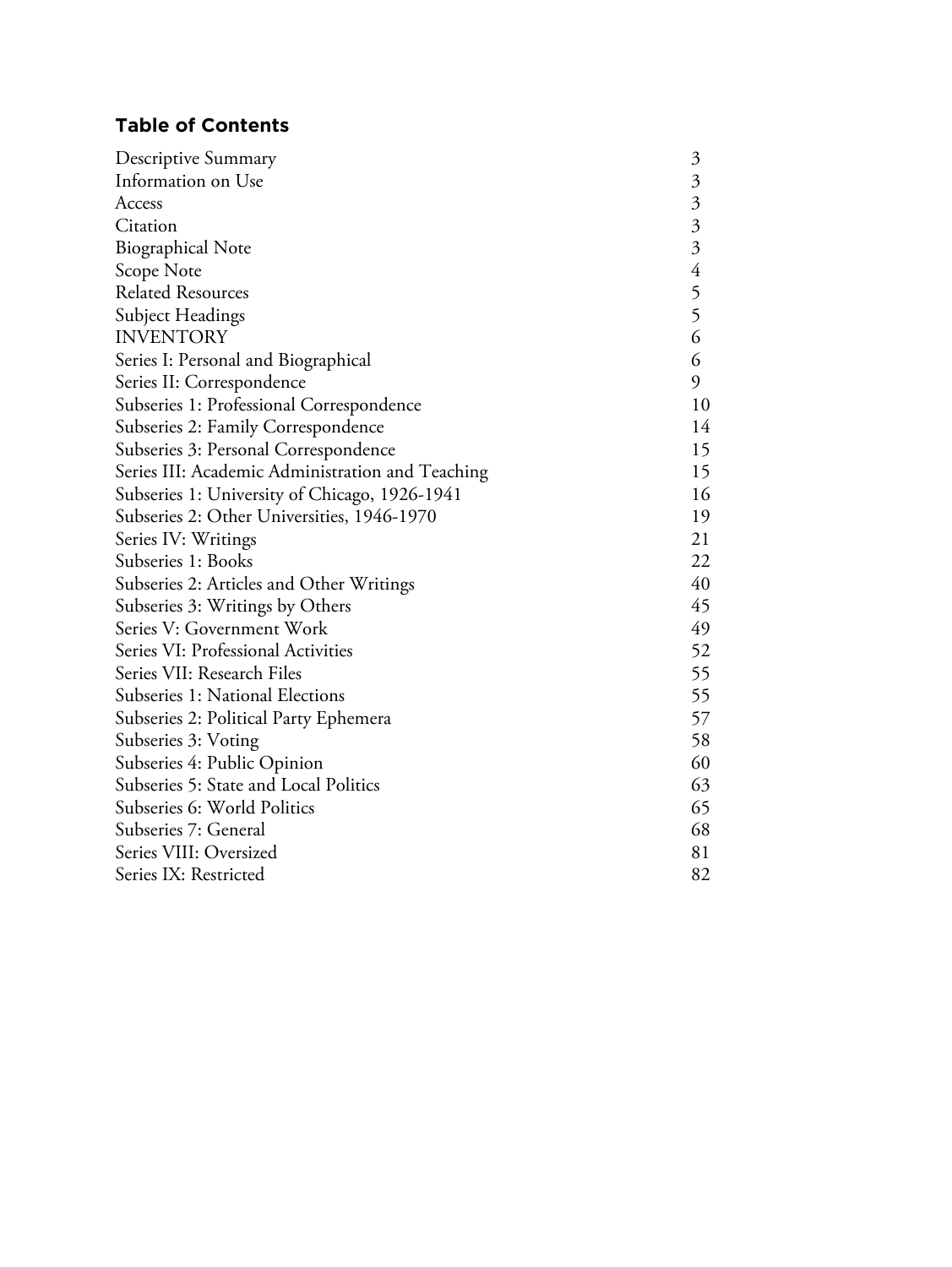# **Descriptive Summary**

| <b>Identifier</b> | <b>ICU.SPCL.GOSNELLHF</b>                                                                                                                                                                                                                                                                                                                                                                                                                                                                                                      |
|-------------------|--------------------------------------------------------------------------------------------------------------------------------------------------------------------------------------------------------------------------------------------------------------------------------------------------------------------------------------------------------------------------------------------------------------------------------------------------------------------------------------------------------------------------------|
| <b>Title</b>      | Gosnell, Harold F. Papers                                                                                                                                                                                                                                                                                                                                                                                                                                                                                                      |
| Date              | 1886-1997                                                                                                                                                                                                                                                                                                                                                                                                                                                                                                                      |
| Size              | 70 linear feet (140 boxes)                                                                                                                                                                                                                                                                                                                                                                                                                                                                                                     |
| <b>Repository</b> | Special Collections Research Center<br>University of Chicago Library<br>1100 East 57th Street<br>Chicago, Illinois 60637 U.S.A.                                                                                                                                                                                                                                                                                                                                                                                                |
| <b>Abstract</b>   | Harold Foote Gosnell (1896-1997) was a political scientist at the University<br>of Chicago during the 1920s and 1930s. He also worked for the federal<br>government and spent the latter part of his academic career at American<br>and Howard Universities. He was renowned for his work on voter behavior,<br>particularly with reference to African-American politics and Chicago politics.<br>The Harold F. Gosnell Papers contain correspondence, teaching materials,<br>writings, and research files spanning 1886-1997. |

# **Information on Use**

# **Access**

Series IX contains students grades restricted for 80 years. The remainder of the collection is open for research.

# **Citation**

When quoting material from this collection, the preferred citation is: Gosnell, Harold F. Papers, [Box #, Folder #], Special Collections Research Center, University of Chicago Library

# **Biographical Note**

Harold Foote Gosnell (1896-1997) grew up in Rochester, New York, where he attended the University and graduated in 1918. He served briefly in the army, remaining in America, before pursuing graduate studies in political science at the University of Chicago. At Chicago Gosnell worked with Charles E. Merriam, graduating in 1922 and staying on as faculty. By 1932 Gosnell was an Associate Professor and closely associated with Merriam's approach to the discipline, which incorporated methods from economics, sociology, and psychology.

Gosnell's work during the 1920s and 1930s used statistical analyses to draw conclusions about voter behavior and political participation. He became known for his research into Chicago politics and the African-American vote; Negro Politicians: The Rise of Negro Politics and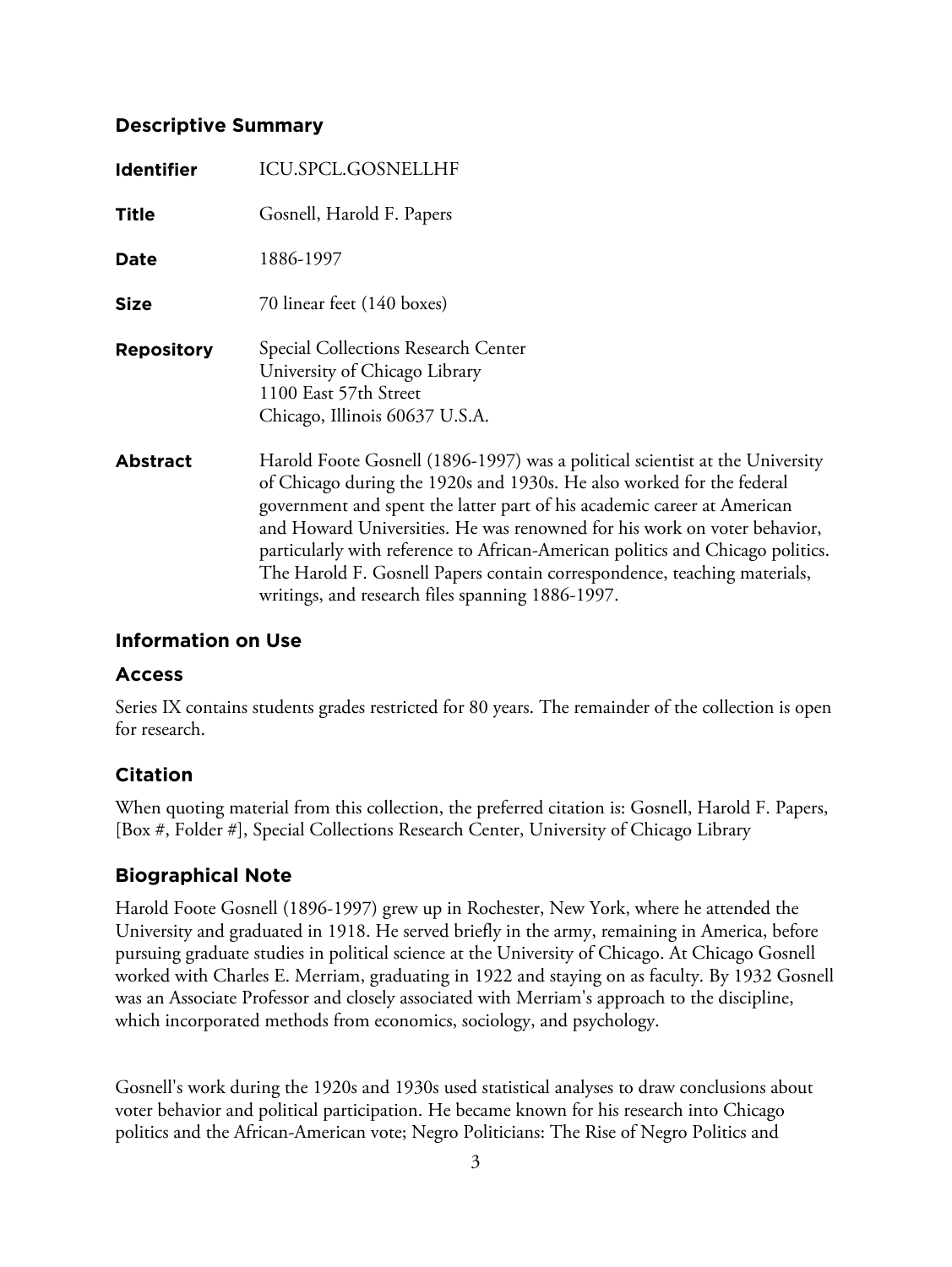Chicago (1935) and Machine Politics: The Chicago Model (1937) were still considered authoritative texts in the 1990s. Gosnell also completed studies of American non-voters and voter turnout in Europe. His work was consistently valued for its "behaviorism" method, which made use of the quantitative models favored by the other social sciences, but modified their tendency towards determinism.

Despite this success, however, the Political Science Department came under increasing criticism from University President Robert Hutchins, who disliked Charles Merriam's political activism. In 1941 Gosnell accepted a job with the Bureau of the Budget. In 1946 he moved to the State Department, where he remained until 1960. He continued to publish on voter motivations, though his case studies of presidential leadership demonstrated a shift away from behaviorism.

During this period Gosnell also served as faculty at American University, where he conducted research on the Soviet Union for their Special Operations Research Office. In 1962 he was invited to teach at Howard University, where his scholarship on African-American politics was particularly admired. Gosnell retired in 1970, but continued to receive accolades for his contribution to the discipline, awarded the Charles E. Merriam Award from the American Political Science Association in 1981. Both APSA and the University of Rochester created fellowships named for him, and by the time of his death in 1997 Gosnell was widely considered to have made quantitative analysis mainstream in political science.

Gosnell was married to Florence Fake, who died in 1991.

# **Scope Note**

The Harold F. Gosnell Papers are organized into nine series:

Series I: Personal and Biographical, contains artwork, address books, clippings, finances, memorabilia, and photos. It includes a draft of Gosnell's autobiography. Material spans 1886-1972 and is organized by subject.

Series II: Correspondence, contains Gosnell's professional, family, and personal correspondence. It is organized alphabetically and spans 1919-1997.

Series III: Academic Administration and Teaching, contains administrative reports, examinations, lectures, student work, and syllabi from Gosnell's time at the University of Chicago (1926-1941), American University (1946-1962), and Howard University (1962-1970). Graded student work and letters of recommendation have been restricted transferred to Series IX. Oversized material has been transferred to Series VIII.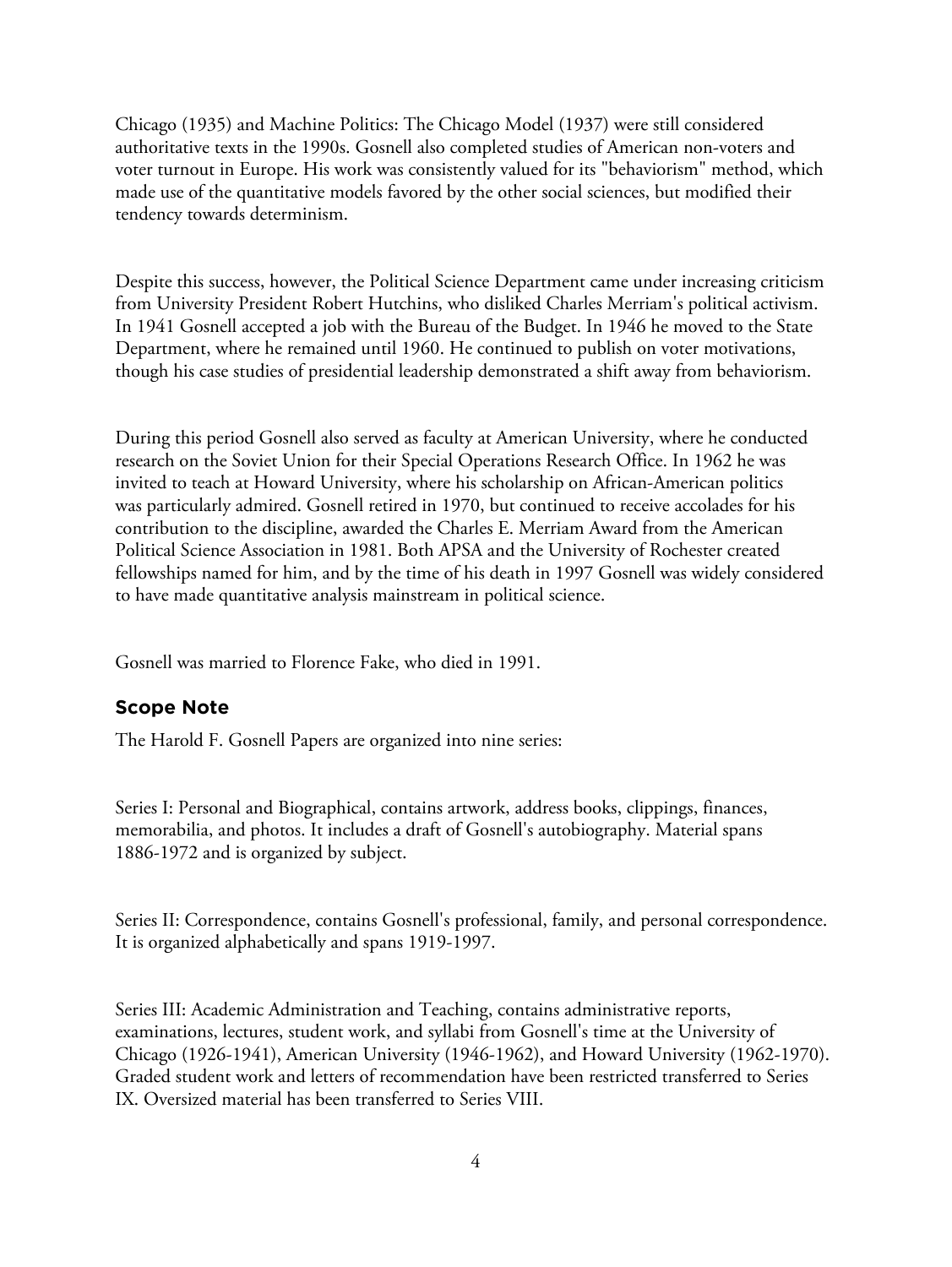Series IV: Writings, contains books, articles, and reviews written by Gosnell and others. Material is organized by title and by author, and spans 1921-1977.

Series V: Government Work, contains interviews, memoranda, press releases, and reports from Gosnell's work at the Bureau of the Budget and the Department of State, 1941-1960. This series is organized by department.

Series VI: Professional Activities, contains newsletters and correspondence from organizations to which Gosnell belonged. It is arranged by name and spans 1951-1990.

Series VII: Research Files, contains charts, clippings, interviews, memorabilia, newsletters, notes, publications, polls, propaganda, and surveys related to Gosnell's research on public policy and political theory. Oversized material has been transferred to Series VIII. This series is organized by topic and spans the 1910s through the 1970s.

Series VIII: Oversized, contains books, clippings, graphs, electoral maps, and campaigns posters, primarily related to American and British elections. Material has been transferred from Series III and VII. It spans 1922-1940.

Series IX: Restricted, contains graded student work and letters of recommendation.

# **Related Resources**

The following related resources are located in the Department of Special Collections:

http://www.lib.uchicago.edu/e/spcl/select.html

Merriam, Charles E. Papers

University of Chicago. Department of Political Science. Records

# **Subject Headings**

- Gosnell, Harold Foote, 1896-
- •
- Howard University
- American University (Washington, D.C.). Special Operations Research Office
- United States. Bureau of the Budget
- United States. Dept. of State
- University of Chicago. Political Science Dept.
- African Americans -- Politics and government
- Chicago (Ill.) -- Politics and government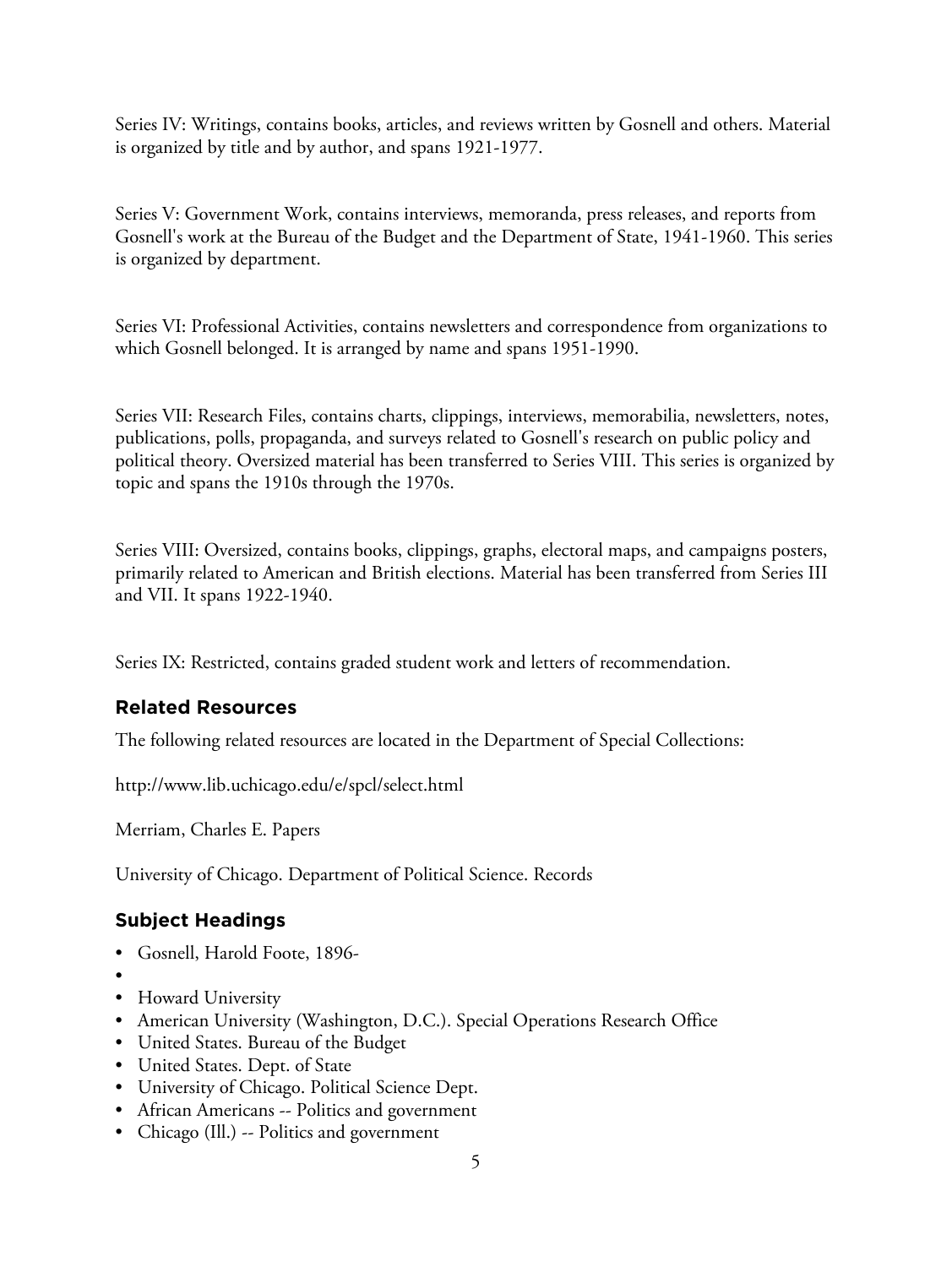- Elections
- Political parties
- Political science
- Political scientists
- Voting

# **INVENTORY**

# **Series I: Personal and Biographical**

This series contains artwork, address books, clippings, finances, memorabilia, and photos. It includes a draft of Gosnell's autobiography. Material spans 1886-1972 and is organized by subject.

**Box 1** Address books, 1915-1948 **Box 2** Address books, 1949-1979 **Box 3 Folder 1** Art, circa 1970s **Box 3 Folder 2** Autobiography, notes, 1917-1980 **Box 3 Folder 3-13** Autobiography, undated **Box 4 Folder 1-22** Autobiography, undated **Box 5 Folder 1-2** Autobiography, undated **Box 5 Folder 3** Bibliography, undated **Box 5 Folder 4-7** Biographical files, undated **Box 5 Folder 8** Charles E. Merriam Award, speech, 1981 **Box 5 Folder 9** Child care, pamphlets, undated **Box 5 Folder 10**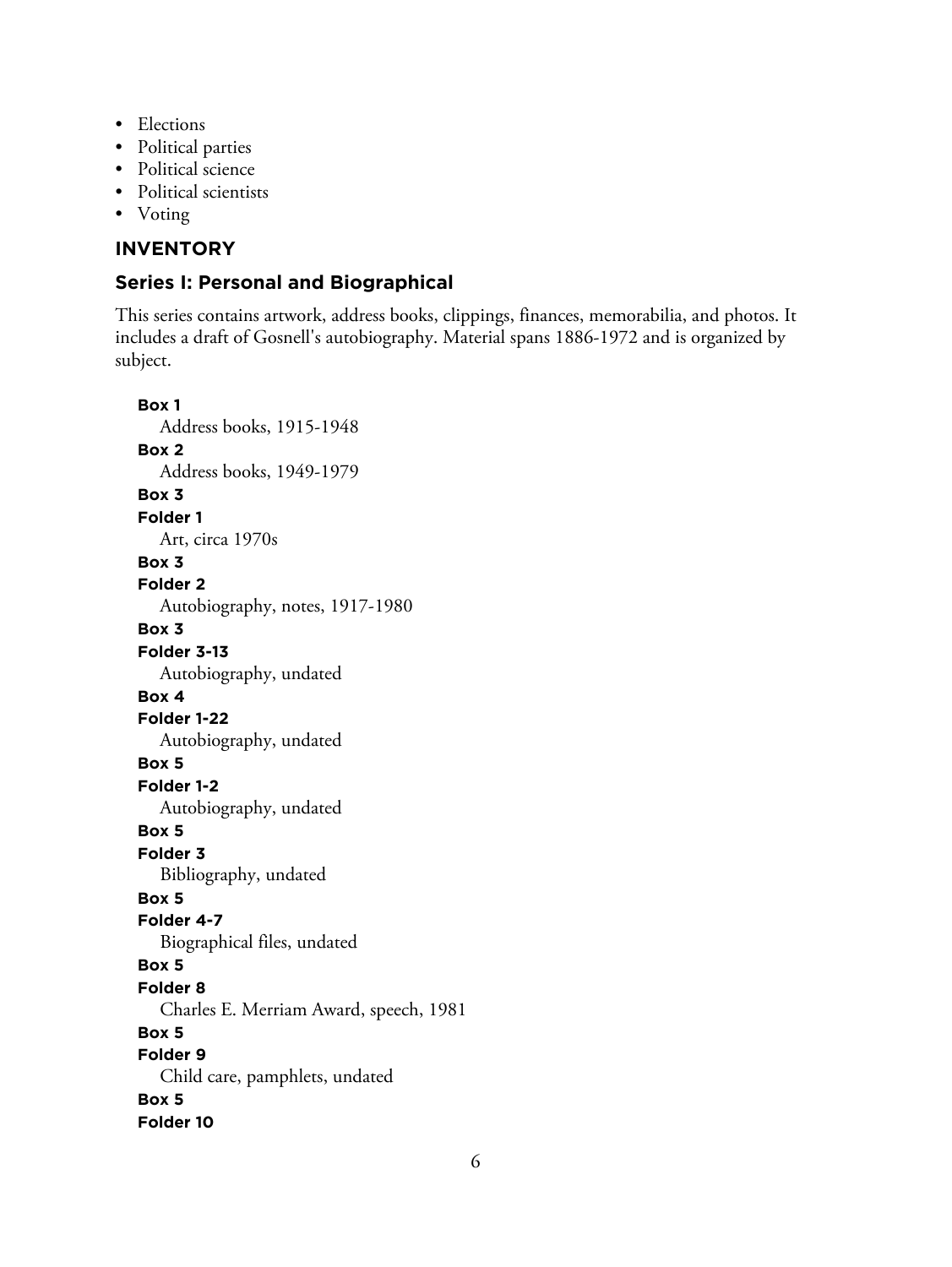Christmas cards, 1950s-1970s **Box 5 Folder 11** Christmas decorations, guide, 1954 **Box 5 Folder 12** Dinner in Gosnell's honour, speech, 1969 **Box 5 Folder 13** Elementary school, attendance records, 1909-1910 **Box 5 Folder 14** Fiftieth Anniversary, party plans, undated **Box 5 Folder 15** Fake, Florence, speech, 1926 **Box 5 Folder 16** Gosnell, Florence Fake ("Bonnie"), papers, circa 1980s **Box 5 Folder 17** Gosnell, Charles, clippings, 1960s **Box 5 Folder 18** Gosnell, Harold, clippings, circa 1930s **Box 5 Folder 19** Gosnell, James, signature, 1886 **Box 5 Folder 20** Graduate school, applications, 1919 **Box 5 Folder 21** Health, clippings, 1930s **Box 5 Folder 22-23** High school, memorabilia, 1906-1914 **Box 5 Folder 24** High school, debating speeches, undated **Box 5 Folder 25** Houses, floor plans, circa 1930s **Box 5 Folder 26** Insurance, 1980s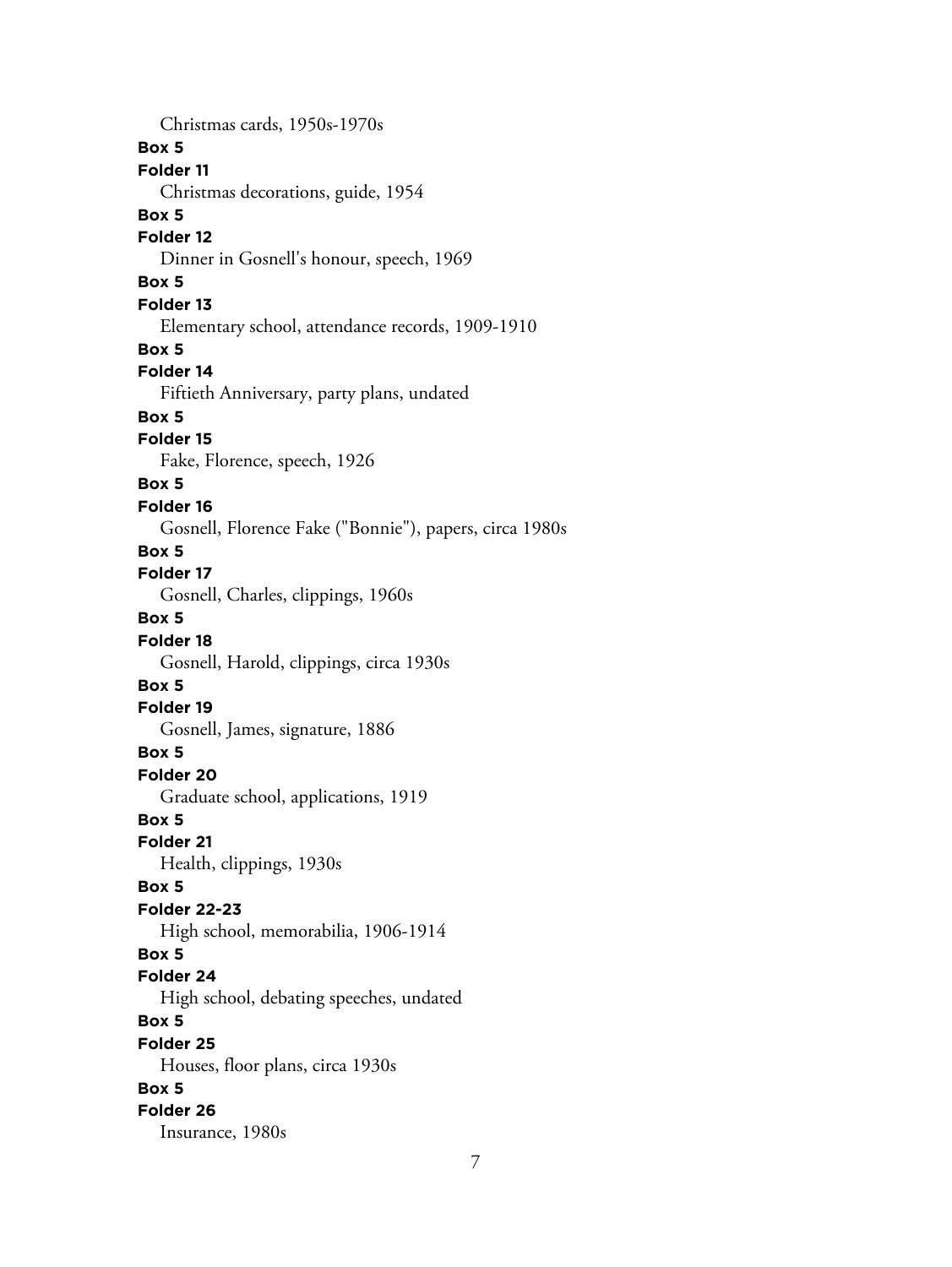**Box 5 Folder 27** Kiplinger Magazine, 1947 **Box 5 Folder 28** Memorabilia, undated **Box 5 Folder 29** Military service, records, 1918 **Box 6 Folder 1** Model airplanes, guides, 1940s **Box 6 Folder 2-3** Model boats, guides, undated **Box 6 Folder 4** Mountain School, VT, information, 1980s **Box 6 Folder 5-7** Newspaper clippings, circa 1950s-1960s **Box 6 Folder 8** Newspaper comic, undated **Box 6 Folder 9** Oldsmobile F-85, maintenance records, 1960s **Box 6 Folder 10** Passports, 1920s-1950s **Box 6 Folder 11** Photos and postcards, undated **Box 6 Folder 12** Portraits, undated **Box 7 Folder 1-3** Principia, session schedules and drawings, 1970s **Box 7 Folder 4** Psi Upsilon, memorabilia, 1920s-1930s **Box 7 Folder 5** Religion, pamphlets, 1930s **Box 7**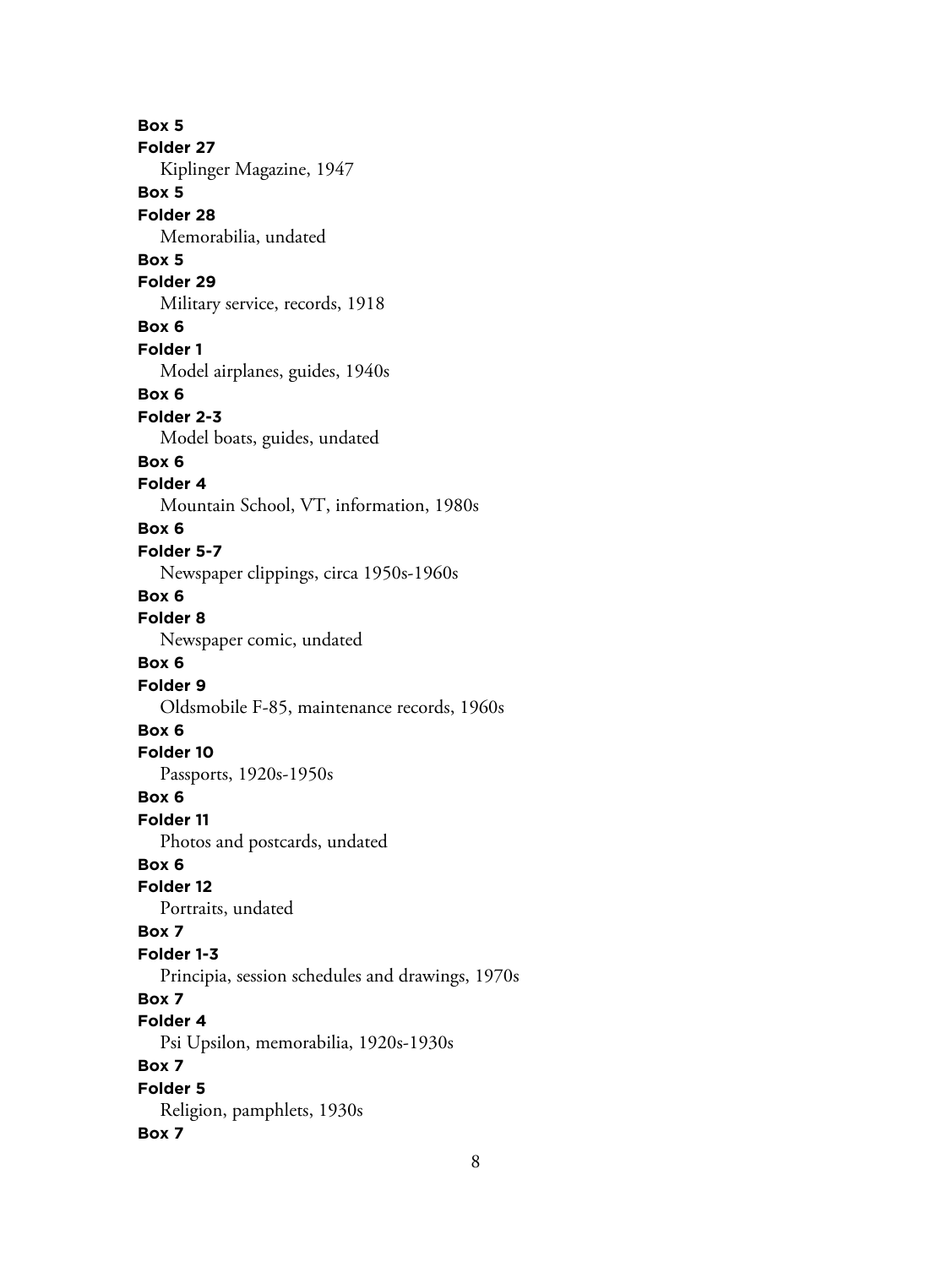**Folder 6** Roloc slides, order forms, undated **Box 7 Folder 7-8** Sketches, undated **Box 7 Folder 9** Stocks, 1960s **Box 7 Folder 10** Student memorabilia, 1920s **Box 7 Folder 11** Suburban Hospital, narrative of stay, 1959 **Box 7 Folder 12-16** Travel, 1950s-1974, undated **Box 8 Folder 1** Truman, Harry, photos, undated **Box 8 Folder 2** UNICEF, pamphlet, undated **Box 8 Folder 3-6** University of Rochester, photos and alumni information, 1918-1980s **Box 8 Folder 7** Wills, 1972 **Box 8 Folder 8** Window screens, manual, undated

# **Series II: Correspondence**

This series contains Gosnell's professional, family, and personal correspondence. It is divided into three subseries:

Subseries 1: Professional Correspondence, contains correspondence from publishers and academic colleagues. It is organized by name or topic and spans 1920-1987.

Subseries 2: Family Correspondence, contains correspondence between Gosnell and his family, primarily his mother, Sylvia Foote Gosnell, and his wife, Florence Fake Gosnell ("Bonnie"). It includes letters of condolence sent to Gosnell's son, David, on Gosnell's death in 1997. Of note is a Civil War letter from Gosnell's grandfather, Lemuel Foote, enclosed in Sylvia Gosnell's letter of 25 August 1935. It is organized alphabetically and spans 1919-1997.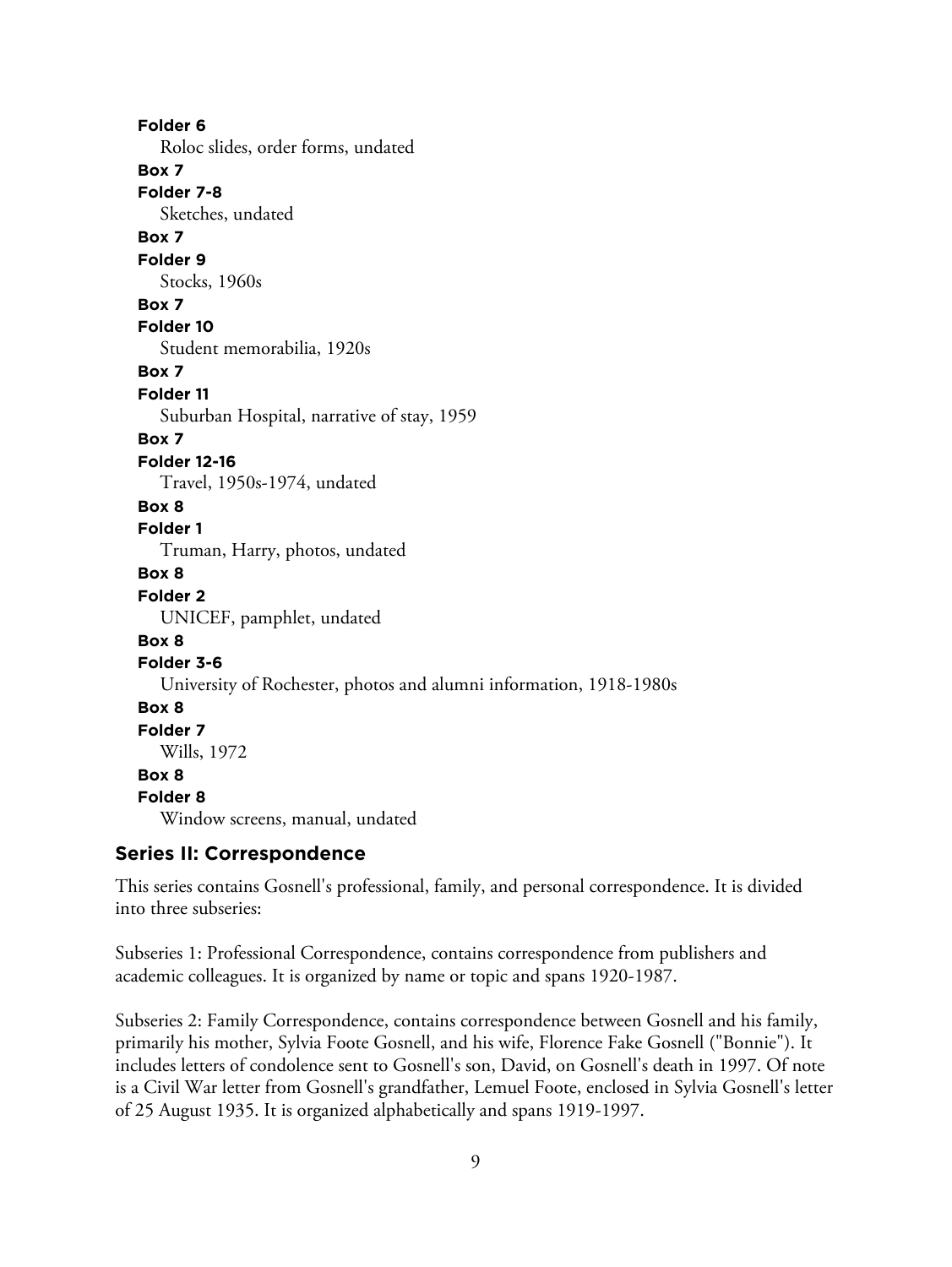Subseries 3: Personal Correspondence, contains incoming and outgoing correspondence between Gosnell and his friends and acquaintances. It is organized alphabetically and spans1919-1986.

## **Subseries 1: Professional Correspondence**

**Box 8 Folder 9** A, 1940-1942 **Box 8 Folder 10** American Book Company, 1946 **Box 8 Folder 11** American Funds Group, 1980s **Box 8 Folder 12** B, 1941-1954 **Box 8 Folder 13** Benton, Bill, and C. Chester, 1942 **Box 8 Folder 14** Birkhead Political Science Award, 1956 **Box 8 Folder 15** Bulmer, Martin, 1980 **Box 8 Folder 16** C, 1935-1964 **Box 8 Folder 17** Casey, Ralph D., 1930-1931 **Box 8 Folder 18-19** Charles E. Merrill Publishers, 1972-1980s **Box 9 Folder 1** El Colegio de Mexico, 1944-1945 **Box 9 Folder 2** Comparative government, 1930-1938 **Box 9 Folder 3** Congressional Quarterly, 1961 **Box 9 Folder 4**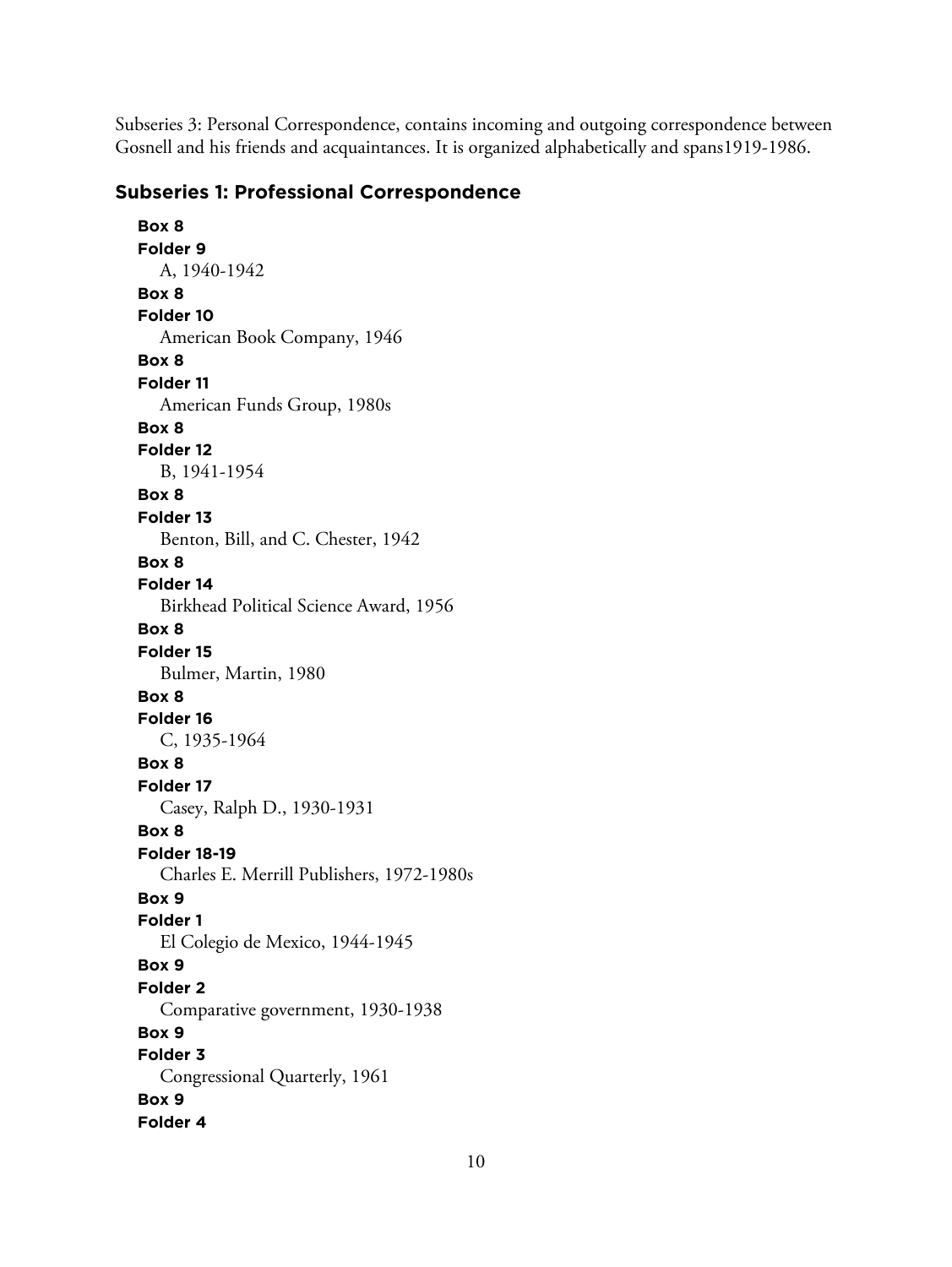Cromwell Company, 1955 **Box 9 Folder 5** D, 1932-1966 **Box 9 Folder 6-8** DeGrazia, Alfred, 1941-1942, 1957 **Box 9 Folder 9** Disenfranchisement, 1936 **Box 9 Folder 10** Education, 1983 **Box 9 Folder 11** F, 1946 **Box 9 Folder 12** G, 1940-1960 **Box 9 Folder 13-17** General, 1937-1948, 1969-1980 **Box 9 Folder 18** Greenstein, Fred, 1978-1983 **Box 9 Folder 19** Greenwood Press, 1979-1983 **Box 9 Folder 20** H, 1940-1980 **Box 9 Folder 21** Harvard University Press, 1977 **Box 9 Folder 22** Jacobs, Walter Darnell, 1961 **Box 9 Folder 23** Johnson Reprint Corporation, 1976-1980 **Box 9 Folder 24** K, 1924-1952 **Box 9 Folder 25** Karl, Berry D., 1966-1977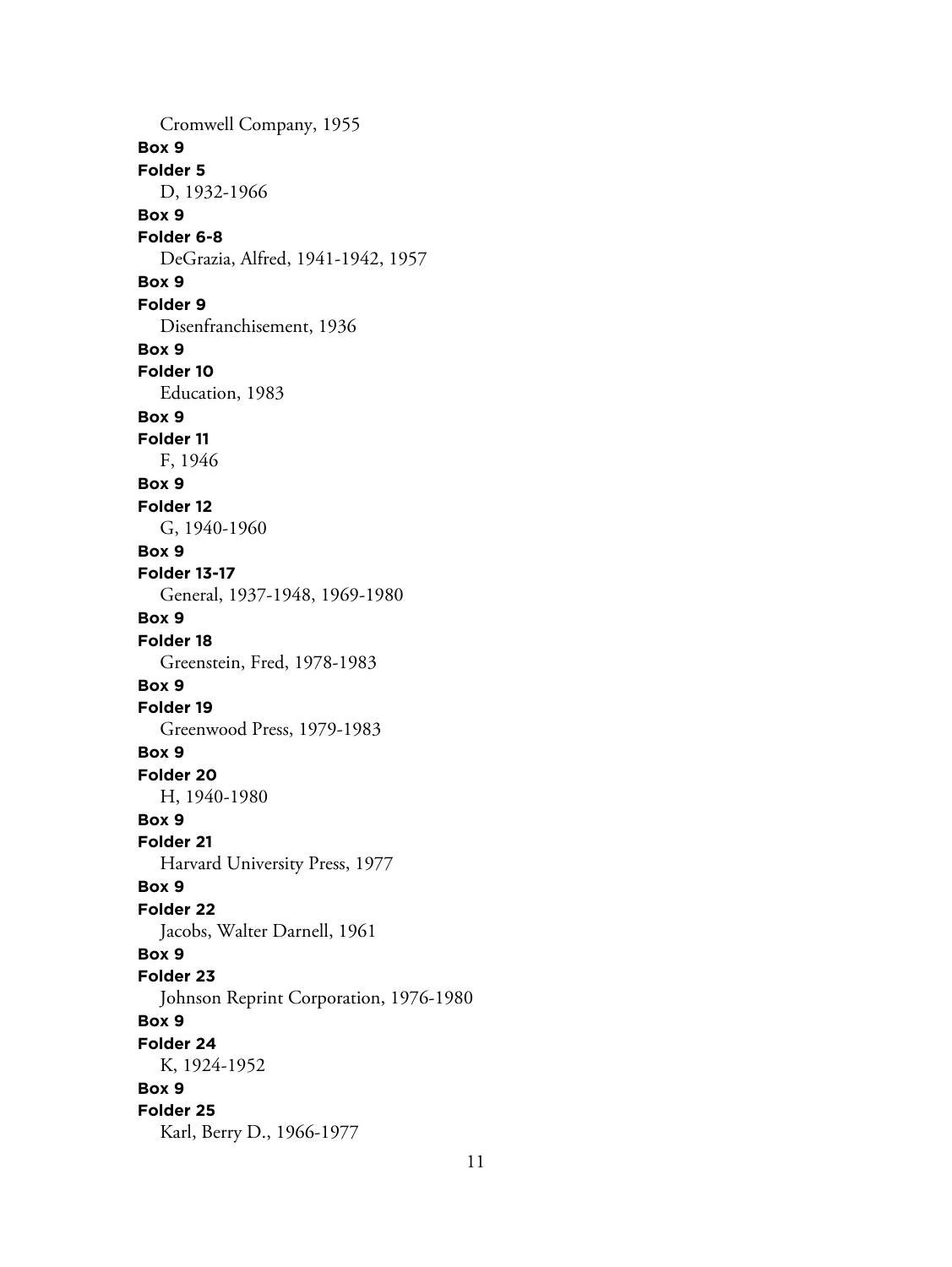**Box 9 Folder 26** L, 1947-1957 **Box 9 Folder 27** Lawyers' Cooperative Publishing Company, 1965 **Box 9 Folder 28** M, 1940-1966 **Box 10 Folder 1-3** Machine politics, 1948-1968 **Box 10 Folder 4** Macmillan, 1946-1955 **Box 10 Folder 5-6** Merriam, Charles E., 1926-1947 **Box 10 Folder 7** N, 1936-1952 **Box 10 Folder 8** Oxford University Press, 1946 **Box 10 Folder 9** P, 1947-1987 **Box 10 Folder 10** Peel, Roy 1932-1934 **Box 10 Folder 11** Platt, 1924 **Box 10 Folder 12** Political parties, 1941-2 **Box 10 Folder 13** Quiz Kids, 1949 **Box 10 Folder 14** Riker, William, 1980-1983 **Box 10 Folder 15** Ronald Press, 1946-1959 **Box 10**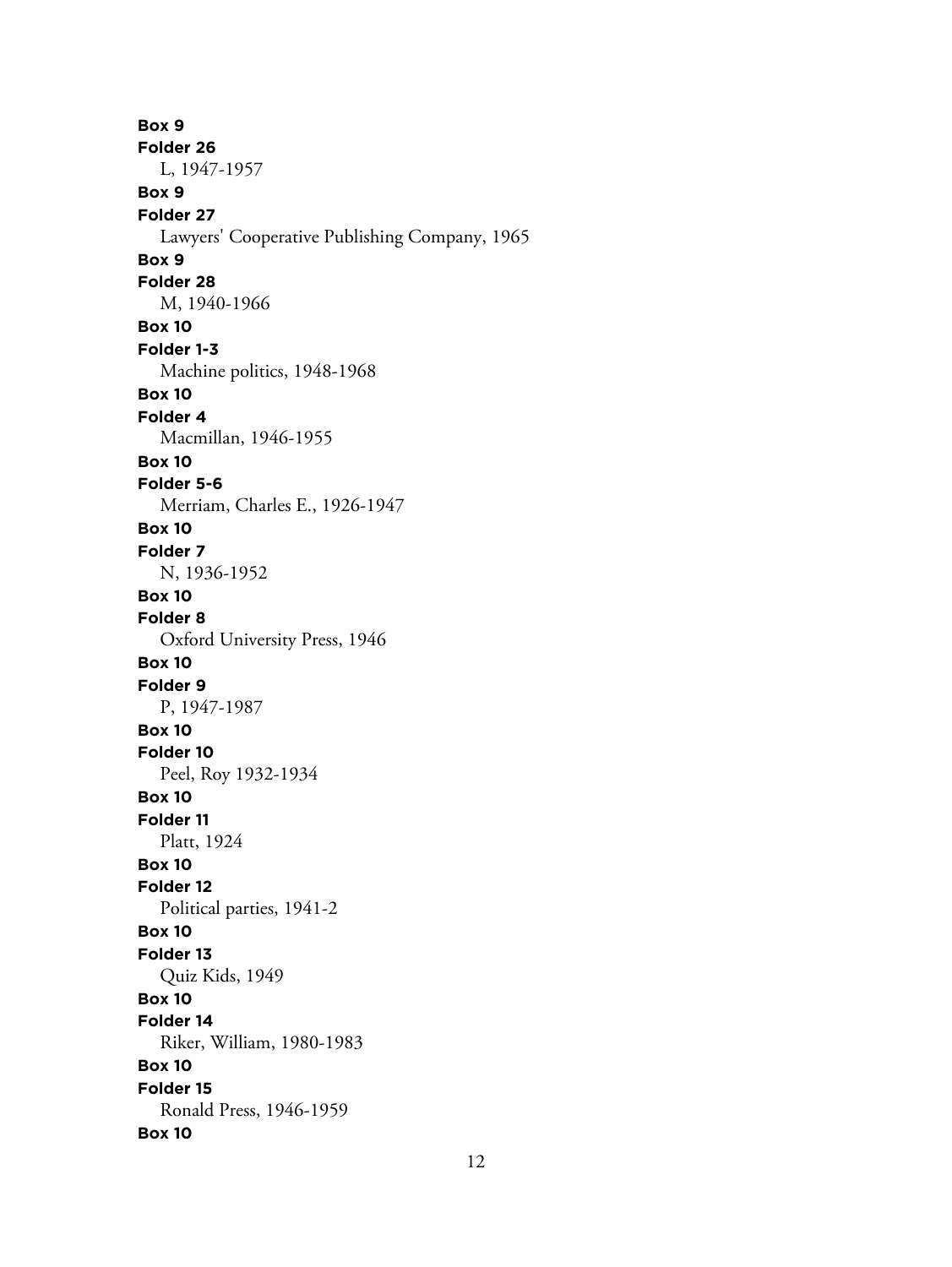**Folder 16** Roosevelt, 1941 **Box 10 Folder 17-18** Russell and Russell Publishers, 1968-1979 **Box 10 Folder 19** S, 1942-1958 **Box 10 Folder 20** Schuman, Fredrick, 1972 **Box 11 Folder 1** Smolka, 1969-1974 **Box 11 Folder 2** Strong, Esther B., 1965 **Box 11 Folder 3** Swihart, James, 1950 **Box 11 Folder 4** T, 1931-1947 **Box 11 Folder 5** U, 1947-1976 **Box 11 Folder 6** University of Akron, 1971 **Box 11 Folder 7** University of Chicago, 1920, 1941-1942 **Box 11 Folder 8-9** University of Chicago Press, 1966-1969, 1970-1980 **Box 11 Folder 10** University Microfilms, 1965-1982 **Box 11 Folder 11** University Presses, 1970s **Box 11 Folder 12** University of Washington, 1954-1955 **Box 11 Folder 13**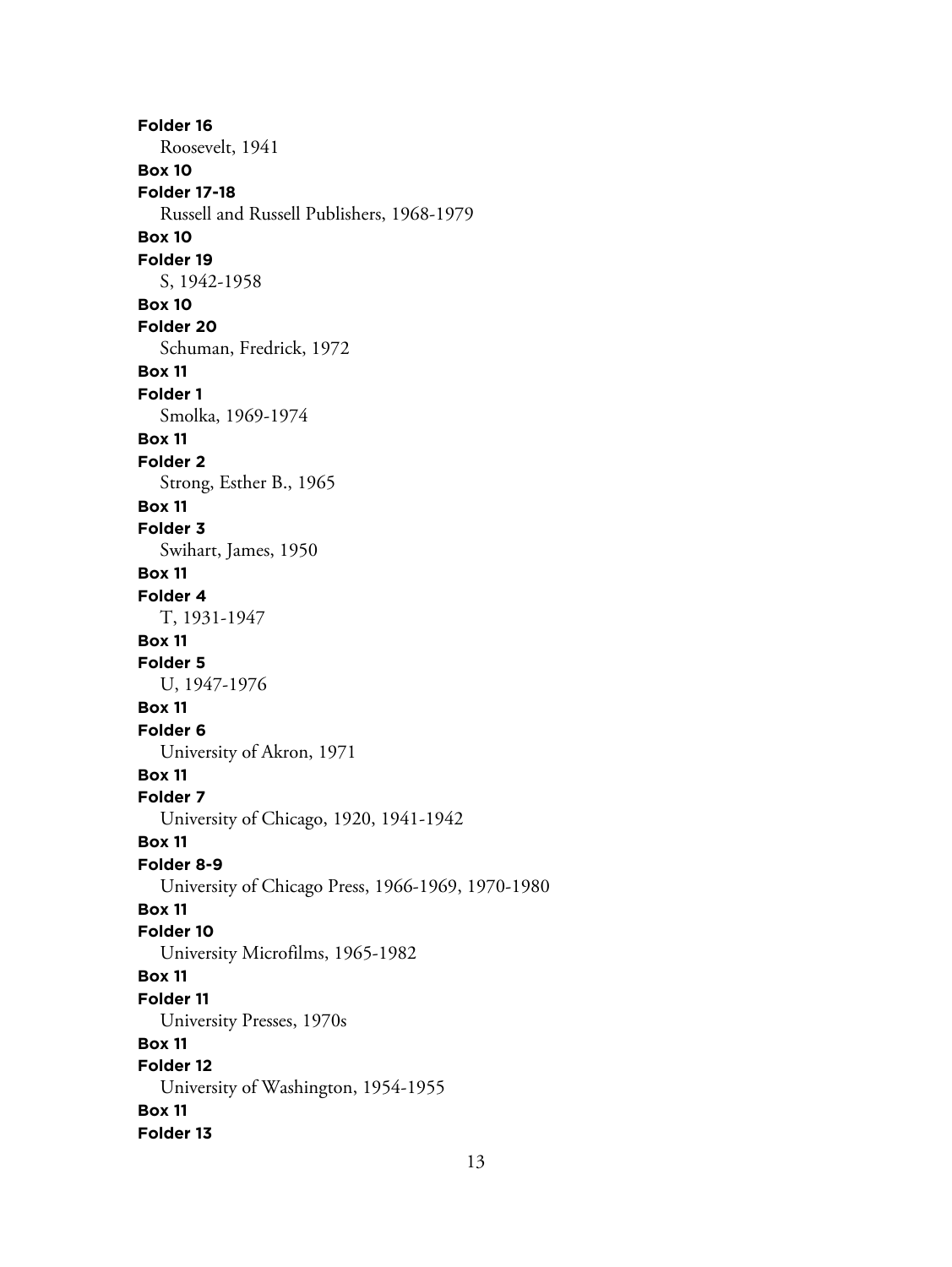W, 1947 **Box 11 Folder 14** Walton, Hanes, 1970 **Box 11 Folder 15** Y, 1936 **Box 11 Folder 16** Yates, 1979 **Box 11 Folder 17** Z, 1941 **Box 11 Folder 18** Unidentified, 1937 **Subseries 2: Family Correspondence Box 11 Folder 19** Fake family, 1926-1935 **Box 11 Folder 20** Gosnell family, 1921-1935 **Box 11 Folder 21-22** Gosnell, Arthur 1919-1946 **Box 11 Folder 23** Gosnell, David, 1997 **Box 12 Folder 1-27** Gosnell, Florence Fake, 1926-1954, undated **Box 13 Folder 1-2** Gosnell, Frank L., 1919-1948 **Box 13 Folder 3** Gosnell, Ralph Whitney, 1919-1980 **Box 13 Folder 4-25** Gosnell, Sylvia Foote, 1919-1935 **Box 14 Folder 1-11** Gosnell, Syvia Foote, 1935-1937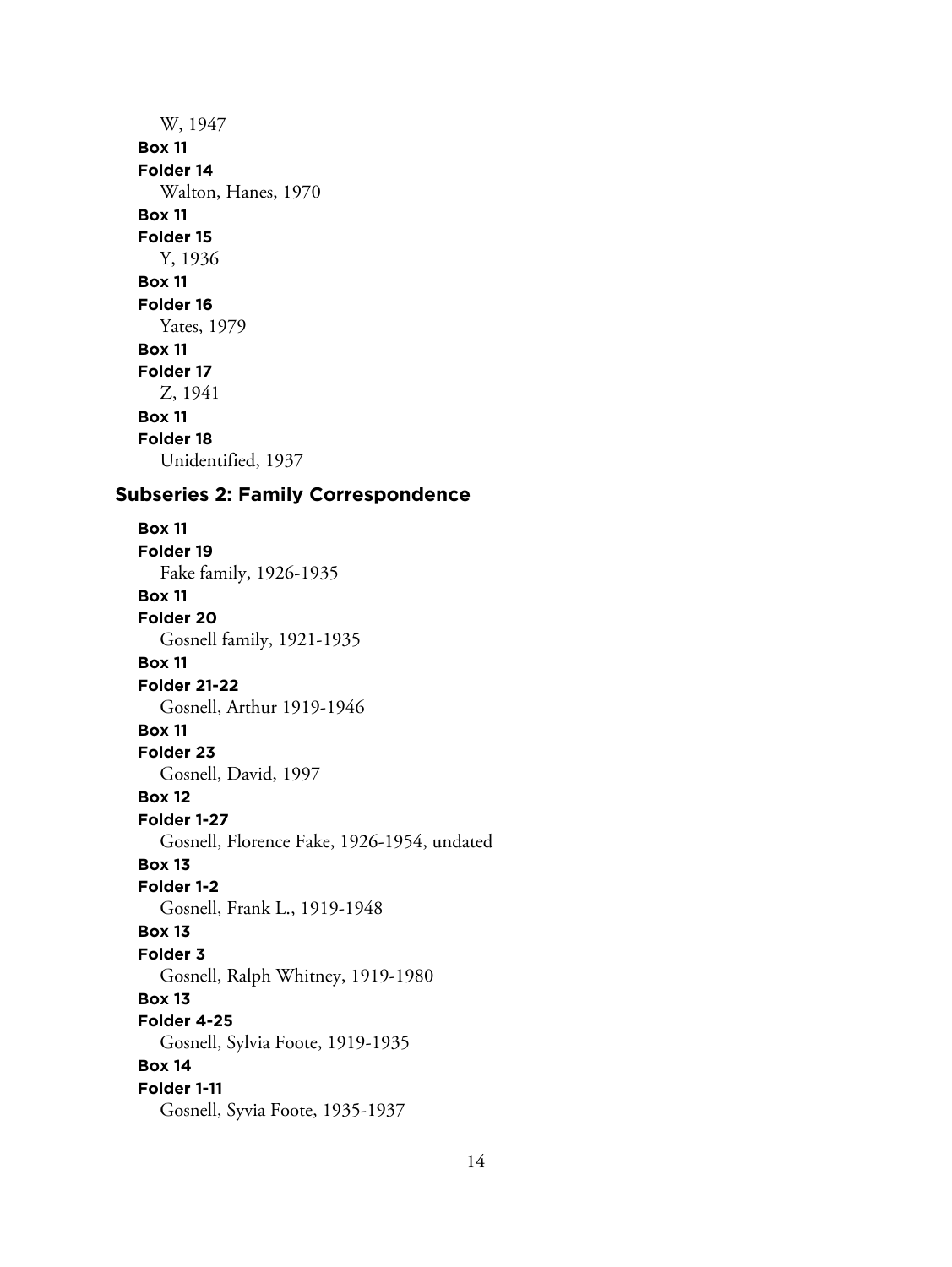#### **Subseries 3: Personal Correspondence**

**Box 14 Folder 12-13** Christmas letters, 1955-1957 **Box 14 Folder 14** Cohen, Morris H., 1941-1943 **Box 14 Folder 15** Ford, Lavery, 1941-1954 **Box 14 Folder 16** Friends, 1947-1982 **Box 14 Folder 17-18** General, 1919-1958 **Box 15 Folder 1-9** General, 1942-1972 **Box 16 Folder 1-6** General, 1973-1986 **Box 16 Folder 7** Tinker, Irene, and Janet Brown, 1963-1968 **Box 16 Folder 8** Tuckers, 1960-1964 **Box 16 Folder 9** Unidentified, undated **Box 17 Folder 1-2** Unidentified, undates **Box 17 Folder 3** Wilson, Raymond W., 1977-1983

# **Series III: Academic Administration and Teaching**

This series contains administrative reports, examinations, lectures, student work, and syllabi. Graded student work and letters of recommendation have been transferred to Series IX. Series III is divided into two subseries:

Subseries 1: University of Chicago, 1926-1941 contains materials dating from Gosnell's time as a professor in the Political Science Department.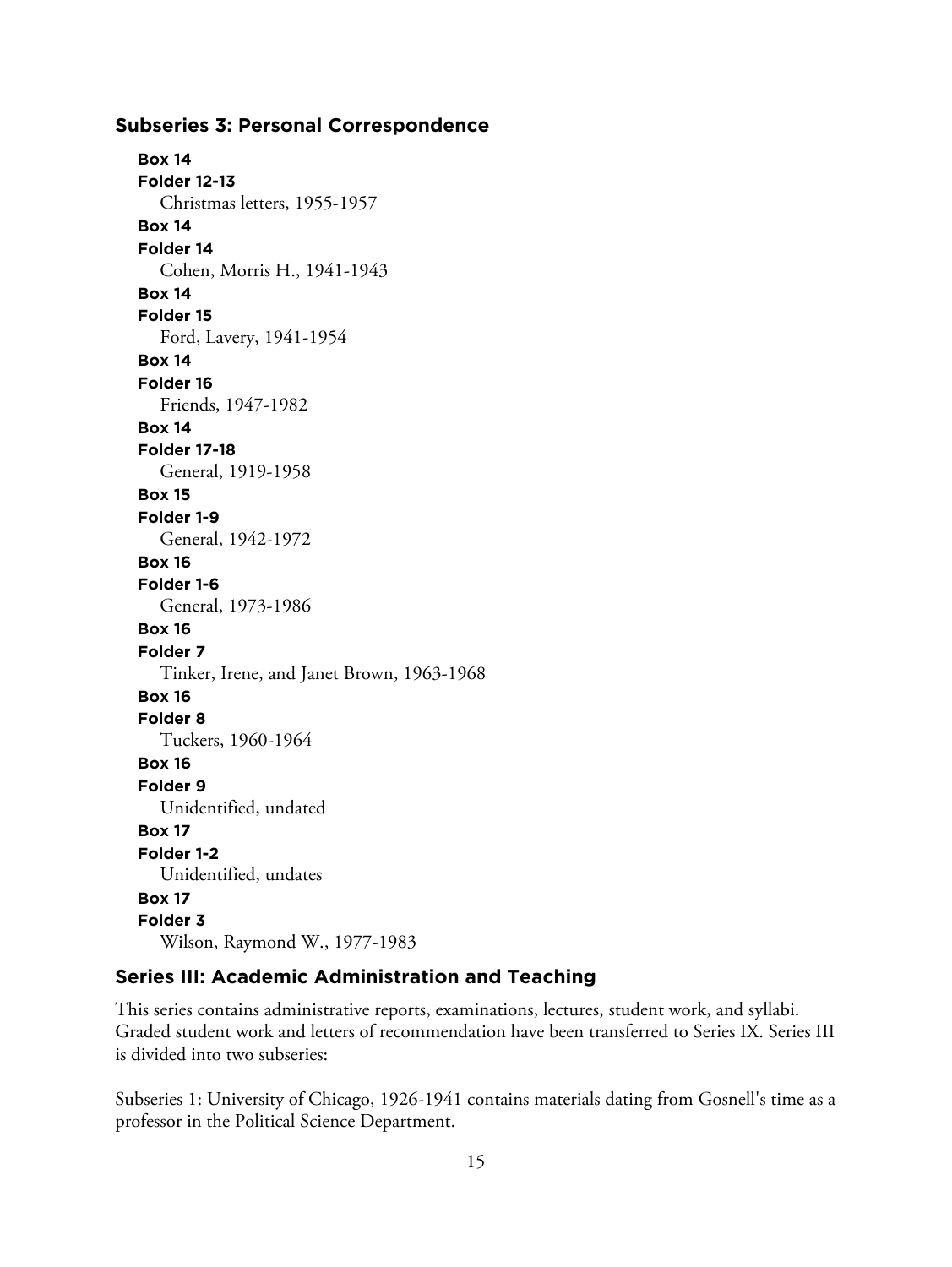Subseries 2: Other Universities, 1946-1970, primarily contains materials dating from Gosnell's tenure at American University (1946-1962) and Howard University (1962-1970). Of note are the "political autobiographies" written by students for Gosnell's class on "Party Systems and Electoral Problems" at Howard University. This series includes syllabi from universities Gosnell was not affiliated with. Oversized material has been transferred to Series VIII.

# **Subseries 1: University of Chicago, 1926-1941**

**Box 17 Folder 4** Announcements, Alumni Association **Box 17 Folder 5** "Annual Report of the Political Science Department 1936" **Box 17 Folder 6** Catalogues, University of Chicago libraries **Box 17 Folder 7-8** Class charts **Box 17 Folder 9** Clippings, Hutchins and the "Great Books" **Box 17 Folder 10-17** Course materials, "Nationalism," and "The Origin of the State" **Box 17 Folder 18-19** Course materials, "Comparative Government" **Box 17 Folder 20-21** Course materials, "Introduction to Political Parties" **Box 18 Folder 1-6** Course materials, "Introduction to Political Parties" **Box 18 Folder 7-10** Course materials, "The Electorate" **Box 19 Folder 1** Course materials, "The Electorate" **Box 19 Folder 2-4** Course materials, "Comparative Political Parties" **Box 19 Folder 5**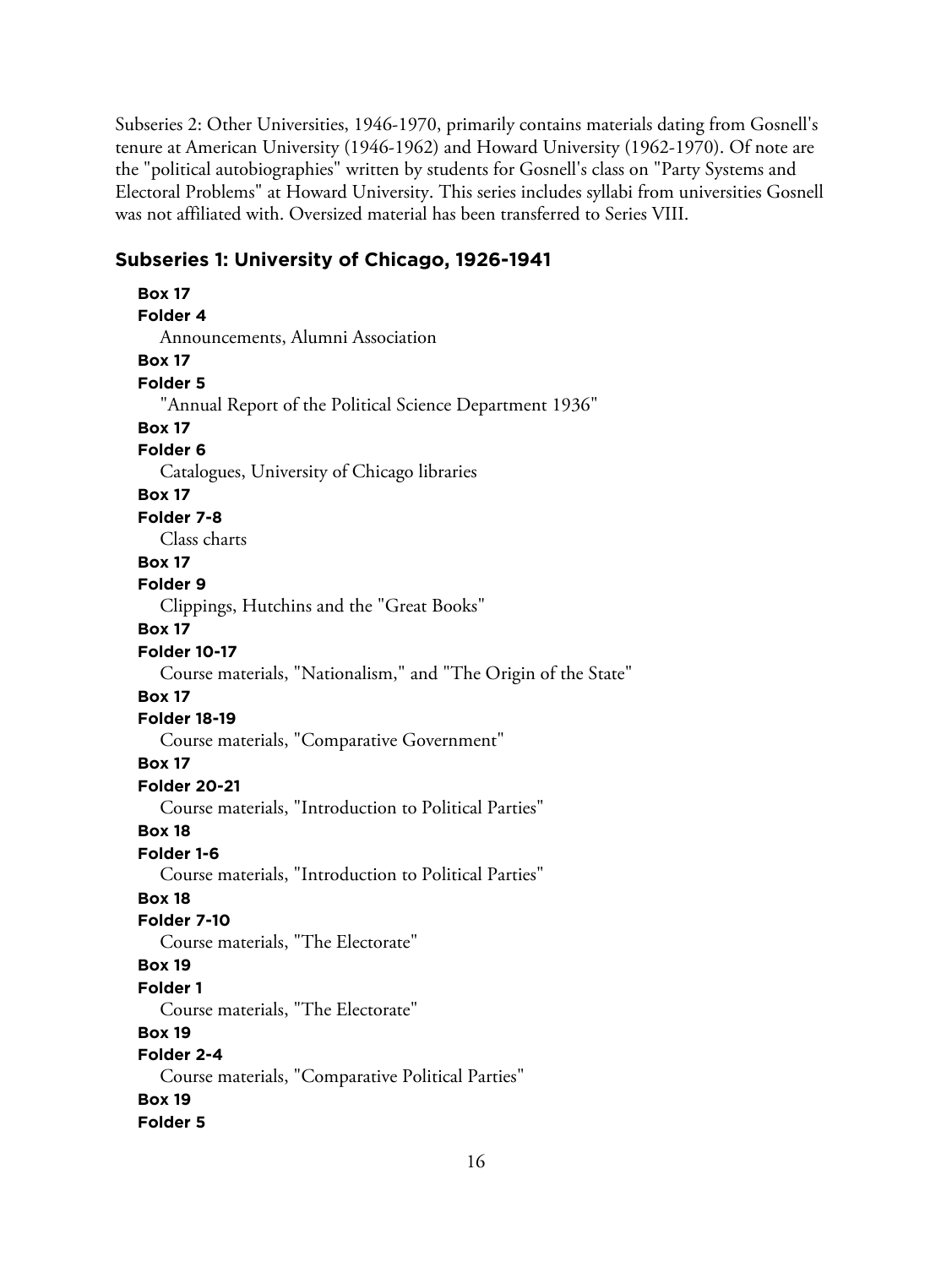Course materials, "International Law" **Box 19 Folder 6-8** Dissertation abstracts **Box 19 Folder 9** Exams, B.A. **Box 19 Folder 10** Exams, comprehensive **Box 19 Folder 11** Exams, Division of the Social Sciences **Box 19 Folder 12** Exams, "European Government" **Box 19 Folder 13** Exam, French **Box 19 Folder 14** Exams, Ph.D. **Box 19 Folder 15** Exams, politics **Box 19 Folder 16** Fundraising, alumni **Box 19 Folder 17** Inquiry, Senate Committee on Research **Box 19 Folder 18** Lecture, Karl J. Holzinger **Box 19 Folder 19** Lecture, Barry Karl **Box 19 Folder 20** Lecture, Charles E. Merriam **Box 19 Folder 21** Lecture, Social Sciences Division **Box 20 Folder 1-2** Lecture, Social Sciences Division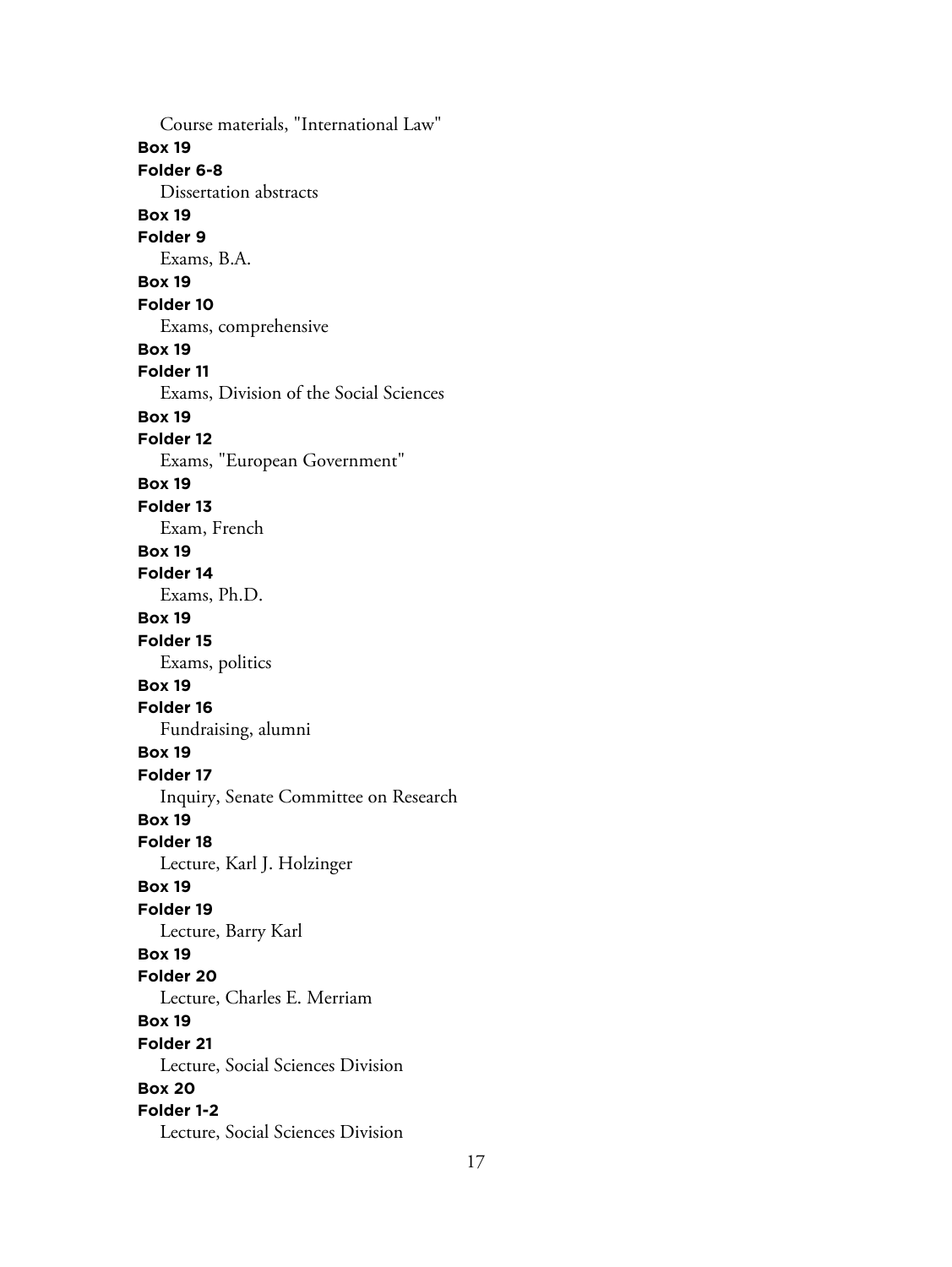**Box 20 Folder 3** Memoranda, Political Science Department **Box 20 Folder 4** Memorial, Harold Dwight Lasswell **Box 20 Folder 5** Memorial fund, Leonard White and Charles Merriam **Box 20 Folder 6** Minutes, Social Science Research Committee **Box 20 Folder 7** Obituary, Harold Dwight Lasswell **Box 20 Folder 8** Obituary, Charles E. Merriam **Box 20 Folder 9** Proposal, Social Science Research Committee **Box 20 Folder 10** "Pulse Magazine" **Box 20 Folder 11** Requirements, Department of Education **Box 20 Folder 12** Requirements, Social Sciences Division **Box 20 Folder 13** Responses to Hutchins' 2 year B.A. **Box 20 Folder 14** Resume, Hymen Ezra Cohen **Box 20 Folder 15** Syllabus, "American State and Local Government" **Box 20 Folder 16** Syllabus, "Contemporary Society" **Box 21 Folder 1-2** Term papers, American politics **Box 21**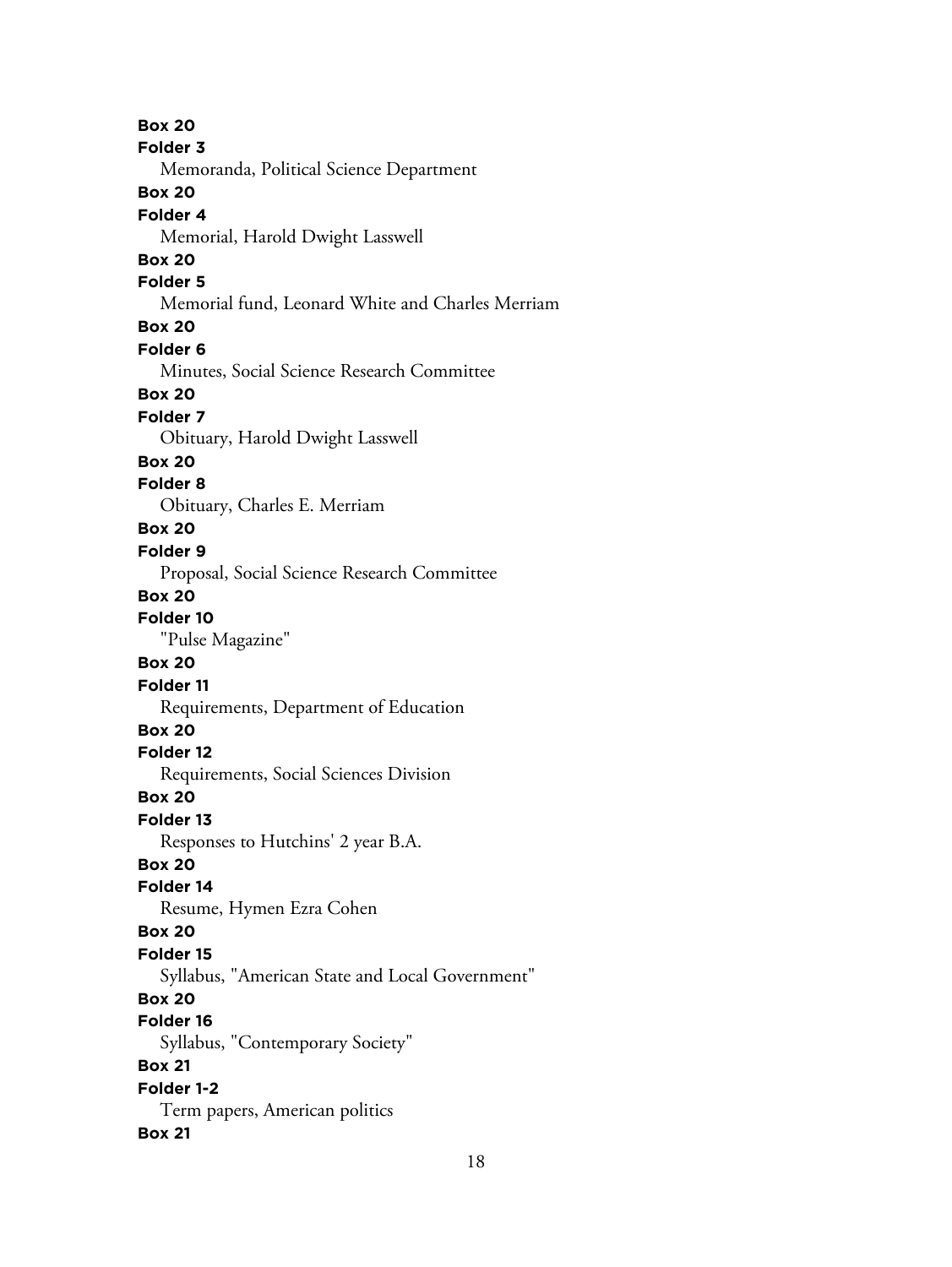#### **Folder 3-5**

Term papers, European politics

# **Box 21**

**Folder 6**

Term papers, law

#### **Box 21 Folder 7**

Term papers, political method

# **Subseries 2: Other Universities, 1946-1970**

**Box 22**

**Folder 1**

American University, correspondence

# **Box 22**

## **Folder 2-5**

American University, course materials, "Comparative Political Parties"

## **Box 22**

#### **Folder 6-10**

American University, course materials, "Political Parties and Electoral Problems"

#### **Box 22**

#### **Folder 11-12**

American University, course material, "Political Parties and Pressure Groups"

# **Box 22**

#### **Folder 13-14**

American University, course materials, "Political Parties"

## **Box 22**

#### **Folder 15-17**

American University, course materials, "Public Opinion Measurement"

#### **Box 23**

## **Folder 1-2**

American University, course materials, "Public Opinion Measurement"

## **Box 23**

#### **Folder 3-4**

American University, dissertation abstracts

#### **Box 23**

## **Folder 5-6**

American University, lectures and research, Special Operations Research Office

## **Box 23**

## **Folder 7**

American University, memoranda, School of Social Services

# **Box 23**

#### **Folder 8**

American University, reports, Social Science Research Committee

# **Box 23**

## **Folder 9**

American University, research questionnaire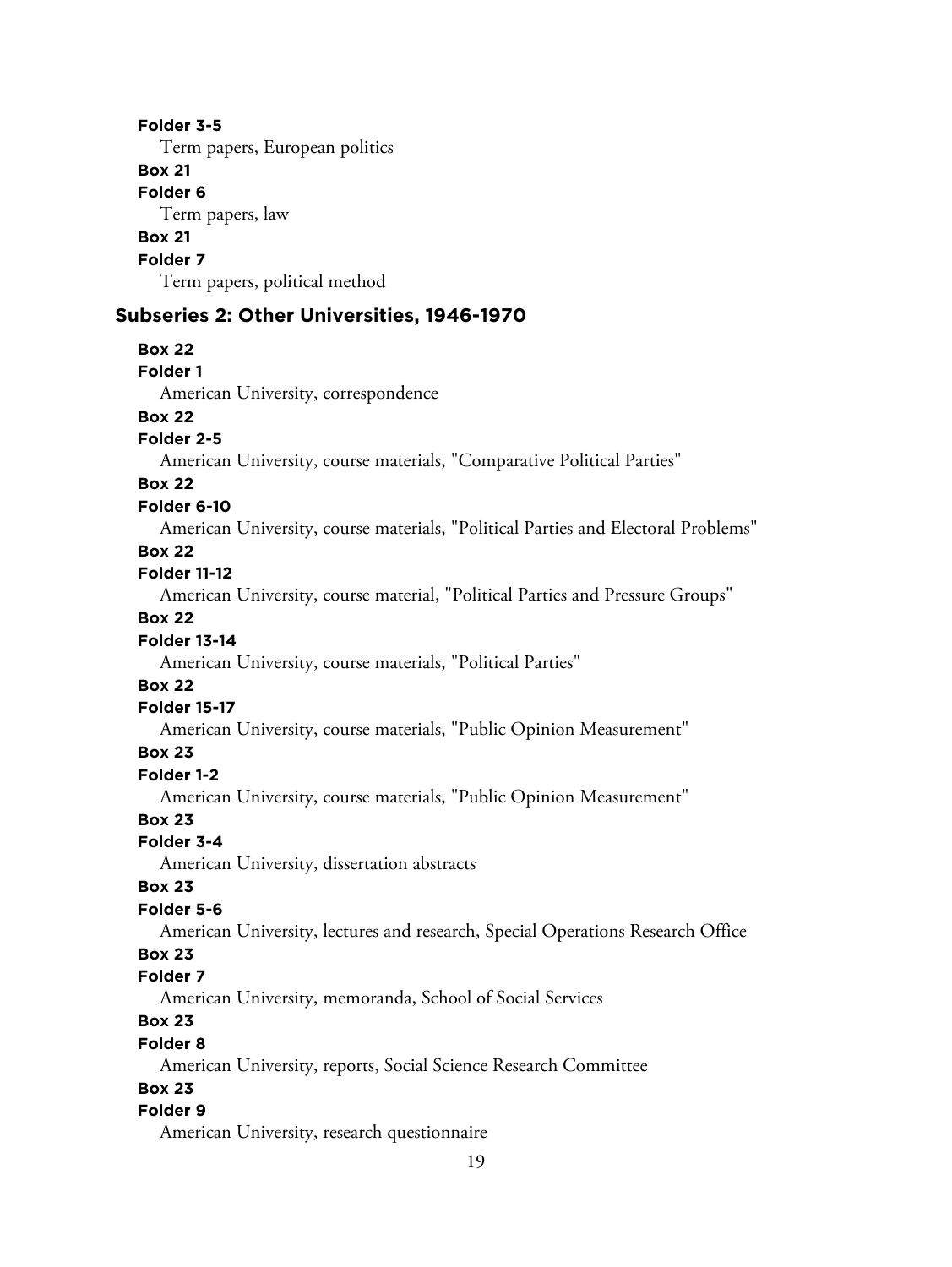#### **Box 23**

#### **Folder 10**

Columbia University, syllabi

## **Box 23**

#### **Folder 11**

Howard University, applications for stipends

# **Box 23**

## **Folder 12**

Howard University, conference papers

# **Box 23**

#### **Folder 13**

Howard University, course materials, "American Leaders and Followers"

#### **Box 23**

## **Folder 14-15**

Howard University, course materials, "Directed Research"

## **Box 23**

## **Folder 16**

Howard University, course materials, "Introduction to Political Communication"

# **Box 24**

#### **Folder 1**

Howard University, course materials, "Introduction to Political Communication"

# **Box 24**

# **Folder 2-4**

Howard University, course materials, "State and Local Government"

## **Box 24**

#### **Folder 5**

Howard University, course materials, "Party Systems"

# **Box 24**

## **Folder 6**

Howard University, course materials, "Comparative Political Parties"

## **Box 24**

# **Folder 7-16**

Howard University, course materials, "Party Systems and Electoral Problems"

# **Box 25**

## **Folder 1**

Howard University, course materials, "Party Systems and Electoral Problems"

## **Box 25**

## **Folder 2-4**

Howard University, course materials, "Public Opinion"

# **Box 25**

# **Folder 5-10**

Howard University, course materials, "Political Leadership"

# **Box 25**

# **Folder 11**

Howard University, course materials, "The United Nations and its Role" **Box 25**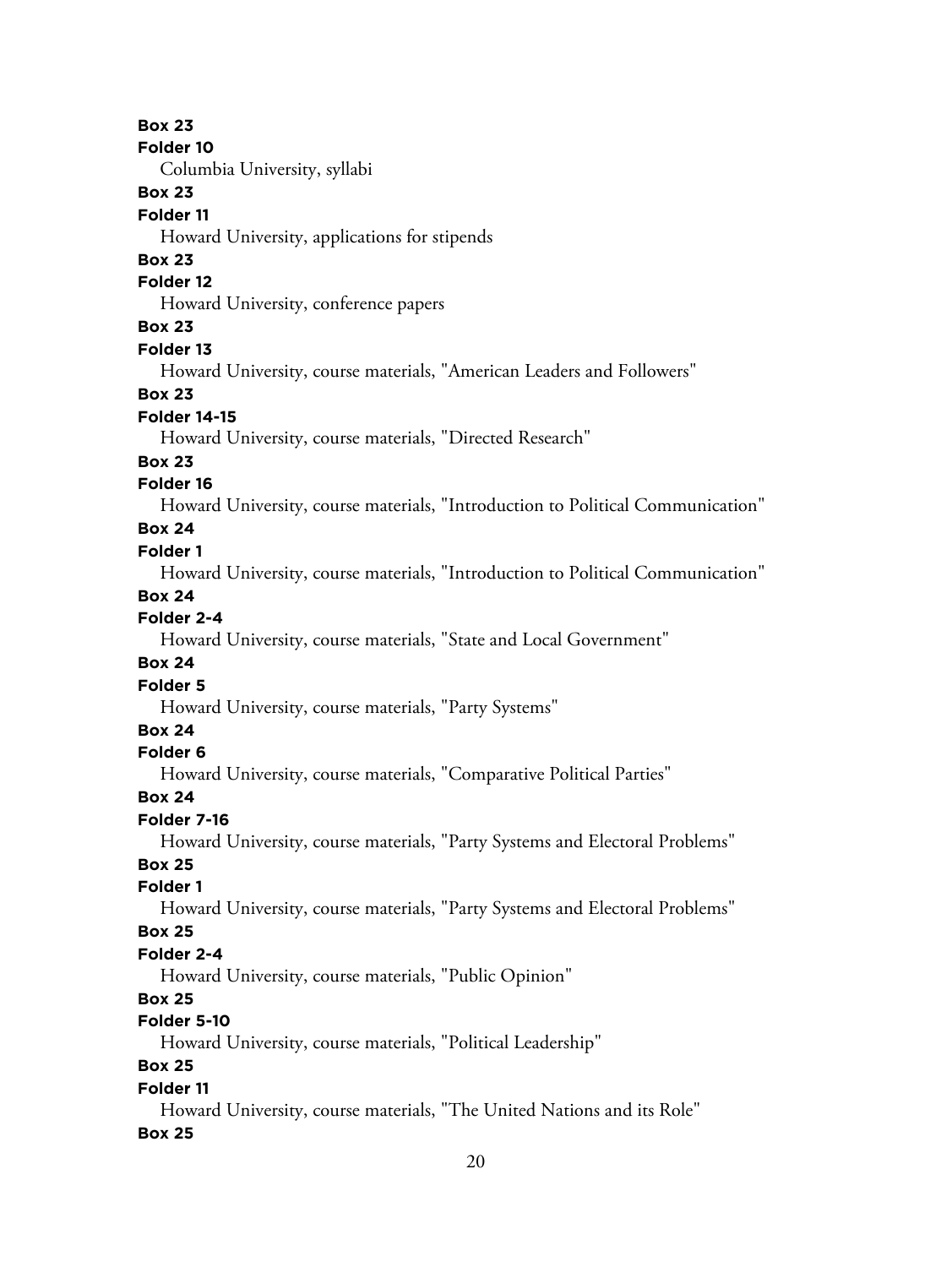**Folder 12** Howard University, degree requirements, government majors **Box 25 Folder 13** Howard University, degree requirements, PhD **Box 25 Folder 14** Howard University, lectures, Sydney Boas **Box 26 Folder 1** Howard University, letter to faculty **Box 26 Folder 2** Howard University, memoranda, Political Science Department **Box 26 Folder 3** Howard University, "Negro Student Questionnaire" **Box 26 Folder 4** Howard University, obituary, Bernard Ball **Box 26 Folder 5-6** Howard University, student thesis proposals **Box 26 Folder 7** Howard University, syllabi **Box 26 Folder 8** Howard University, term papers, federal grants and aid **Box 26 Folder 9** Other universities, courses offered in politics and government **Box 26 Folder 10** University of Rochester, lecture notes **Box 26 Folder 11** University of Southern California, course materials, "Public Administration" **Series IV: Writings**

This series contains books, articles, and reviews written by Gosnell and others. It is divided into three subseries:

Subseries I: Books, contains drafts, outlines, notes, research material, and correspondence for books by Gosnell. Material is organized by title and spans 1922-1983. American Parties and Elections and American Party Leaders and Followers appear to be early versions of Political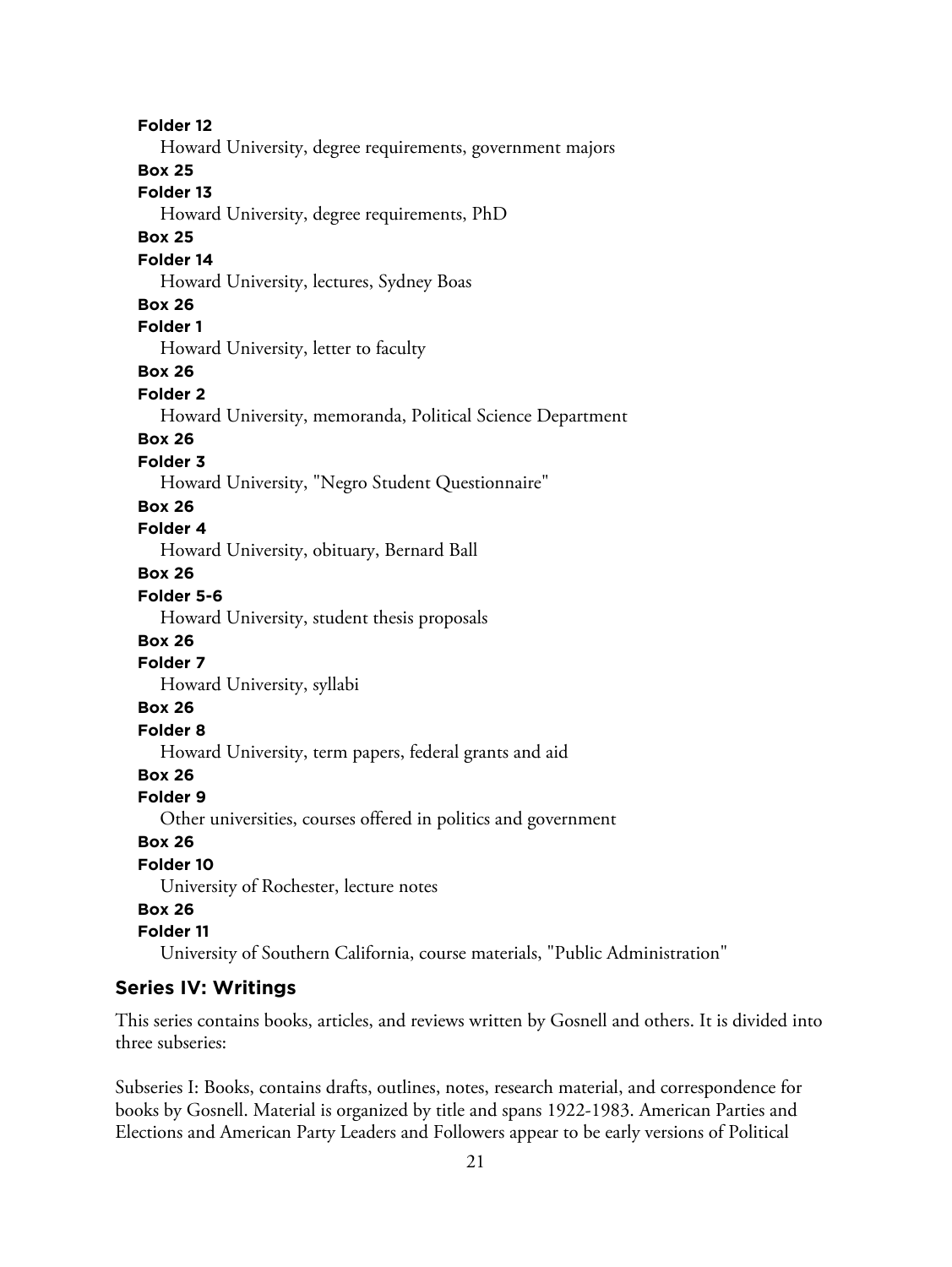Parties and the American Creed. There are two distinct drafts of Political Parties and the American Creed. Democracy Makes a Difference and Democracy: The Threshold of Freedom are also related drafts.

Subseries 2: Articles and Other Writings, contains articles and book reviews by Gosnell. These consist of both drafts and offprints, and in some cases related correspondence. Material is organized by title and spans 1921-1971.

Subseries 3: Writings by Others, contains books and articles written by others. Materials is organized by author and spans the 1920s-1977.

# **Subseries 1: Books**

**Box 27 Folder 1** American Parties and Elections -- Typescript and Photocopied Typescript, undated **Box 27 Folder 2** American Parties and Elections -- Photocopied Typescript, undated **Box 27 Folder 3** American Parties and Elections -- Photocopied Typescript, undated **Box 27 Folder 4** American Parties and Elections -- Photocopied Typescript and Research, 1971-1972 **Box 27 Folder 5** American Parties and Elections -- Newsletters, 1979-1985 **Box 27 Folder 6** American Parties and Elections -- Clippings, Newsletters, Articles, 1977-1987 **Box 27 Folder 7** American Parties and Elections -- Clipping, 1977 **Box 27 Folder 8** American Parties and Elections -- Clippings and Newsletters, 1975-1983 **Box 27 Folder 9** American Parties and Elections -- Advertisement and Clippings, 1979 **Box 27 Folder 10** American Parties and Elections -- Clipping, Campaigning Reports, 1979 **Box 27 Folder 11** American Parties and Elections -- Clipping, Advertisements, 1980-1983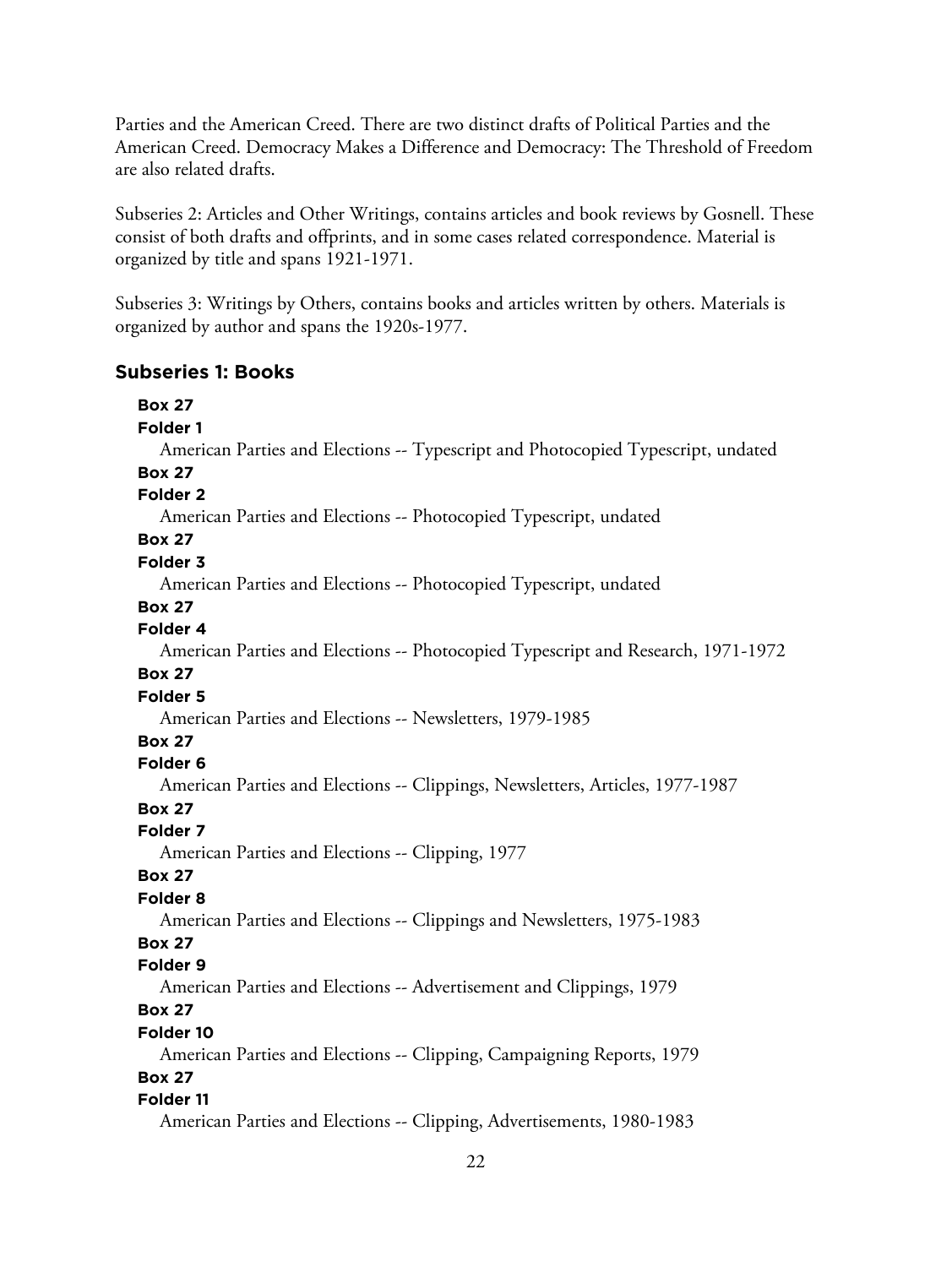#### **Box 27**

#### **Folder 12**

American Parties and Elections -- Clipping, Correspondence, 1981-1983

## **Box 27**

#### **Folder 13**

American Parties and Elections -- Newsletter and Report, 1982-1985

# **Box 27**

# **Folder 14**

American Parties and Elections -- Typescript, undated

# **Box 28**

#### **Folder 1**

American Parties and Elections -- American Business Leaders -- Correspondence, Manuscript, Typescript, Notes, 1968

# **Box 28**

# **Folder 2**

American Parties and Elections -- Labor Leaders -- Correspondence, Clipping, Notes, Typescript, 1968

#### **Box 28**

#### **Folder 3**

American Parties and Elections -- Professionals as Leaders -- Notes, Typescript, Clipping, 1968

#### **Box 28**

#### **Folder 4**

American Parties and Elections -- Negro Leaders -- Solicitations, Typescript, 1967-1968

# **Box 28**

## **Folder 5**

American Parties and Elections -- Negro Leaders -- Typescript, Notes, Research Materials, 1965-1968

#### **Box 28**

#### **Folder 6**

American Parties and Elections -- Negro Leaders -- Typescript, Notes, Research Materials, 1968-1970

# **Box 28**

## **Folder 7**

American Parties and Elections -- Regulating Lobbies -- Typescript, Notes, Clipping, 1969

# **Box 28**

## **Folder 8**

American Parties and Elections -- Suffrage -- Clipping and Typescript, 1970

# **Box 28**

#### **Folder 9**

American Parties and Elections -- Suffrage -- Typescript and Clippings, 1969-1972

## **Box 28**

# **Folder 10**

American Parties and Elections -- Turnout -- Typescript, undated

#### **Box 28**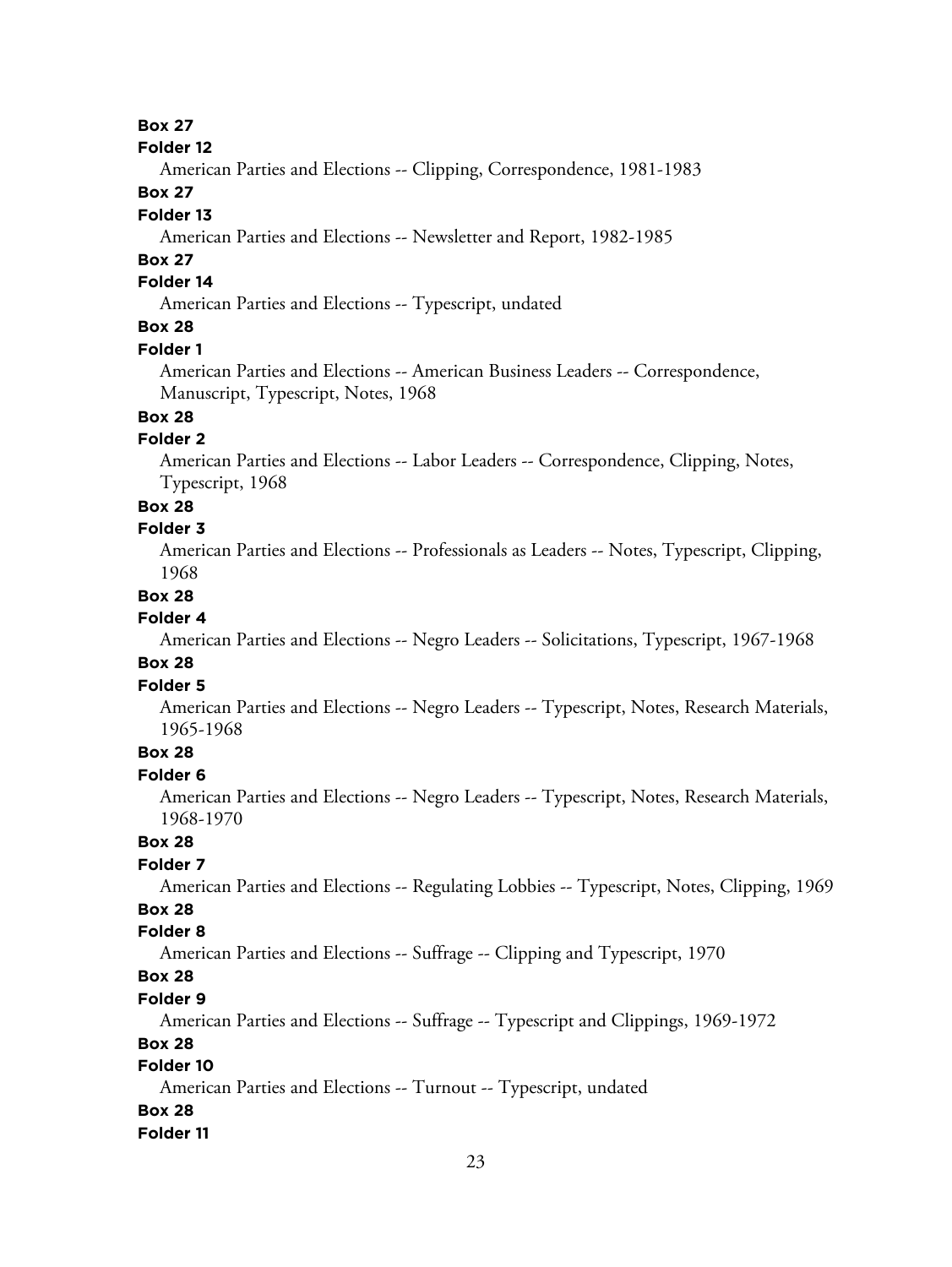American Parties and Elections -- Turnout -- Typescript and Clippings, 1968-1976

#### **Box 28**

#### **Folder 12**

American Parties and Elections -- Election Laws -- Clippings and Typescript, 1962-1970 **Box 28**

# **Folder 13**

American Parties and Elections -- Party Finance -- Clippings and Typescript, 1964-1974

# **Box 28**

# **Folder 14**

American Parties and Elections -- Fair Representation -- Clippings and Typescript, 1975

## **Box 28**

#### **Folder 15**

American Parties and Elections -- Battling Spoils -- Typescript, undated

# **Box 28**

#### **Folder 16**

American Parties and Elections -- The Party in Power -- Clipping, 1983

# **Box 29**

#### **Folder 1**

American Party Leaders and Followers, undated

#### **Box 29**

## **Folder 2-5**

American Party Systems (with Charles E. Merriam), undated

# **Box 29**

## **Folder 6**

American Party Systems, correspondence, 1949

#### **Box 29**

#### **Folder 7-8**

Boss Platt and His New York Machine: A Study of the Political Leadership of Thomas C. Platt, Theodore Roosevelt, and Others, 1922

## **Box 29**

#### **Folder 9**

Boss Platt, reviews, 1924

#### **Box 30**

#### **Folder 1**

Champion Campaigner: Franklin D. Roosevelt -- Correspondence and Outline, 1951-1952

#### **Box 30**

#### **Folder 2**

Champion Campaigner: Franklin D. Roosevelt -- The Record -- Typescript, undated

# **Box 30**

# **Folder 3**

Champion Campaigner: Franklin D. Roosevelt -- Personality Development -- Typescript and Manuscript, undated

# **Box 30**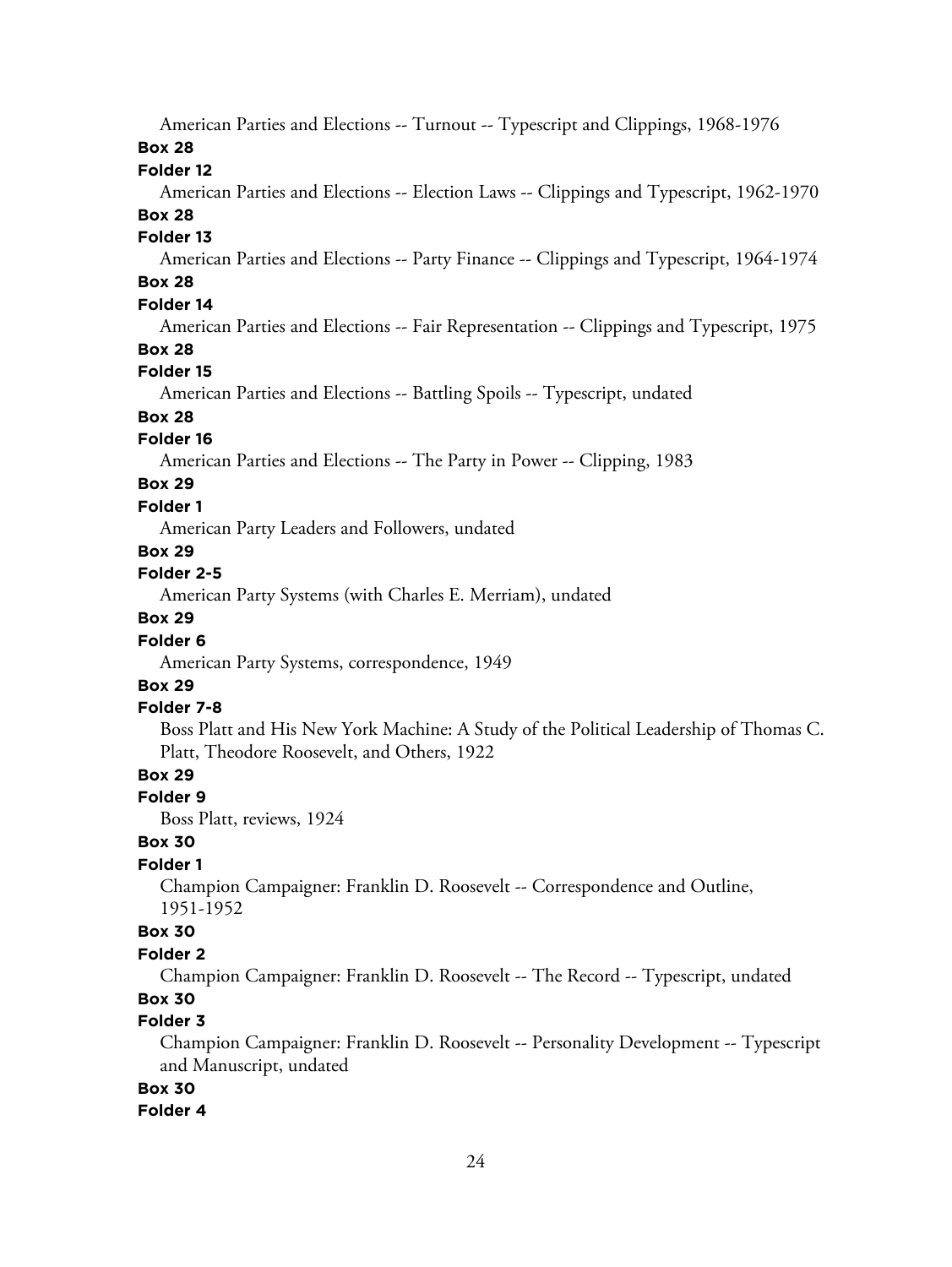Champion Campaigner: Franklin D. Roosevelt -- Senator -- Clippings, Manuscript, and Typescript, 1955-1962

## **Box 30**

#### **Folder 5**

Champion Campaigner: Franklin D. Roosevelt -- Second Campaign for Senator -- Clippings, Notes, Typescript and Manuscript, undated

# **Box 30**

## **Folder 6**

Champion Campaigner: Franklin D. Roosevelt -- Entrance -- Typescript and Manuscript, Notes, undated

#### **Box 30**

#### **Folder 7**

Champion Campaigner: Franklin D. Roosevelt -- 1914 Senatorial Election -- Notes, undated

## **Box 30**

#### **Folder 8**

Champion Campaigner: Franklin D. Roosevelt -- 1920 -- Notes, undated

#### **Box 30**

# **Folder 9**

Champion Campaigner: Franklin D. Roosevelt -- 1921-1929 -- Clippings, Notes, 1954

# **Box 30**

# **Folder 10**

Champion Campaigner: Franklin D. Roosevelt -- 1928 -- Notes, undated

# **Box 30**

# **Folder 11**

Champion Campaigner: Franklin D. Roosevelt -- 1929-1930 -- Notes, undated

#### **Box 30**

# **Folder 12**

Champion Campaigner: Franklin D. Roosevelt -- The 1932 Chicago Convention -- Notes and Typescript, undated

## **Box 30**

#### **Folder 13**

Champion Campaigner: Franklin D. Roosevelt -- 1932 Campaign -- Article Reprint, 1933

# **Box 30**

# **Folder 14**

Champion Campaigner: Franklin D. Roosevelt -- New Deal -- Notes, undated

#### **Box 30**

#### **Folder 15**

Champion Campaigner: Franklin D. Roosevelt -- 1936 Campaign -- Notes, Typescript, and Study, undated

# **Box 30**

#### **Folder 16**

Champion Campaigner: Franklin D. Roosevelt -- Elected for a Third Term -- Manuscript, undated

#### **Box 30**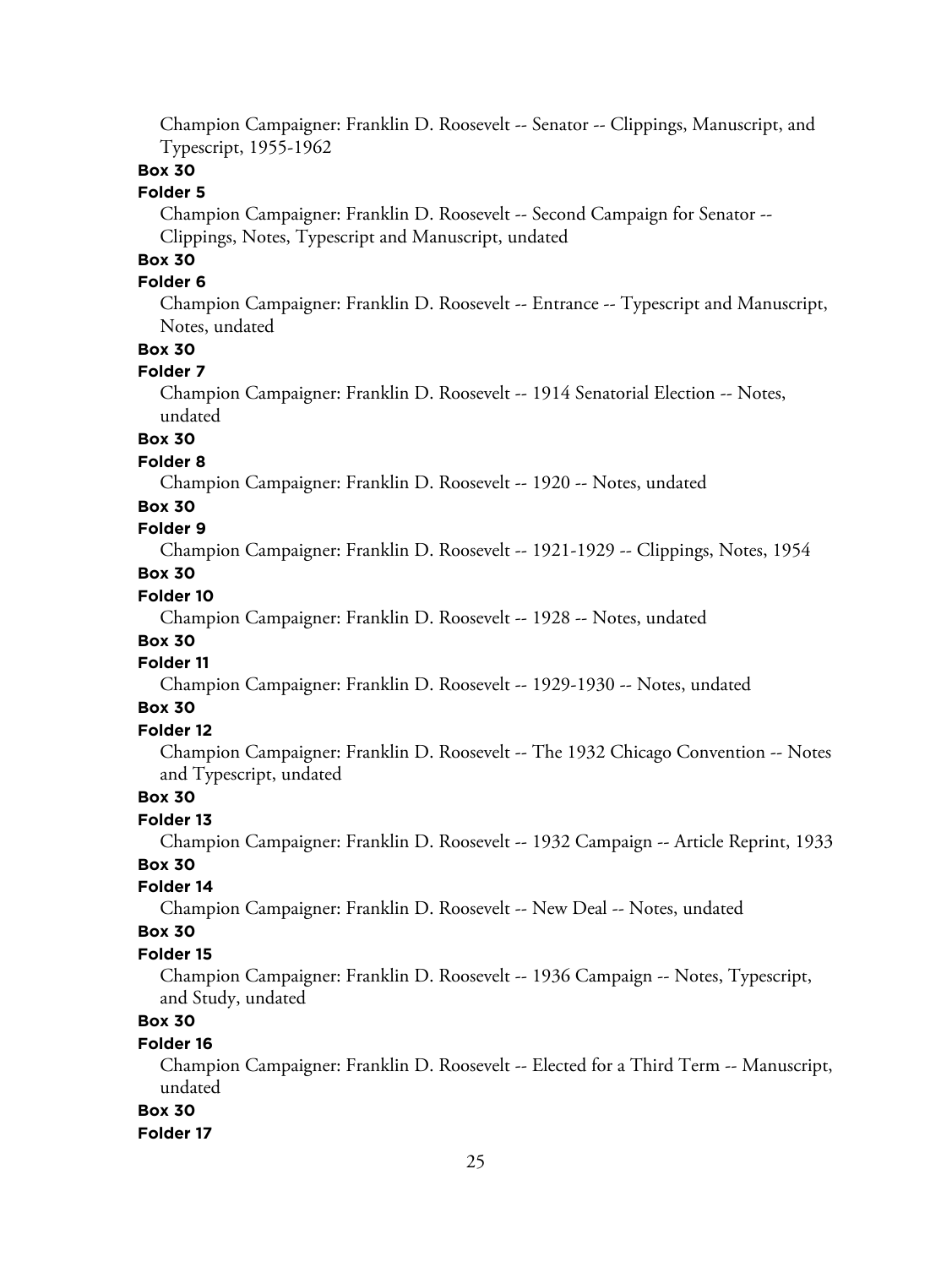Champion Campaigner: Franklin D. Roosevelt -- Pattern of Success -- Clipping, Typescript, Notes, undated

#### **Box 30**

#### **Folder 18**

Champion Campaigner: Franklin D. Roosevelt -- Figures, 1949

# **Box 30**

## **Folder 19**

Champion Campaigner: Franklin D. Roosevelt -- Photographs and Illustrations, undated **Box 31**

#### **Folder 1**

Champion Campaigner: Franklin D. Roosevelt -- Correspondence, Receipts, Clippings of Reviews, 1952-1961

#### **Box 31**

#### **Folder 2**

Champion Campaigner: Franklin D. Roosevelt -- Corrections, Correspondence, Illustrations, Clippings, 1951-1952

# **Box 31**

#### **Folder 3**

Champion Campaigner: Franklin D. Roosevelt -- Correspondence and Corrections, 1952

#### **Box 31**

#### **Folder 4**

Democracy Makes a Difference -- Outline, undated

## **Box 31**

#### **Folder 5**

Democracy Makes a Difference -- Outlines and Bibliography, undated

# **Box 31**

#### **Folder 6**

Democracy Makes a Difference/Democracy: Threshold of Freedom -- Manuscript, Typescript, Notes, Article Reprint, 1936-1966

## **Box 31**

#### **Folder 7**

Democracy Makes a Difference -- Typescript, undated

#### **Box 31**

#### **Folder 8**

Democracy Makes a Difference/Democracy: Threshold of Freedom -- Typescript, Notes, Corrections, Article Reprint, Clipping, 1936-1946

#### **Box 31**

#### **Folder 9**

Democracy Makes a Difference -- Typescript and Manuscript, undated

## **Box 31**

# **Folder 10**

Democracy Makes a Difference -- Disenfranchisement -- Notes, Correspondence, 1927-1935

#### **Box 31**

#### **Folder 11**

Democracy Makes a Difference -- Suffrage -- Typescript, undated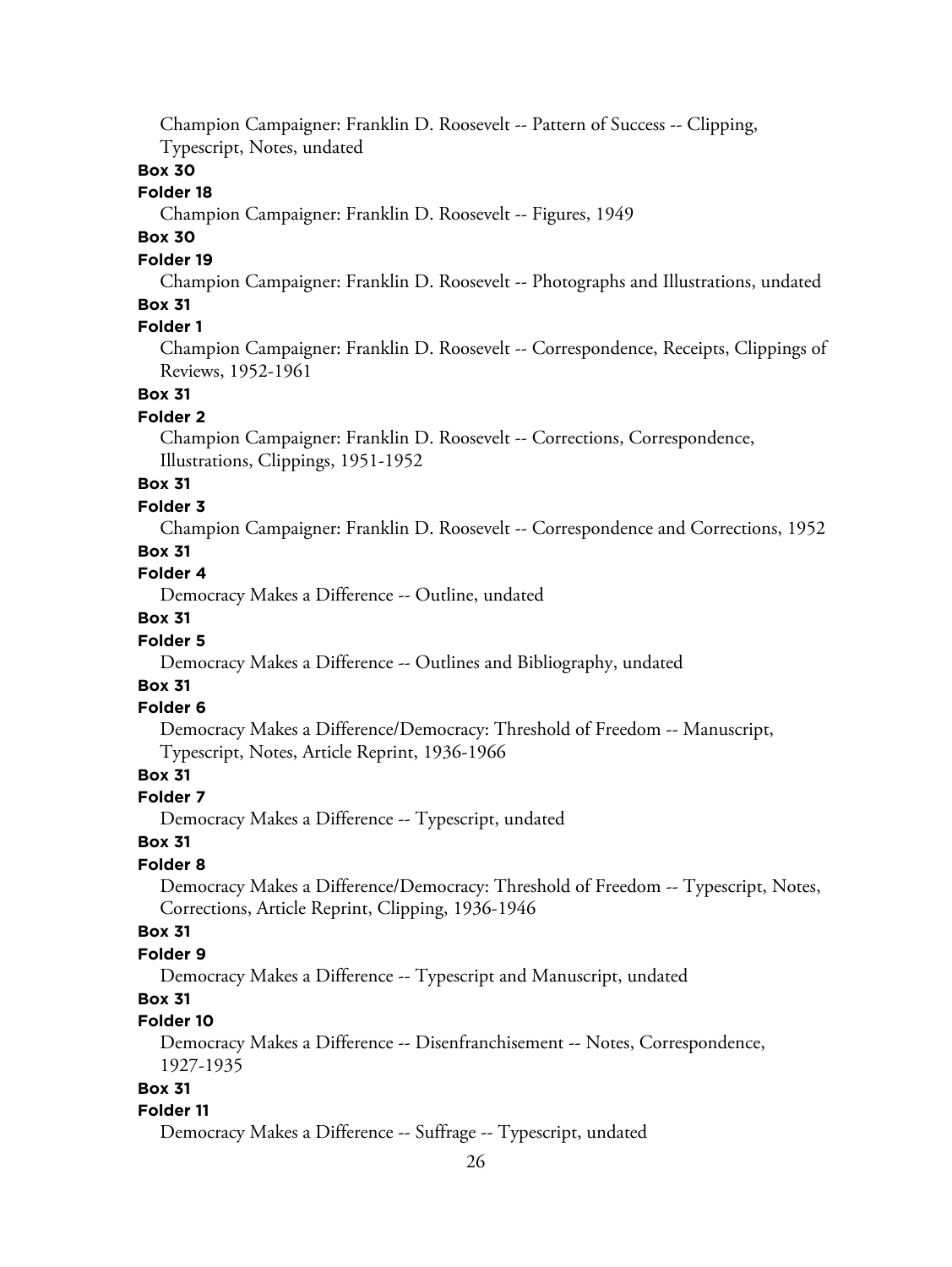#### **Box 31**

#### **Folder 12**

Democracy Makes a Difference -- Women as Office Holders -- Typescript and Manuscript, undated

#### **Box 31**

#### **Folder 13**

Democracy Makes a Difference -- Foreign Born -- Research Materials, 1941-1942

#### **Box 31 Folder 14**

Democracy Makes a Difference -- Fight for Representation -- Criticism and Notes, undated

#### **Box 31**

#### **Folder 15**

Democracy Makes a Difference -- Legislative Esprit de Corps -- Typescript and Manuscript, undated

## **Box 31**

#### **Folder 16**

Democracy Makes a Difference -- Appendix -- Typescript and Clipping, 1936

# **Box 31**

#### **Folder 17**

Democracy Makes a Difference -- Coercive Systems -- Notes and Typescript, undated **Box 32**

#### **Folder 1**

Democracy: The Threshold of Freedom -- Chapters 1-2 -- Correspondence and Typescript, 1945

# **Box 32**

# **Folder 2**

Democracy: The Threshold of Freedom -- Chapters 3-4 -- Typescript, undated **Box 32**

#### **Folder 3**

Democracy: The Threshold of Freedom -- Chapters 5-6 -- Typescript, undated

# **Box 32**

# **Folder 4**

Democracy: The Threshold of Freedom -- Chapters 7-8 -- Typescript, undated **Box 32**

# **Folder 5**

Democracy: The Threshold of Freedom -- Chapters 9-10 -- Typescript, undated

#### **Box 32**

#### **Folder 6**

Democracy: The Threshold of Freedom -- Chapter 11 -- Typescript and Notes, undated **Box 32**

#### **Folder 7**

Democracy: The Threshold of Freedom -- Chapters 11-12 -- Typescript, undated **Box 32**

#### **Folder 8**

Democracy: The Threshold of Freedom -- Chapters 13-14 -- Typescript, undated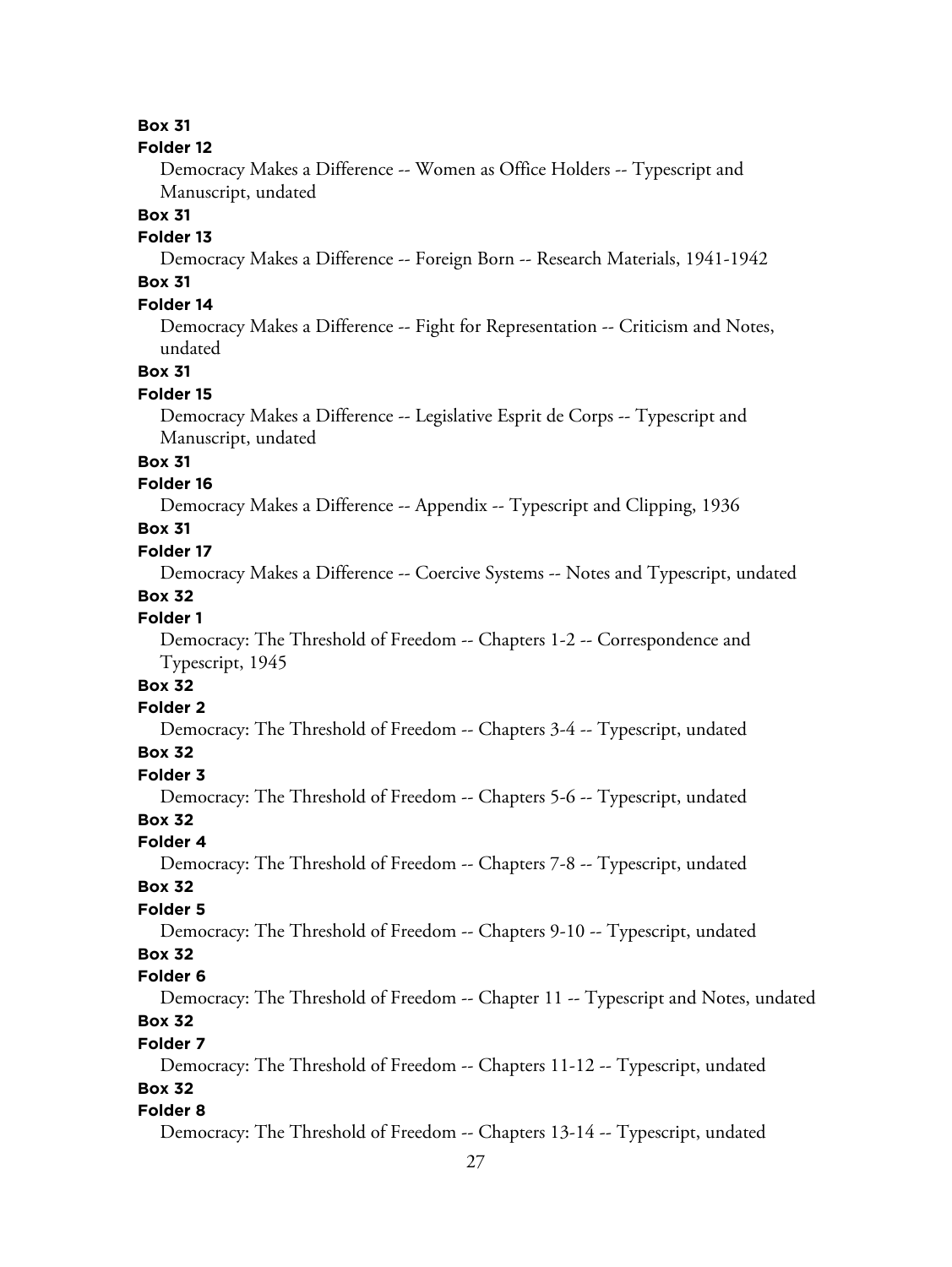**Box 32**

#### **Folder 9**

Democracy: The Threshold of Freedom -- Chapter 15 -- Typescript, undated

# **Box 32**

# **Folder 10**

Democracy: The Threshold of Freedom -- Index -- Typescript, undated

# **Box 32**

## **Folder 11**

Democracy: The Threshold of Freedom -- Preface and Correspondence, 1944-1947

#### **Box 33 Folder 1**

Democracy: The Threshold of Freedom -- Notes, Annotations, Corrections, 1947

#### **Box 33**

#### **Folder 2**

Democracy: The Threshold of Freedom -- Galley Proof, undated

#### **Box 33**

## **Folder 3**

Democracy: The Threshold of Freedom -- Galley Proof, undated

# **Box 33**

# **Folder 4**

Democracy: The Threshold of Freedom -- Chapter 10 Draft, Notes, Correspondence, 1942

## **Box 33**

## **Folder 5**

Democracy: The Threshold of Freedom -- Correspondence and Notes, 1943-1946

# **Box 33**

#### **Folder 6**

Franklin Delano Roosevelt biography for children, 1962

## **Box 33**

#### **Folder 7**

Getting Out the Vote -- Outline and Copyright Information, 1954

#### **Box 33**

## **Folder 8**

Getting Out the Vote -- Chapter 6, 1954

#### **Box 33**

# **Folder 9**

Grass Roots Politics, 1940s

## **Box 33**

## **Folder 10**

Machine Politics: The Chicago Model -- Correspondence -- Orders, 1961-1966

# **Box 33**

# **Folder 11**

Machine Politics: The Chicago Model -- Paperback Edition Correspondence and Publicity, 1967-1968

#### **Box 33**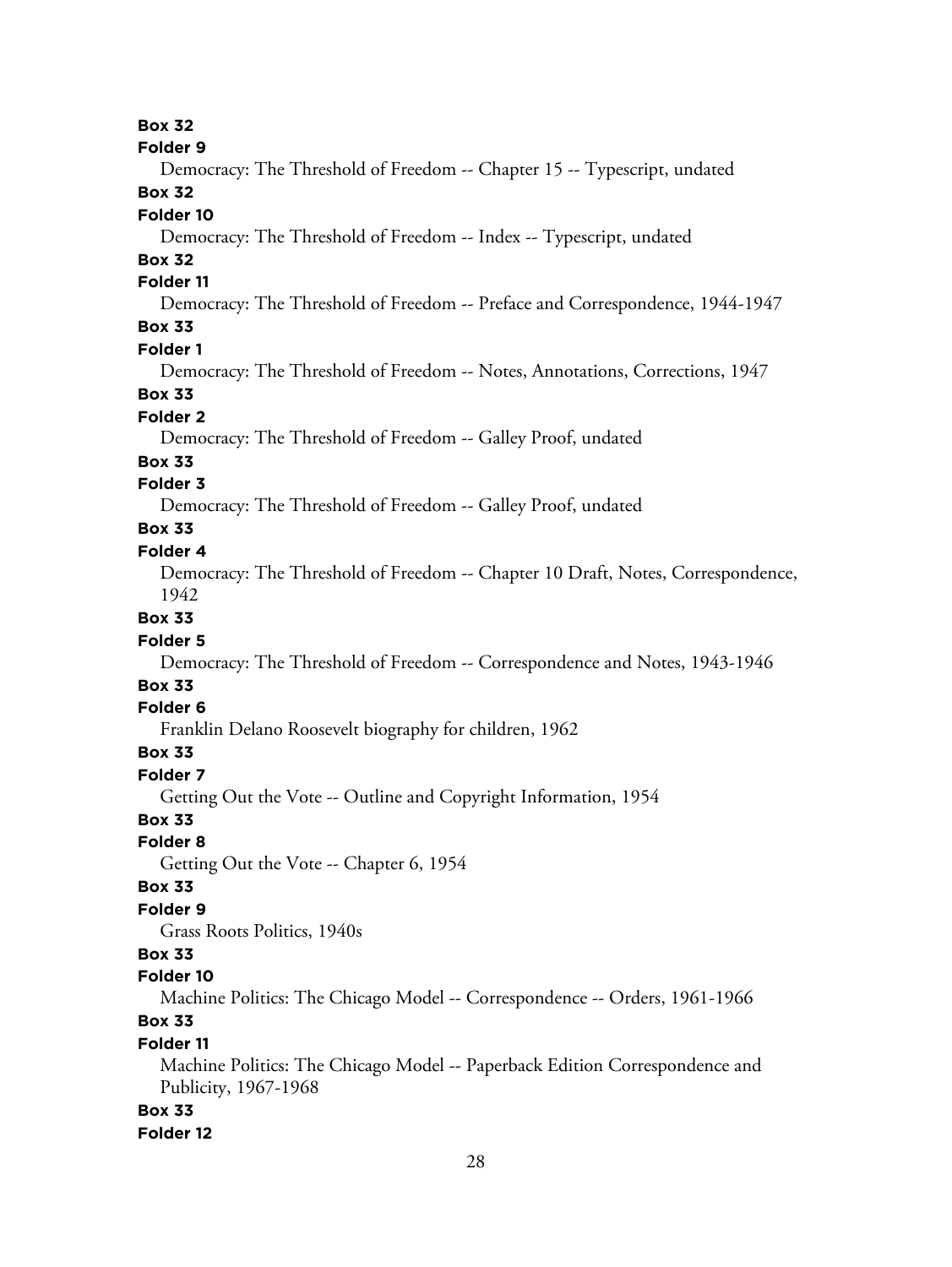Negro Politicians: The Rise of Negro Politics in Chicago -- Research, 1927-1949

#### **Box 33**

#### **Folder 13**

Negro Politicians: The Rise of Negro Politics in Chicago -- Correspondence and Publicity, 1935-1962

# **Box 34**

#### **Folder 1**

Political Parties and the American Creed -- "History of American Parties," 1929-1962

# **Box 34**

# **Folder 2**

Political Parties and the American Creed -- "History of American Parties" and "Period of Republican Advantage," 1967

## **Box 34**

#### **Folder 3**

Political Parties and the American Creed -- "Origin of Political Interests," 1970

#### **Box 34**

## **Folder 4**

Political Parties and the American Creed -- Drafts of Various Chapters, undated

# **Box 34**

## **Folder 5**

Political Parties and the American Creed -- "Methods of Acquiring, Holding and Exercising Political Power Under Changing Technology," 1960-1966

## **Box 34**

#### **Folder 6**

Political Parties and the American Creed -- Regulating Interest Groups, 1960-1966

# **Box 34**

## **Folder 7**

Political Parties and the American Creed -- Presidential Nominations, undated

#### **Box 34**

## **Folder 8**

Political Parties and the American Creed -- Presidential Nominations, 1952-1964

## **Box 35**

#### **Folder 1**

Political Parties and the American Creed -- Presidential Campaigns, 1965

#### **Box 35**

#### **Folder 2**

Political Parties and the American Creed -- Election Campaigns, 1952-1963

## **Box 35**

#### **Folder 3**

Political Parties and the American Creed -- Election Campaigns, 1933-1953

# **Box 35**

#### **Folder 4**

Political Parties and the American Creed -- Election Campaigns, 1963

#### **Box 35**

#### **Folder 5**

Political Parties and the American Creed -- Election Campaigns, 1960-1968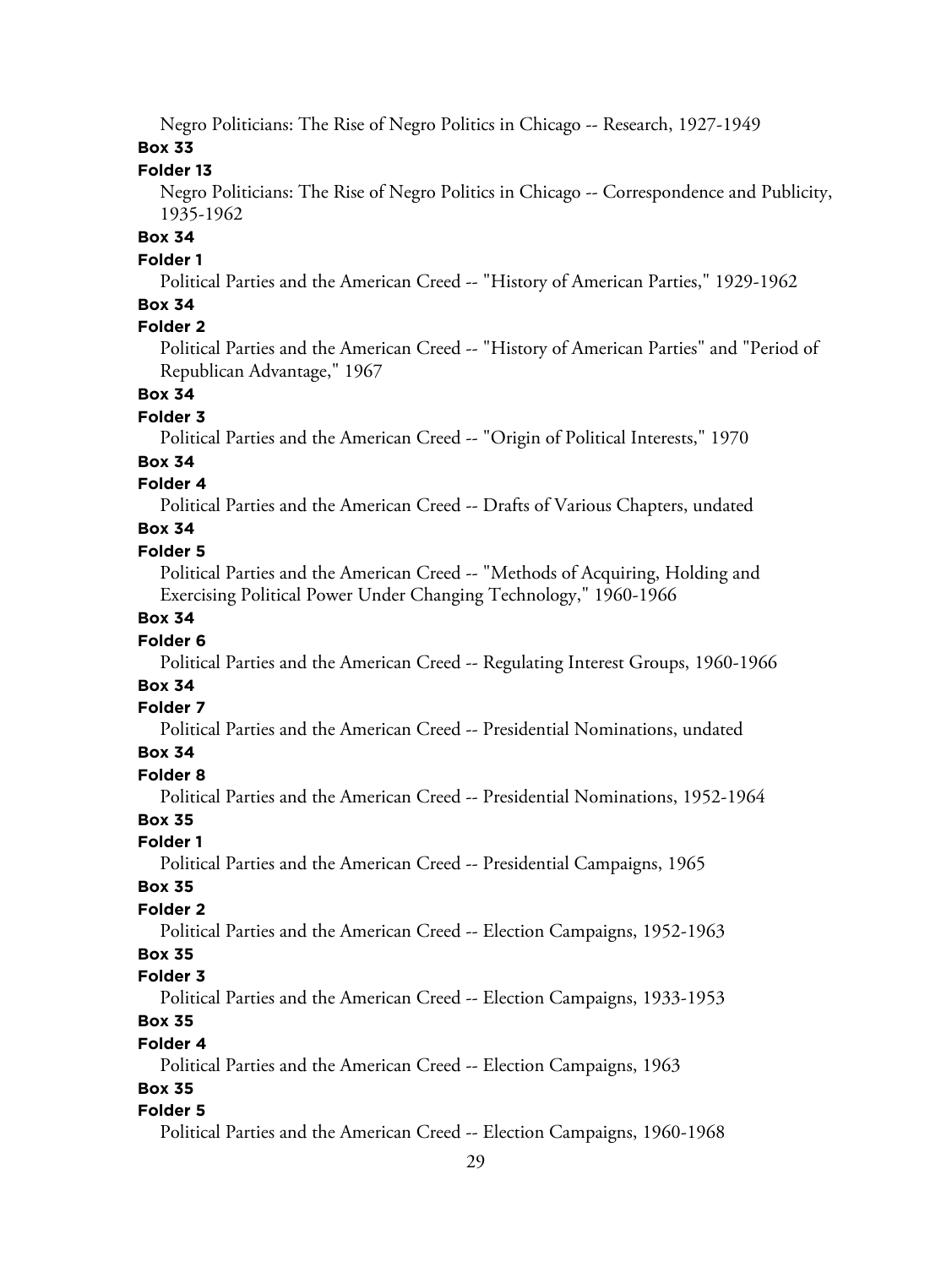**Box 35**

```
Folder 6
```
Political Parties and the American Creed -- Election Campaigns, 1965-1966 **Box 35**

#### **Folder 7**

Political Parties and the American Creed -- Making Laws, 1947-1965

# **Box 35**

## **Folder 8**

Political Parties and the American Creed -- Making Laws, 1941-1963

# **Box 35**

**Folder 9**

Political Parties and the American Creed -- Making Laws, 1964-1968 **Box 35**

## **Folder 10**

Political Parties and the American Creed -- Making Laws, 1938-1959

#### **Box 36**

#### **Folder 1**

Political Parties and the American Creed -- Making Laws, 1962-1966

# **Box 36**

#### **Folder 2**

Political Parties and the American Creed -- State Nominations, 1921-1966

#### **Box 36 Folder 3**

Political Parties and the American Creed -- State Nominations, 1924-1962

#### **Box 36**

#### **Folder 4**

Political Parties and the American Creed -- State Nominations, 1935-1964

# **Box 36**

#### **Folder 5**

Political Parties and the American Creed -- Party Organization, 1937-1940

## **Box 36**

# **Folder 6**

Political Parties and the American Creed -- Party Organization, 1956-1964

# **Box 36**

## **Folder 7**

Political Parties and the American Creed -- Party Organization, 1952

#### **Box 36**

## **Folder 8**

Political Parties and the American Creed -- Party Organization, 1961-1966

# **Box 36**

## **Folder 9**

Political Parties and the American Creed -- Presidential Nominations, 1936-1940

# **Box 36**

# **Folder 10**

Political Parties and the American Creed -- Suffrage, 1954-1958

## **Box 37**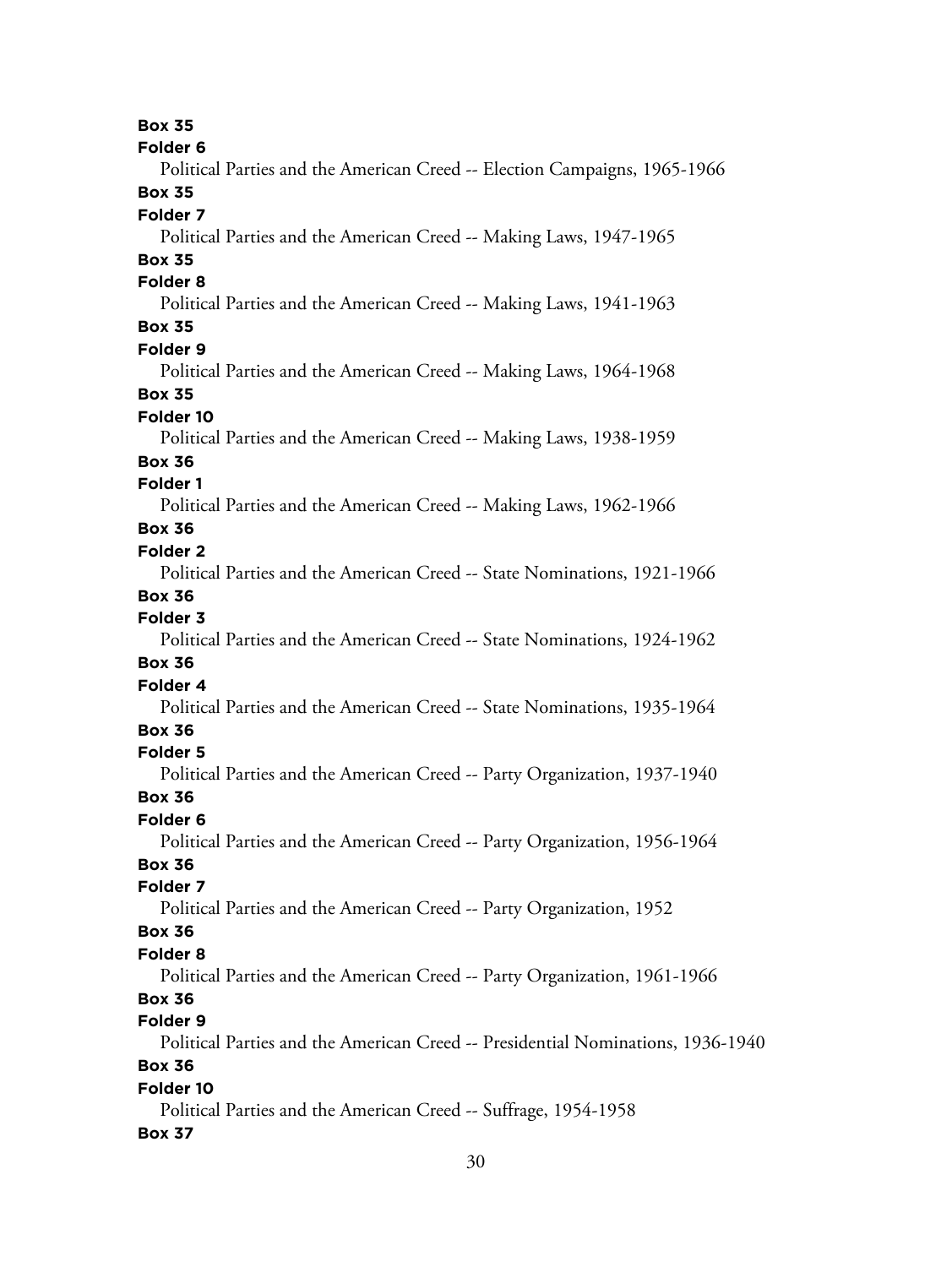**Folder 1**

Political Parties and the American Creed -- Business Organizations, 1953-1968 **Box 37**

#### **Folder 2**

Political Parties and the American Creed -- Business Organizations, 1946-1953

# **Box 37**

**Folder 3**

Political Parties and the American Creed -- Business Organizations, undated **Box 37**

## **Folder 4**

Political Parties and the American Creed -- Organized Labor, 1959-1966

## **Box 37**

## **Folder 5**

Political Parties and the American Creed -- Organized Labor, 1961-1974

# **Box 37**

# **Folder 6**

Political Parties and the American Creed -- Organized Labor, 1966

#### **Box 37**

## **Folder 7**

Political Parties and the American Creed -- Organized Labor, 1945-1967 **Box 38**

## **Folder 1**

Political Parties and the American Creed -- Organized Labor, 1944-1966

# **Box 38**

**Folder 2**

Political Parties and the American Creed -- Interest Groups, 1960-1966

# **Box 38**

**Folder 3**

Political Parties and the American Creed -- Interest Groups, 1964-1966

# **Box 38**

#### **Folder 4**

Political Parties and the American Creed -- Interest Groups, 1939-1967

#### **Box 38**

#### **Folder 5**

Political Parties and the American Creed -- Interest Groups, 1967

# **Box 38**

# **Folder 6**

Political Parties and the American Creed -- Presidential Campaigns, 1960-1966

# **Box 38**

#### **Folder 7**

Political Parties and the American Creed -- Influencing Administration, 1946-1963

#### **Box 38**

#### **Folder 8**

Political Parties and the American Creed -- Organized Agriculture, 1956-1963 **Box 39**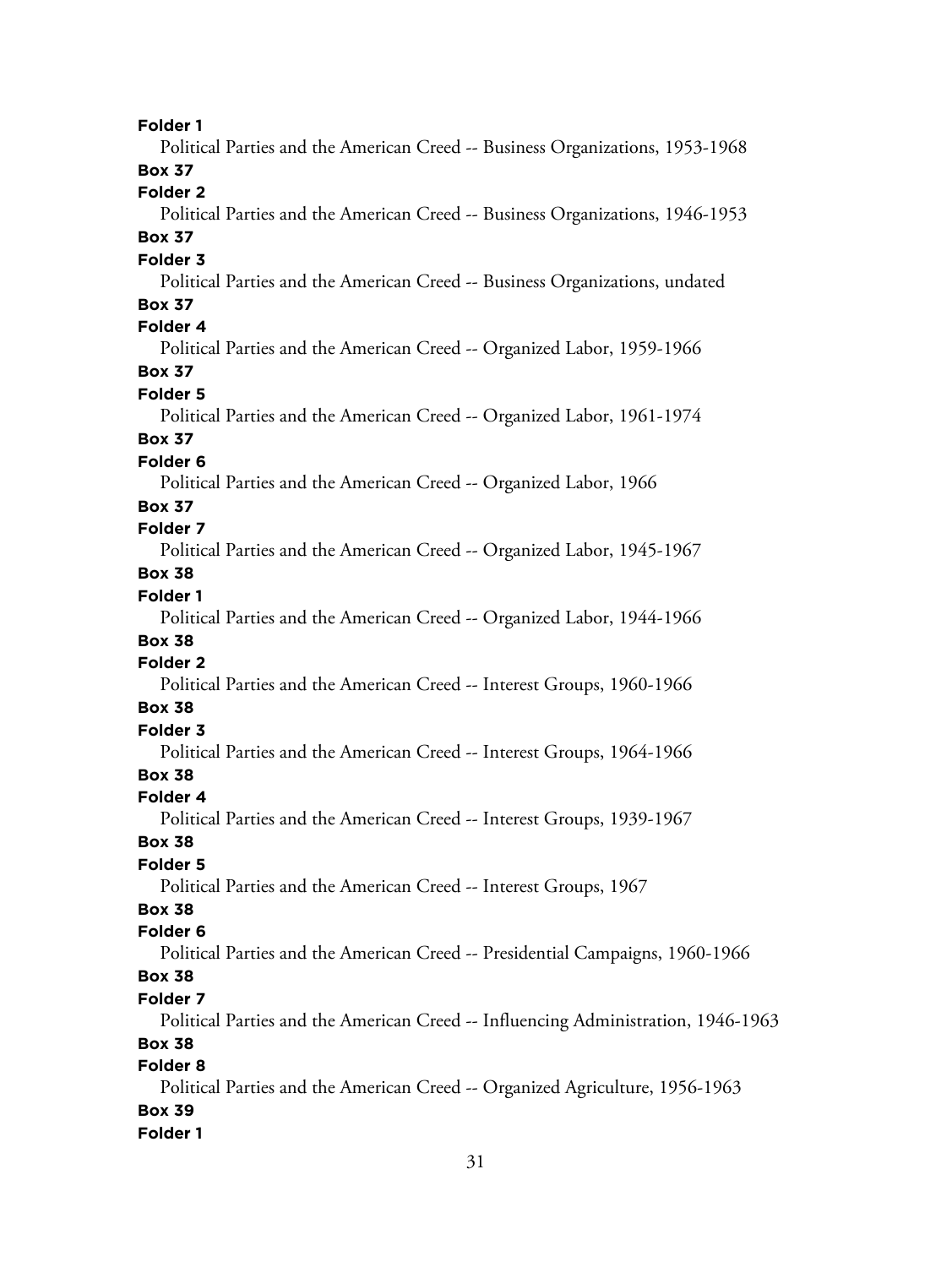32 Political Parties and the American Creed -- Organized Agriculture, 1952-1933 **Box 39 Folder 2** Political Parties and the American Creed -- Organized Agriculture, 1962-1965 **Box 39 Folder 3** Political Parties and the American Creed -- Suffrage, 1948-1966 **Box 39 Folder 4** Political Parties and the American Creed -- Suffrage, 1957-1961 **Box 39 Folder 5** Political Parties and the American Creed -- Suffrage, 1936-1963 **Box 39 Folder 6** Political Parties and the American Creed -- Suffrage, 1937-1967 **Box 39 Folder 7** Political Parties and the American Creed -- American Two-Party System, undated **Box 39 Folder 8** Political Parties and the American Creed -- Minor Parties, 1971 **Box 39 Folder 9** Political Parties and the American Creed -- Fair Representation, 1941-1963 **Box 40 Folder 1** Political Parties and the American Creed -- Demography of Parties, 1952-1962 **Box 40 Folder 2** Political Parties and the American Creed -- Demography of Parties, 1935-1964 **Box 40 Folder 3** Political Parties and the American Creed -- Demography of Parties, 1960 **Box 40 Folder 4** Political Parties and the American Creed -- Demography of Parties, 1956-1965 **Box 40 Folder 5** Political Parties and the American Creed -- Demography of Parties, 1938-1964 **Box 40 Folder 6** Political Parties and the American Creed -- Demography of Parties, 1928-1964 **Box 40 Folder 7** Political Parties and the American Creed -- Polls, 1959-1977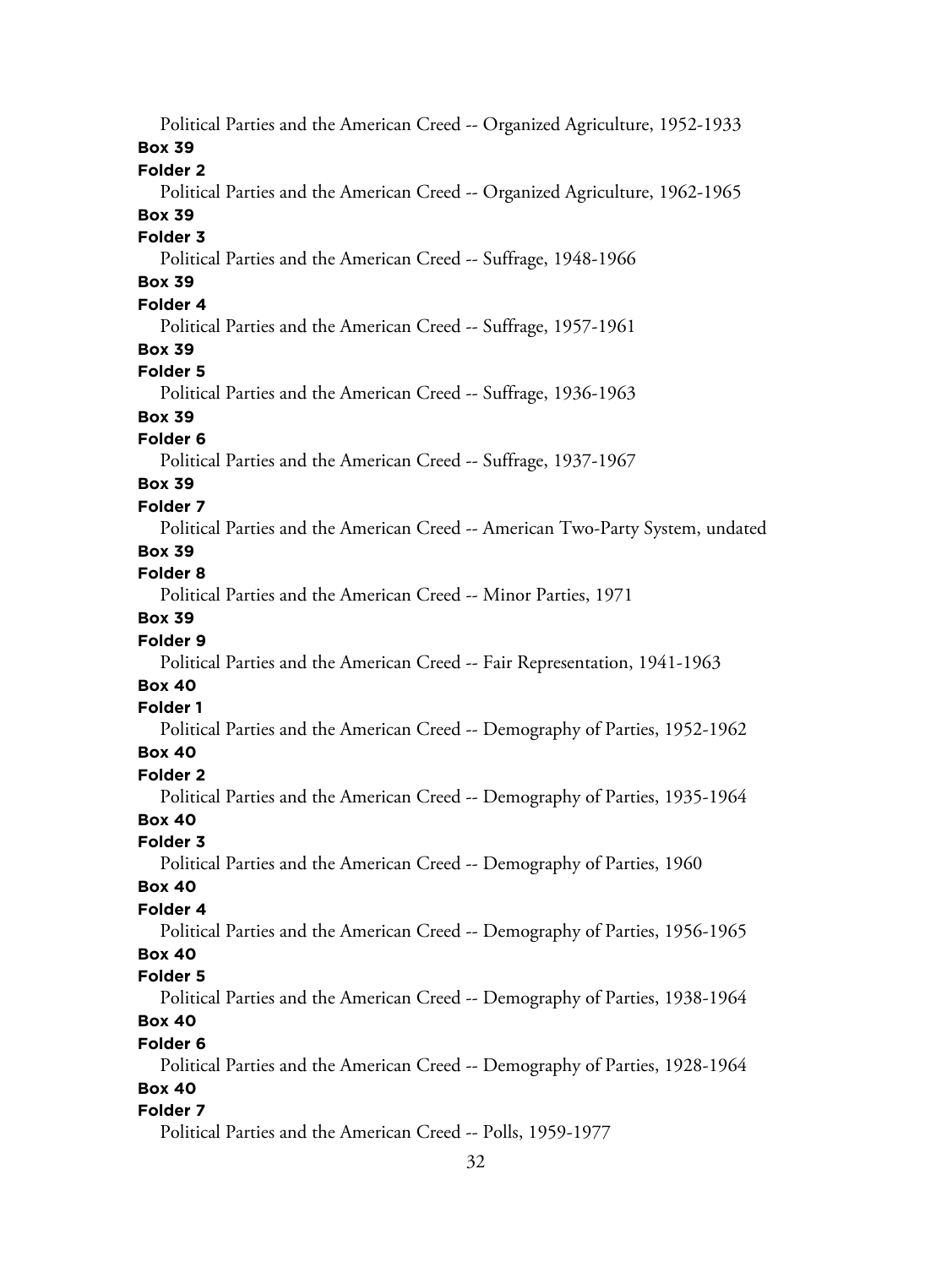**Box 40 Folder 8** Political Parties and the American Creed -- Voters Turnout, 1944-1964 **Box 40 Folder 9** Political Parties and the American Creed -- Safeguards and Abuses, 1949-1962 **Box 41 Folder 1** Political Parties and the American Creed -- Safeguards and Abuses, 1938-1955 **Box 41 Folder 2** Political Parties and the American Creed -- Outline, undated **Box 41 Folder 3** Political Parties and the American Creed -- Outline, undated **Box 41 Folder 4** Political Parties and the American Creed -- Detailed Table of Contents, undated **Box 41 Folder 5** Political Parties and the American Creed -- Contents, undated **Box 41**

# **Folder 6**

Political Parties and the American Creed -- Contents, undated

#### **Box 41**

# **Folder 7**

Political Parties and the American Creed -- Preface and Contents, undated

#### **Box 41**

#### **Folder 8**

Political Parties and the American Creed -- Detailed Table of Contents, undated

#### **Box 41**

## **Folder 9**

Political Parties and the American Creed -- Table of Contents and Preface, undated **Box 41**

#### **Folder 10**

Political Parties and the American Creed -- Table of Contents and Preface, undated

#### **Box 41**

## **Folder 11**

Political Parties and the American Creed -- Chapters 1 and 2, undated

# **Box 42**

# **Folder 1**

Political Parties and the American Creed -- Chapters 1 and 2, undated

# **Box 42**

#### **Folder 2**

Political Parties and the American Creed -- Chapter 1, "Introduction to Party Theory," 1966-1973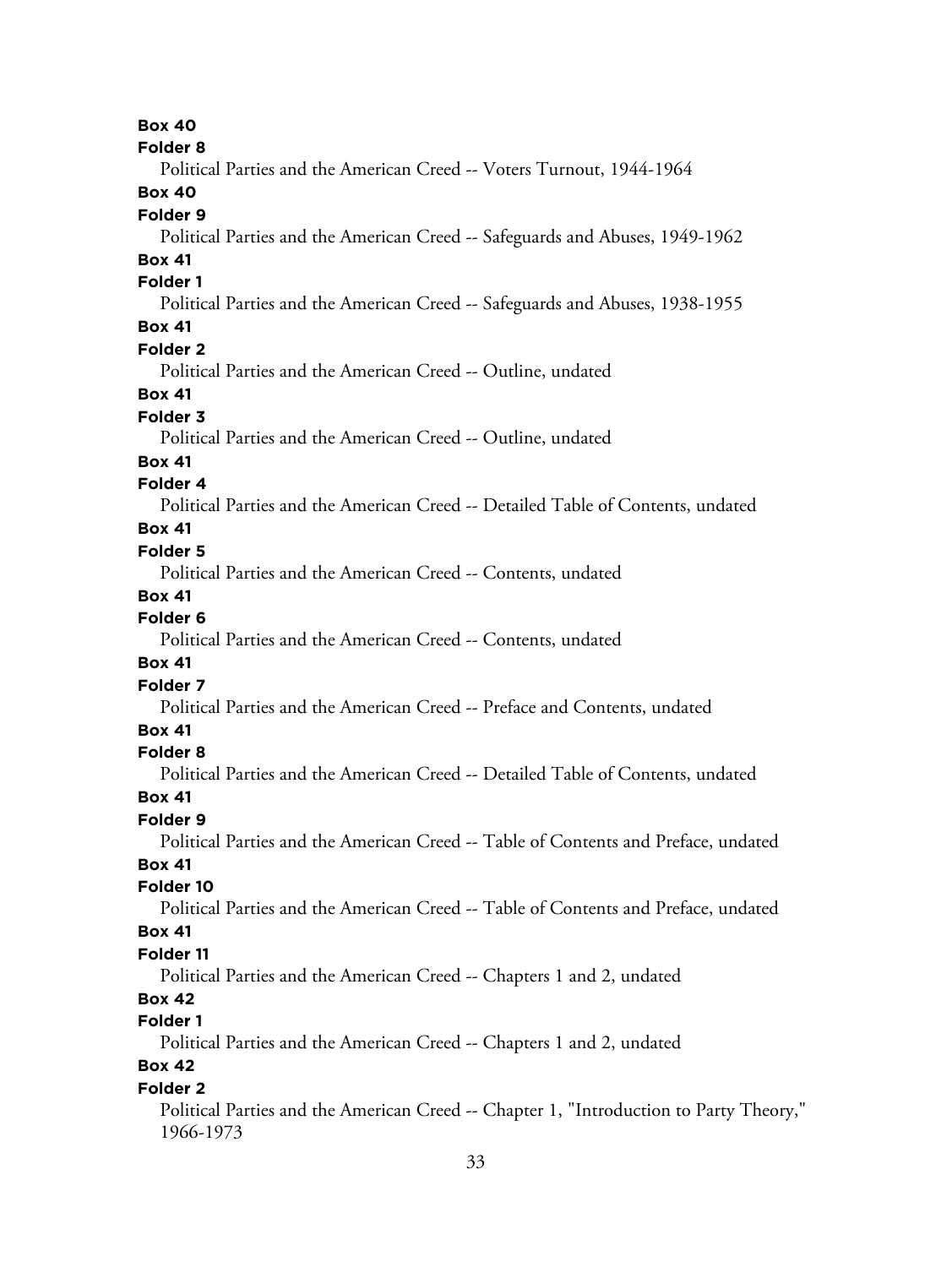# **Box 42**

#### **Folder 3**

Political Parties and the American Creed -- Chapter 1, "Introduction to Party Theory," undated

# **Box 42**

# **Folder 4**

Political Parties and the American Creed -- Chapter 1, "Introduction to Party Theory," undated

# **Box 42**

# **Folder 5**

Political Parties and the American Creed -- Chapter 2, "A Comparison of Two, Multi, and One Party Systems," undated

## **Box 42**

#### **Folder 6**

Political Parties and the American Creed -- Chapters 3 and 4, undated

#### **Box 42**

## **Folder 7**

Political Parties and the American Creed -- Chapters 3 and 4, undated

# **Box 42**

# **Folder 8**

Political Parties and the American Creed -- Chapter 3, "History of American Parties: The First Century," undated

## **Box 42**

#### **Folder 9**

Political Parties and the American Creed -- Chapter 4, "History Since 1896," 1948-1964

# **Box 43**

#### **Folder 1**

Political Parties and the American Creed -- Chapter 4, "History Since 1896," 1968-1969

## **Box 43**

# **Folder 2**

Political Parties and the American Creed -- Chapter 5, "Minor Parties," undated

## **Box 43**

#### **Folder 3**

Political Parties and the American Creed -- Chapter 6, "Geographic, Group, and Traditional Factors," 1948-1970

## **Box 43**

#### **Folder 4**

Political Parties and the American Creed -- Chapters 5 and 6, undated

# **Box 43**

# **Folder 5**

Political Parties and the American Creed -- Chapters 5-8, undated

#### **Box 43**

# **Folder 6**

Political Parties and the American Creed -- Chapter 6, "Geographic, Group, and Traditional Factors," 1948-1972

#### **Box 43**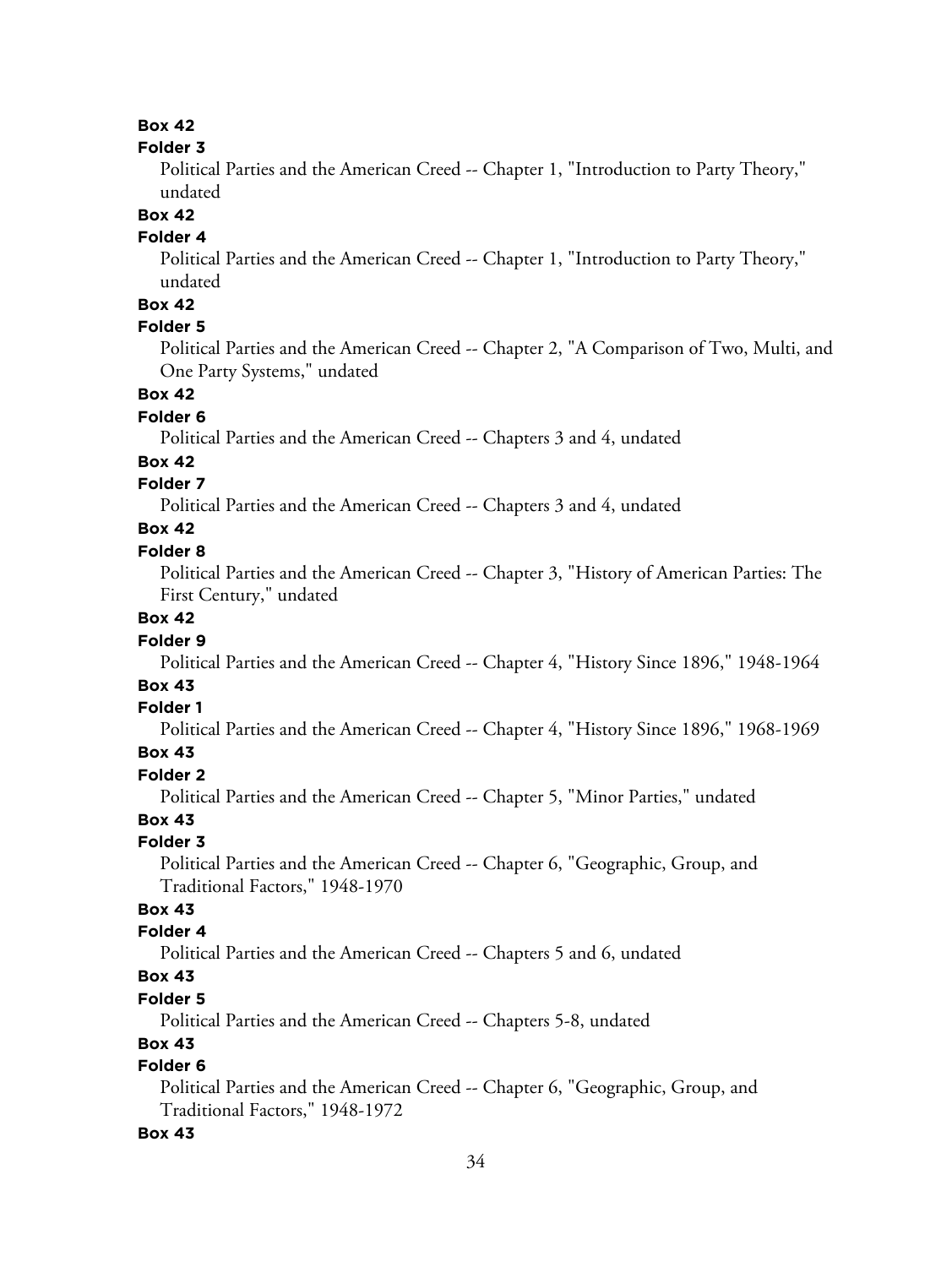#### **Folder 7**

Political Parties and the American Creed -- Chapter 7, "Toward a Theory of Parties," undated

#### **Box 43**

#### **Folder 8**

Political Parties and the American Creed -- Chapter 8, "Decision Making and the Party Elite," undated

# **Box 43**

#### **Folder 9**

Political Parties and the American Creed -- Chapter 8, "Leaders," 1950-1972

## **Box 44**

#### **Folder 1**

Political Parties and the American Creed -- Chapter 8, "Major and Minority Leaders," undated

# **Box 44**

#### **Folder 2**

Political Parties and the American Creed -- Chapter 9, "Methods of Acquiring, Holding, and Exercising Political Power," 1968

# **Box 44**

## **Folder 3**

Political Parties and the American Creed -- Chapter 10, "Party Leadership at Presidential Level," 1969-1970

#### **Box 44**

#### **Folder 4**

Political Parties and the American Creed -- Chapter 11, "Presidential Nominations," 1964-1973

# **Box 44**

#### **Folder 5**

Political Parties and the American Creed -- Chapter 12, "Presidential Elections," 1969-1970

## **Box 44**

## **Folder 6**

Political Parties and the American Creed -- Chapter 13, "Leaders at the Congressional Level," 1964-1975

#### **Box 44**

#### **Folder 7**

Political Parties and the American Creed -- Chapter 14, "How Congressional Leaders are Chosen," undated

# **Box 44**

#### **Folder 8**

Political Parties and the American Creed -- Chapter 15, "Leaders at the State Level," 1962-1970

# **Box 44**

#### **Folder 9**

Political Parties and the American Creed -- Chapter 16, "How State Party Leaders are Chosen," undated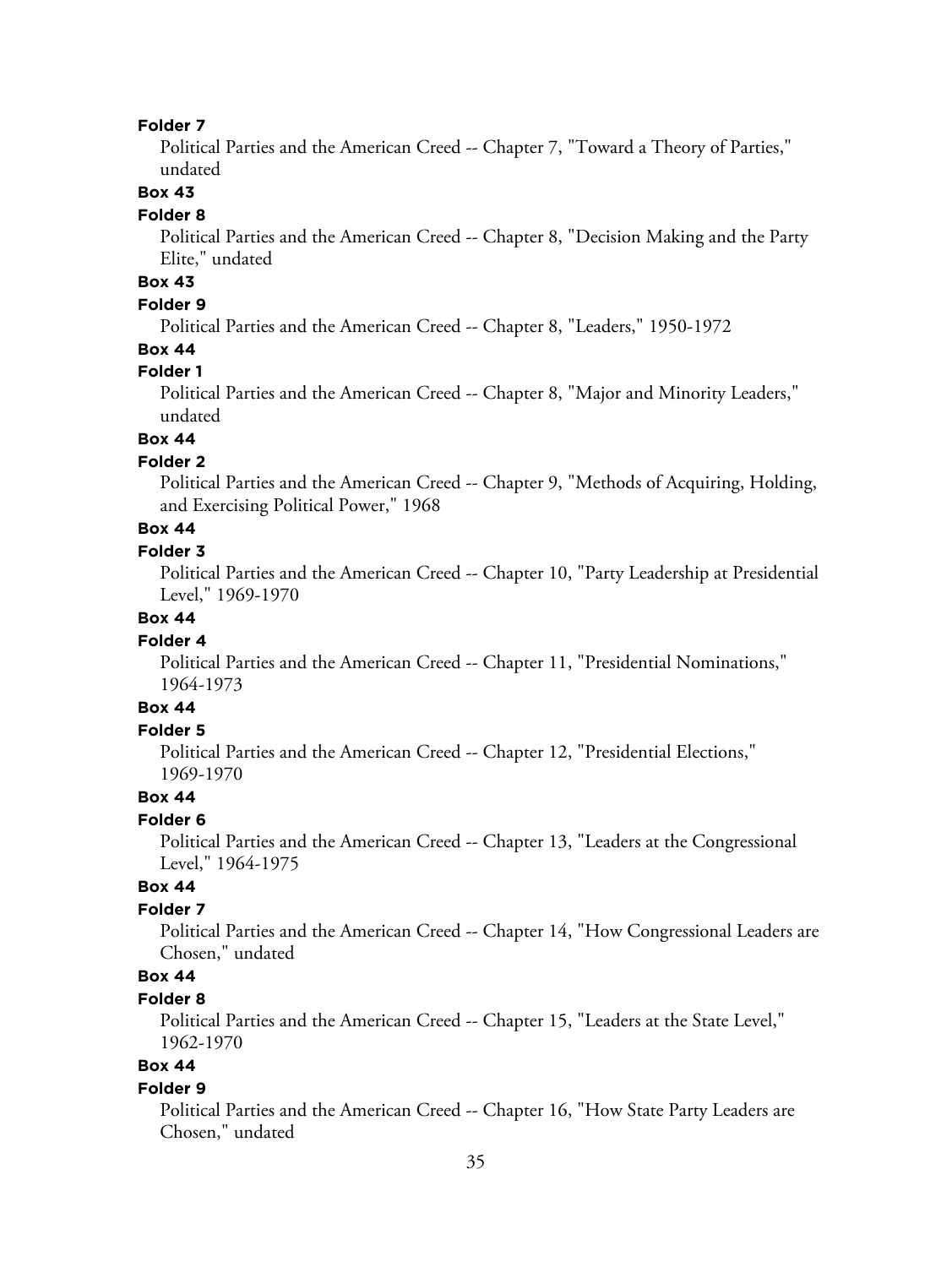## **Box 44**

#### **Folder 10**

Political Parties and the American Creed -- Chapter 17, "Party Technicians at the National Level," undated

## **Box 44**

#### **Folder 11**

Political Parties and the American Creed -- Chapter 18, " Party Activists at the State and Local Level," 1967-1975

# **Box 44**

# **Folder 12**

Political Parties and the American Creed -- Chapter 19, "Farmers as Leaders," 1963-1968

#### **Box 44 Folder 13**

Political Parties and the American Creed -- Comments, 1968

#### **Box 44**

#### **Folder 14**

Political Parties and the American Creed -- Correspondence, Outlines, Notes, Revisions, 1955-1970

## **Box 45**

#### **Folder 1**

Political Party Theories and Their Relations to the American Creed -- Chapter 1 -- Photocopied Typescript, undated

## **Box 45**

## **Folder 2**

Political Party Theories and Their Relations to the American Creed -- Chapter 2 -- Photocopied Typescript, undated

# **Box 45**

#### **Folder 3**

Political Party Theories and Their Relations to the American Creed -- Chapter 3 -- Photocopied Typescript, undated

## **Box 45**

#### **Folder 4**

Political Party Theories and Their Relations to the American Creed -- Chapter 4 -- Photocopied Typescript, undated

## **Box 45**

#### **Folder 5**

Political Party Theories and Their Relations to the American Creed -- Chapter 5 -- Photocopied Typescript, undated

# **Box 45**

## **Folder 6**

Political Party Theories and Their Relations to the American Creed -- Chapter 6 -- Photocopied Typescript, undated

# **Box 45**

#### **Folder 7**

Political Party Theories and Their Relations to the American Creed -- Chapter 7 -- Photocopied Typescript, undated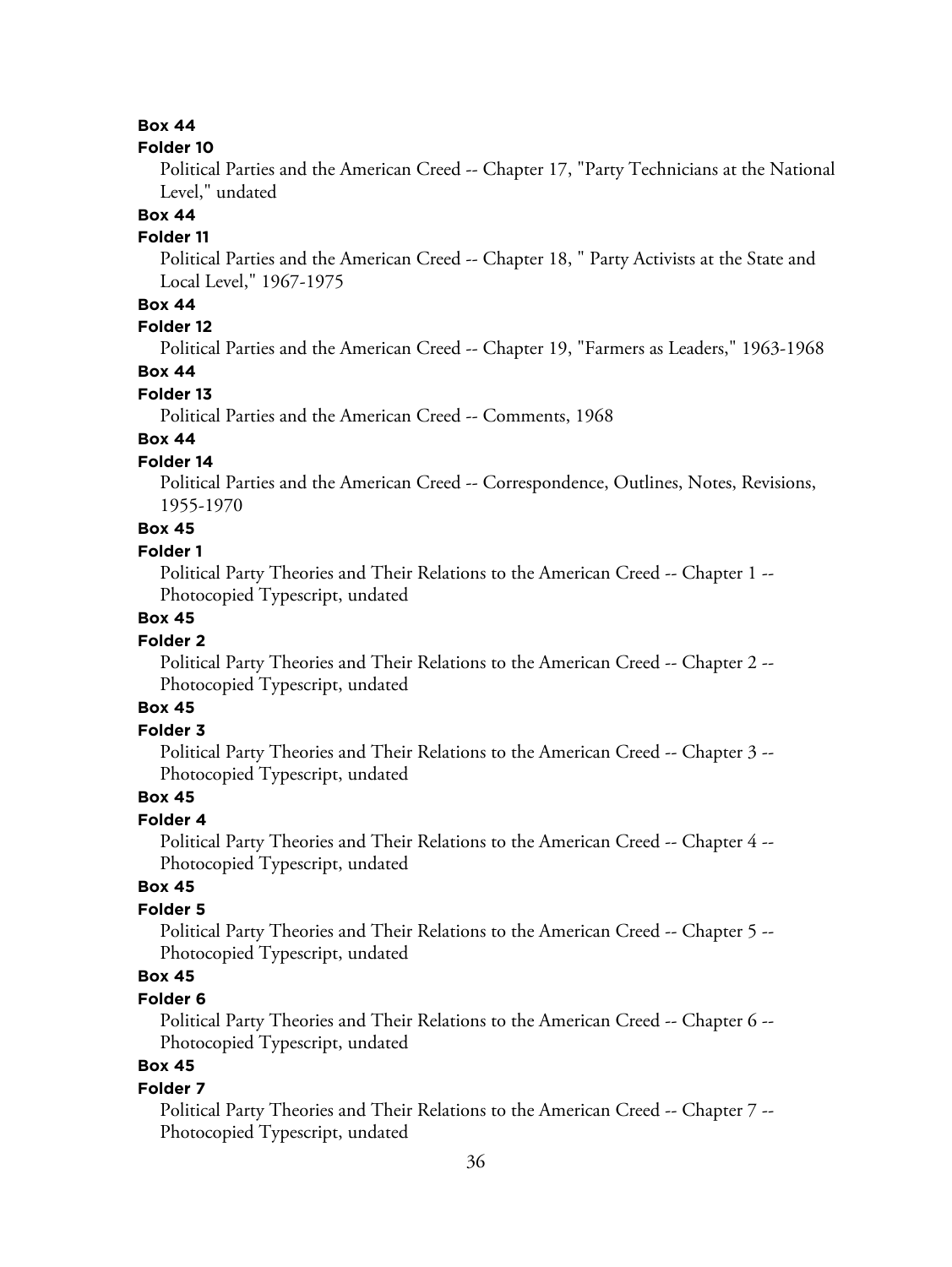## **Box 45**

#### **Folder 8**

Political Party Theories and Their Relations to the American Creed -- Chapter 8, Pates 1-17 -- Photocopied Typescript, undated

#### **Box 46**

### **Folder 1-4**

Political Party Theories and Their Relations to the American Creed, undated

# **Box 47**

# **Folder 1**

Political Party Theories and the American Creed -- Preface and Outline, 1953

#### **Box 47**

#### **Folder 2**

Political Party Theories and the American Creed -- Preface, Outline, Draft, Notes, undated

## **Box 47**

#### **Folder 3**

Political Party Theories and the American Creed -- "Political Apprenticeship" and "Chief County Administrator," undated

## **Box 47**

### **Folder 4**

Political Party Theories and the American Creed -- Draft -- Preface-Chapter 4, undated

### **Box 47**

### **Folder 5**

Political Party Theories and the American Creed -- Draft -- Chapter 4-8, undated

#### **Box 47**

#### **Folder 6**

Truman's Crises: A Political Biography of Harry Truman -- Illustrations and Preface, undated

## **Box 47**

## **Folder 7**

Truman's Crises: A Political Biography of Harry Truman -- Preface, undated

### **Box 47**

#### **Folder 8**

Truman's Crises: A Political Biography of Harry Truman -- Draft, undated

#### **Box 47**

### **Folder 9**

Truman's Crises: A Political Biography of Harry Truman -- Draft, undated

### **Box 47**

#### **Folder 10**

Truman's Crises: A Political Biography of Harry Truman -- Draft, undated

## **Box 48**

### **Folder 1**

Truman's Crises: A Political Biography of Harry Truman -- Drafts, Photocopy, and Advertisements, undated

## **Box 48**

#### **Folder 2**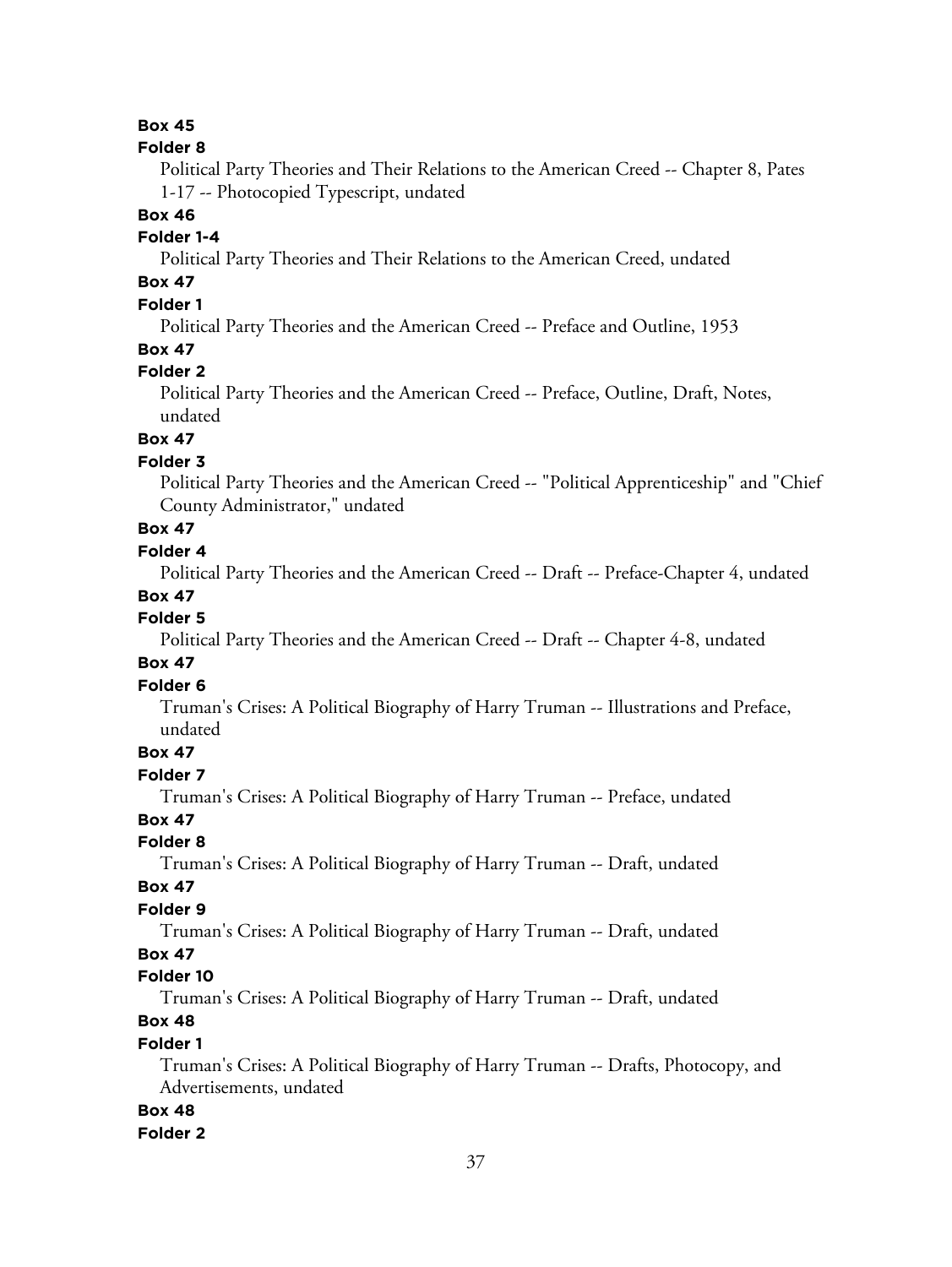Truman's Crises: A Political Biography of Harry Truman -- Draft, Chapters 47-50, undated

## **Box 48**

#### **Folder 3**

Truman's Crises: A Political Biography of Harry Truman -- Draft, Chapters 42-46, undated

# **Box 48**

### **Folder 4**

Truman's Crises: A Political Biography of Harry Truman -- Draft, Chapters 37-41, undated

### **Box 48**

#### **Folder 5**

Truman's Crises: A Political Biography of Harry Truman -- Draft, Chapters 33-36, undated

## **Box 48**

#### **Folder 6**

Truman's Crises: A Political Biography of Harry Truman -- Draft, Chapters 28-32, undated

## **Box 48**

#### **Folder 7**

Truman's Crises: A Political Biography of Harry Truman -- Draft, Chapters 22-24, undated

#### **Box 48**

#### **Folder 8**

Truman's Crises: A Political Biography of Harry Truman -- Notes, Drafts, 1975

## **Box 49**

#### **Folder 1**

Truman's Crises: A Political Biography of Harry Truman -- Manuscript, 1948 Election Campaign, undated

## **Box 49**

#### **Folder 2**

Truman's Crises: A Political Biography of Harry Truman -- Manuscript and Clippings, 1967

#### **Box 49**

#### **Folder 3**

Truman's Crises: A Political Biography of Harry Truman -- Illustrations, 1980

#### **Box 49**

#### **Folder 4**

Truman's Crises: A Political Biography of Harry Truman -- Typescript and Photographs, undated

## **Box 49**

#### **Folder 5**

Truman's Crises: A Political Biography of Harry Truman -- Permissions Correspondence, 1978-1979

#### **Box 49**

#### **Folder 6**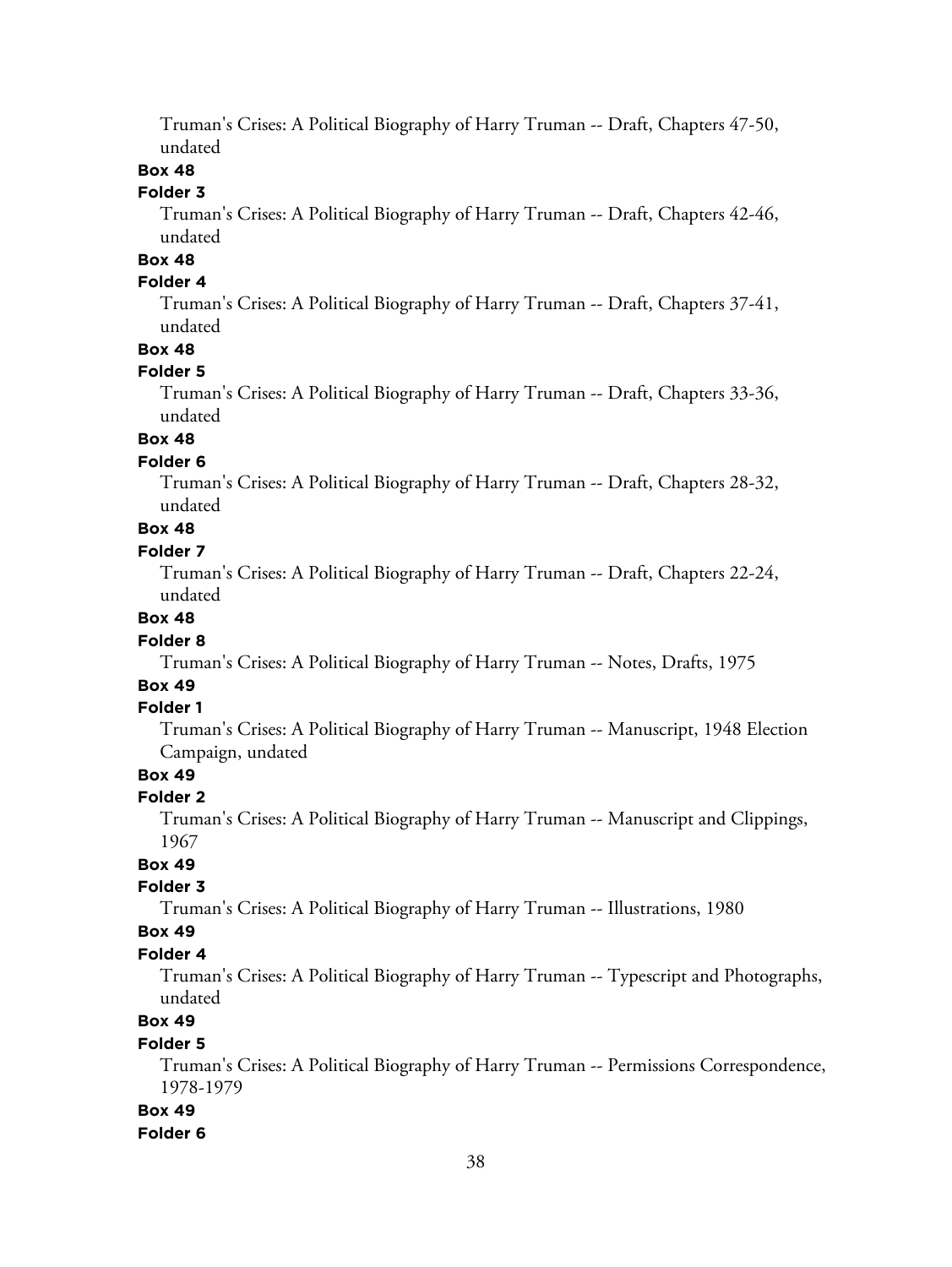Truman's Crises: A Political Biography of Harry Truman -- Illustrations, undated **Box 49**

**Folder 7**

Truman's Crises: A Political Biography of Harry Truman -- Illustrations, undated

## **Box 49**

## **Folder 8**

Truman's Crises: A Political Biography of Harry Truman -- Proofs, undated

# **Box 49**

### **Folder 9**

Truman's Crises: A Political Biography of Harry Truman -- Proofs, Typescripts, Illustrations, Corrections, undated

### **Box 49**

### **Folder 10**

Truman's Crises: A Political Biography of Harry Truman -- Publication Notes, undated

## **Box 49**

### **Folder 11**

Truman's Crises: A Political Biography of Harry Truman -- Illustrations, Table of Contents, Preface, undated

## **Box 49**

#### **Folder 12**

Truman's Crises: A Political Biography of Harry Truman -- Legal documents, 1950s-1970s

#### **Box 49**

### **Folder 13**

Truman's Crises: A Political Biography of Harry Truman -- Promotion, 1980-1981

## **Box 49**

### **Folder 14**

Truman's Crises: A Political Biography of Harry Truman -- Reviews, 1980-1983

### **Box 50**

#### **Folder 1**

Harry S. Truman's Journey From Lamar to the White House -- Photocopied Typescript, Chapters 1-10, undated

# **Box 50**

### **Folder 2**

Harry S. Truman's Journey From Lamar to the White House -- Photocopied Typescript, Chapters 11-20, undated

### **Box 50**

### **Folder 3**

Harry S. Truman's Journey From Lamar to the White House -- Typescript, undated **Box 50**

## **Folder 4**

Harry S. Truman's Journey From Lamar to the White House -- Typescript, undated **Box 50**

# **Folder 5**

Harry S. Truman's Journey From Lamar to the White House -- Typescript, undated **Box 51**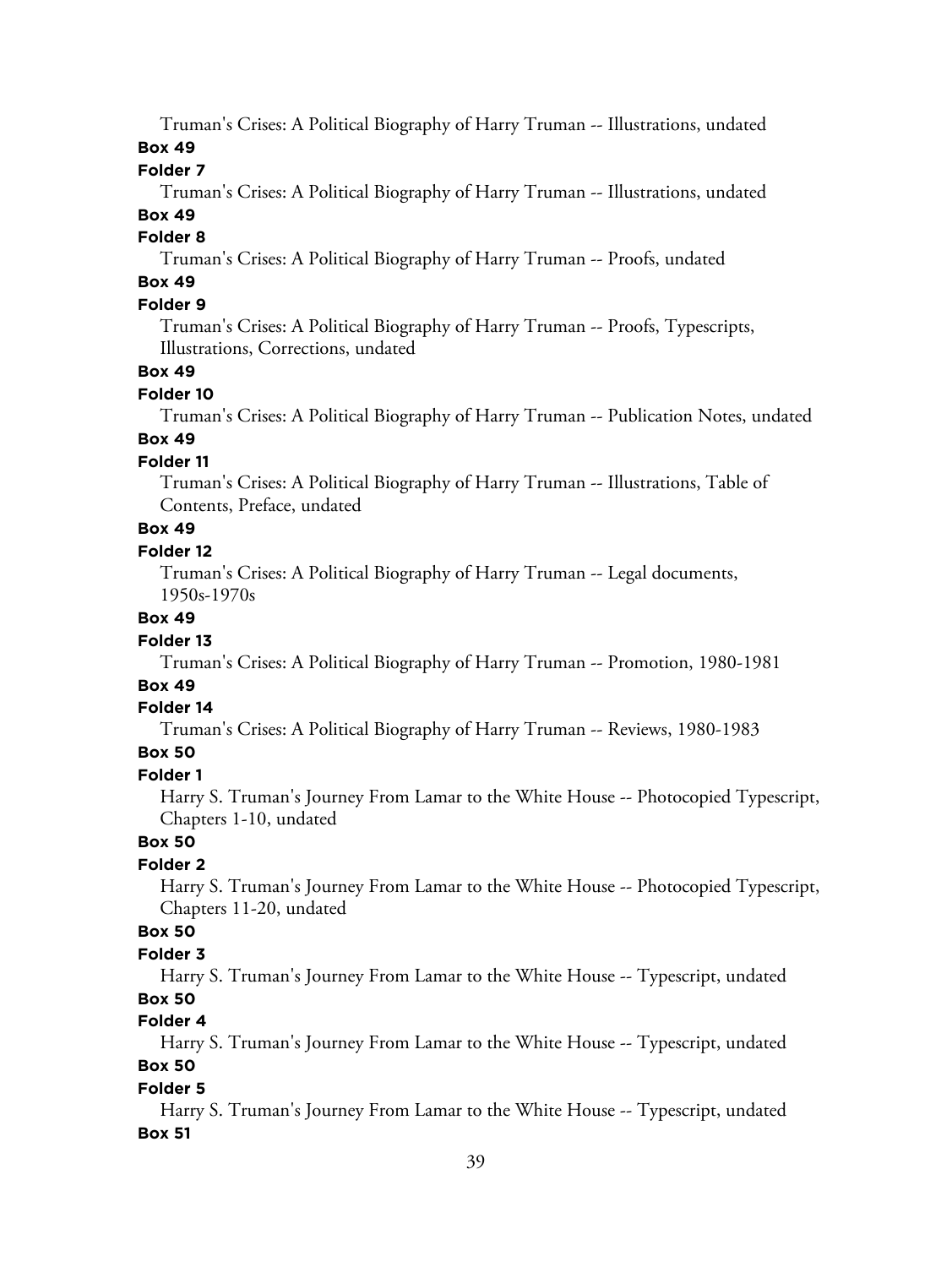#### **Folder 1**

Harry S. Truman's Journey From Lamar to the White House -- Typescript, undated **Box 51**

# **Folder 2**

Harry S. Truman's Journey From Lamar to the White House -- Typescript, undated

#### **Box 51**

#### **Folder 3**

Harry S. Truman's Journey From Lamar to the White House -- Photocopied Typescript, undated

## **Box 51**

### **Folder 4**

Harry S. Truman's Journey From Lamar to the White House -- Photocopied Typescript, undated

### **Box 51**

#### **Folder 5**

Harry S. Truman's Journey From Lamar to the White House -- Photocopied Typescript, undated

#### **Box 51**

#### **Folder 6**

Harry S. Truman's Journey From Lamar to the White House -- Photocopied Typescript, undated

#### **Box 52**

#### **Folder 1**

Harry S. Truman's Journey from Lamar to the White House -- Photocopied Typescript of Chapters 3-5, Correspondence, Research, 1978

# **Box 52**

#### **Folder 2**

Harry S. Truman's Journey from Lamar to the White House -- Photocopied Typescript of Chapters 6-13, undated

### **Box 52**

#### **Folder 3**

Harry S. Truman's Journey from Lamar to the White House -- Photocopied Typescript of Chapters 14-20, undated

## **Box 52**

### **Folder 4**

Harry S. Truman's Journey from Lamar to the White House -- Manuscript and Typescript, undated

### **Box 52**

#### **Folder 5**

Harry S. Truman's Journey from Lamar to the White House -- Photocopied Typescript, undated

#### **Box 52**

#### **Folder 6**

Why Europe Votes -- Publisher List and Contracts, 1930

## **Subseries 2: Articles and Other Writings**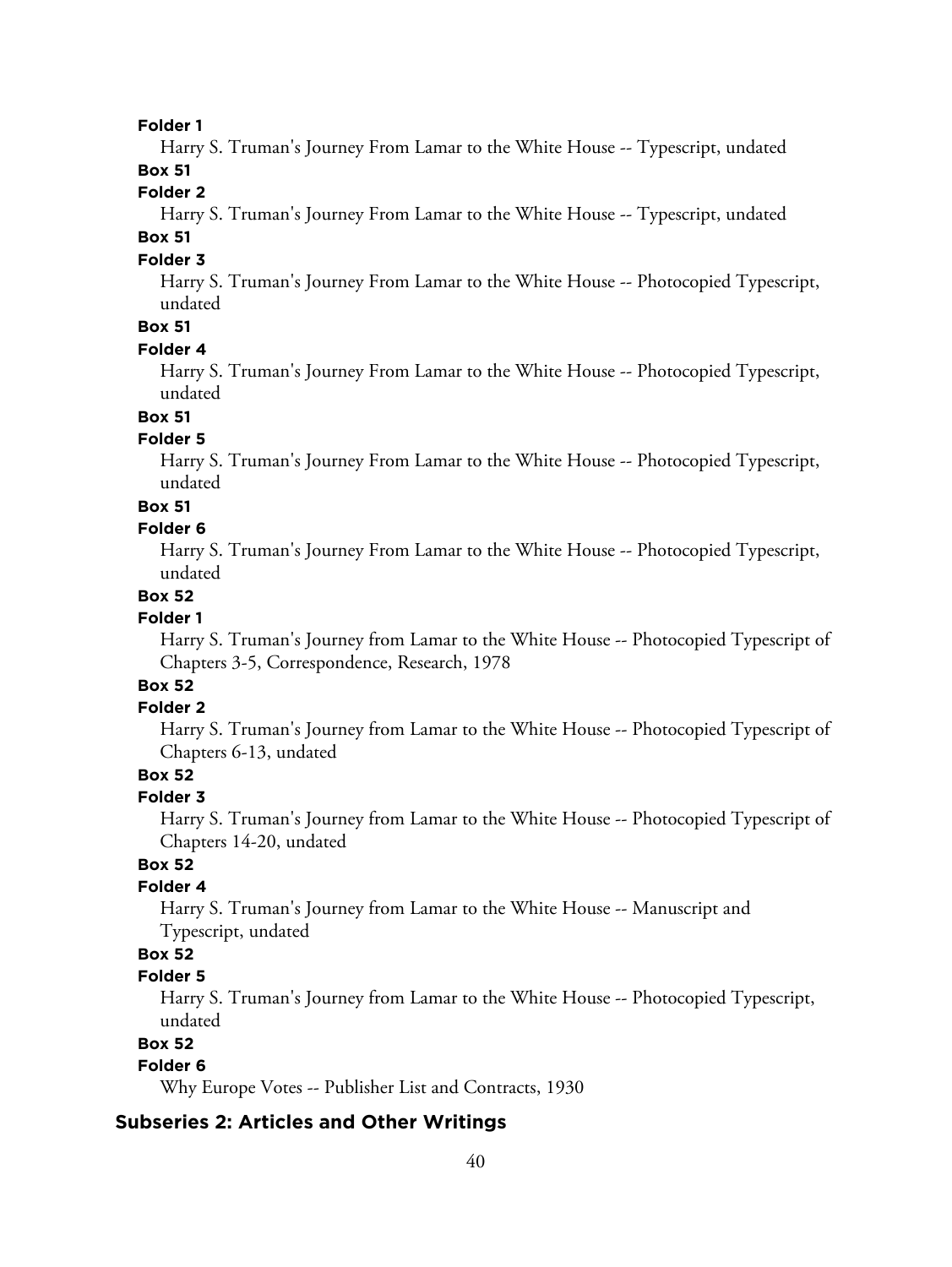**Box 53 Folder 1** "Analysis of 1932 Presidential Vote in Chicago," 1935 **Box 53 Folder 2-10** Book reviews, 1930s-1980s **Box 53 Folder 11** "British Royal Commissions of Inquiry," 1934 **Box 53 Folder 12** "Characteristics of the Non-Naturalized,"1929 **Box 53 Folder 13** "The Chicago Black Belt as Political Battleground," 1933 **Box 54 Folder 1** Chicago elections, assimilation and association, 1921-1941 **Box 54 Folder 2** "The Chicago Election," 1927 **Box 54 Folder 3** "Citizenship as a Requirement for Voting," undated **Box 54 Folder 4-5** Co-authored articles, 1920s-1950s **Box 54 Folder 6** Colliers Encyclopedia, 1961 **Box 54 Folder 7** "A Critique of Polling Methods," with Sebastian DeGrazia, undated **Box 54 Folder 8-9** "The Definition of Representation," 1945 **Box 54 Folder 10** "Democracy and Values," undated **Box 54 Folder 11** The Dictionary of American History, various entries, 1939 **Box 54 Folder 12-13** "Disfranchisement," undated **Box 55**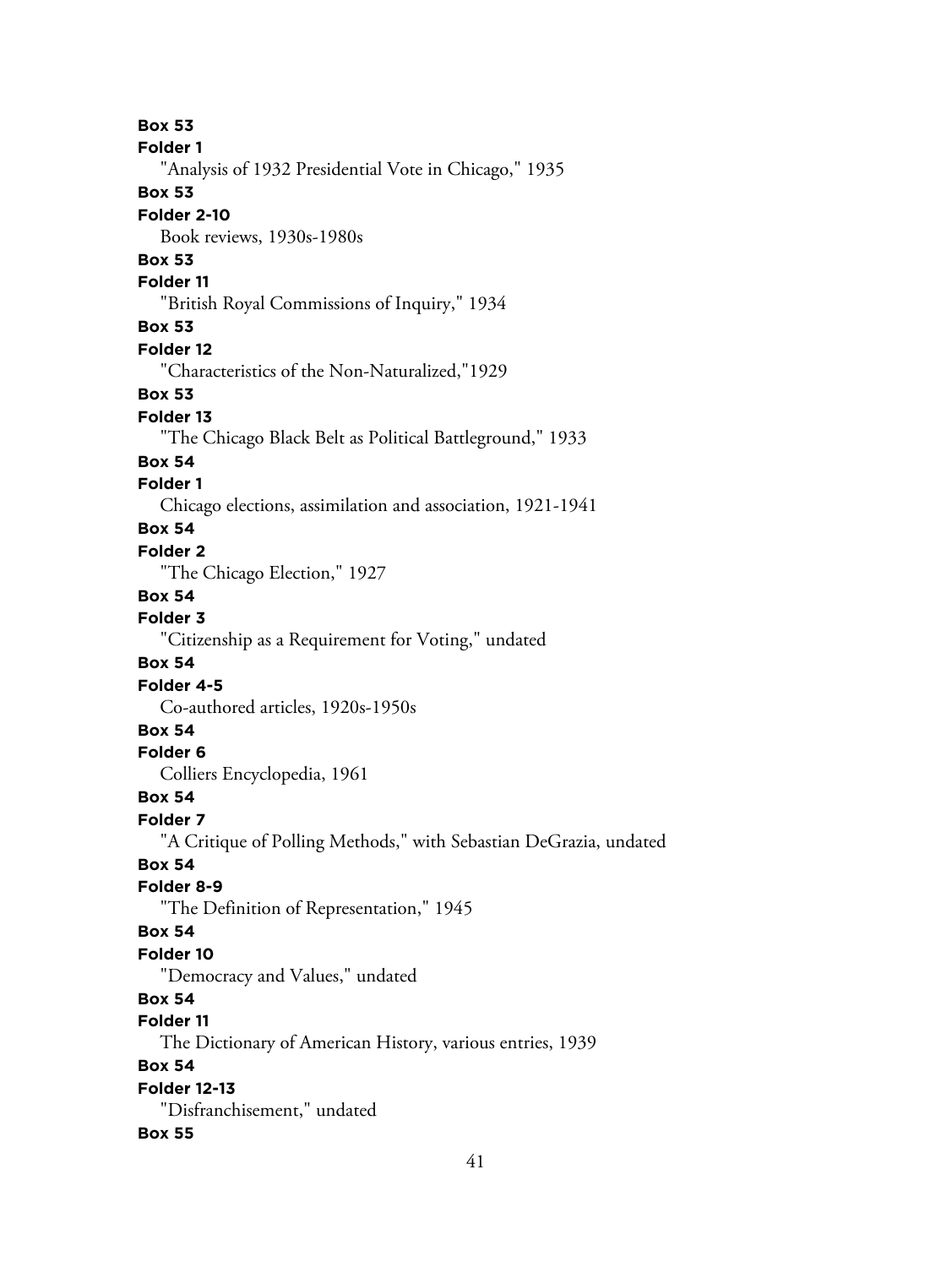**Folder 1** "Does Campaigning Make a Difference?" undated **Box 55 Folder 2** Encyclopedia Americana, 1963 **Box 55 Folder 3-5** Encyclopedia Britannica, 1957-1969, 1971 **Box 55 Folder 6** "Fighting Corruption in Chicago," circa 1939 **Box 55 Folder 7** "Filipinos Hold Free Election,"1954 **Box 55 Folder 8** Forthal, Sonya, book foreword, 1946 **Box 55 Folder 9** "The German Referendum on Princes' Policy," 1927 **Box 55 Folder 10** "How Accurate Were the Polls?" 1937 **Box 55 Folder 11** "How the Negroes Vote In Chicago," 1933 **Box 55 Folder 12** Howard University Magazine and various articles, 1941-1964 **Box 55 Folder 13-14** "Indonesians Go to the Polls," 1958 **Box 55 Folder 15** "Instruction and Research," 1949 **Box 55 Folder 16** International Encyclopedia of Statistics, 1968 **Box 55 Folder 17** "An Interpretation of the Philippine Election of 1953," 1954 **Box 55 Folder 18** "An Irish Free state Senate Election," 1926 **Box 55 Folder 19**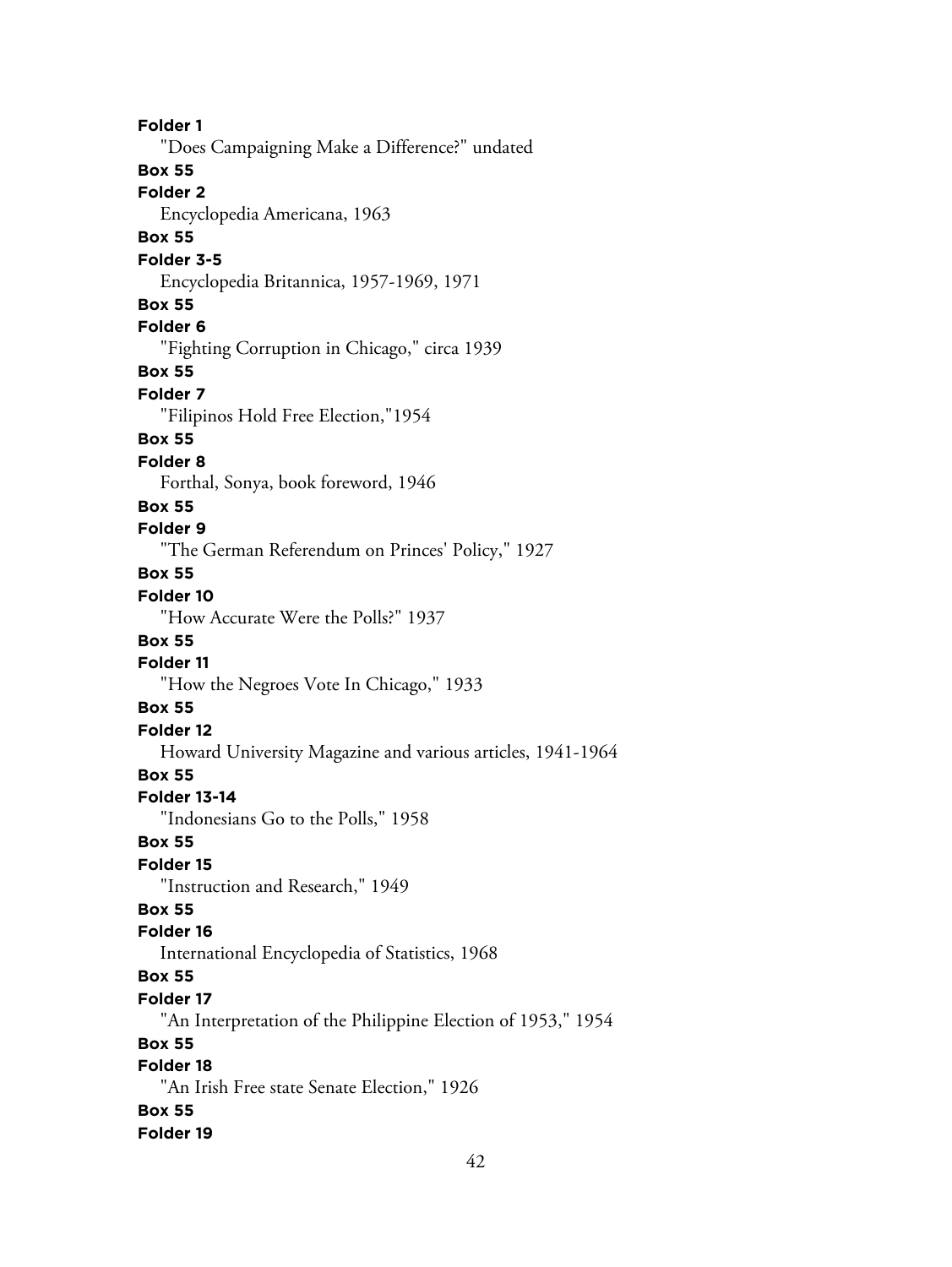43 "A List System With Single Candidate Preference," 1939 **Box 56 Folder 1** "Methods of Increasing Popular Participation in Elections," 1925 **Box 56 Folder 2** "Mobilizing the Electorate," 1948 **Box 56 Folder 3** "The Negro Vote in Northern Cities," 1941 **Box 56 Folder 4** "The Negro as a Voter and an Officeholder," 1963 **Box 56 Folder 5** "A New Method for Counting Proportional Representation Ballots," 1925 **Box 56 Folder 6** "News and Notes from the American Political Science Review," 1926 **Box 56 Folder 7** "The 1958 Elections in the Sudan," 1958 **Box 56 Folder 8** "The Obsolescence of Books in College Libraries," undated **Box 56 Folder 9** "Obstacles to Domestic Pamphleteering by OWI in World War II," 1946 **Box 56 Folder 10** "A Parliamentary By-Election in Paris," 1926 **Box 56 Folder 11** "Participation in the Forthcoming Elections," 1952 **Box 56 Folder 12** "Political Meetings in Chicago's Black Belt," 1934 **Box 56 Folder 13** "Political Parties in the Modern World," undated **Box 56 Folder 14** "Politics and Numbers," circa 1934 **Box 56 Folder 15** "Policy Agencies," 1936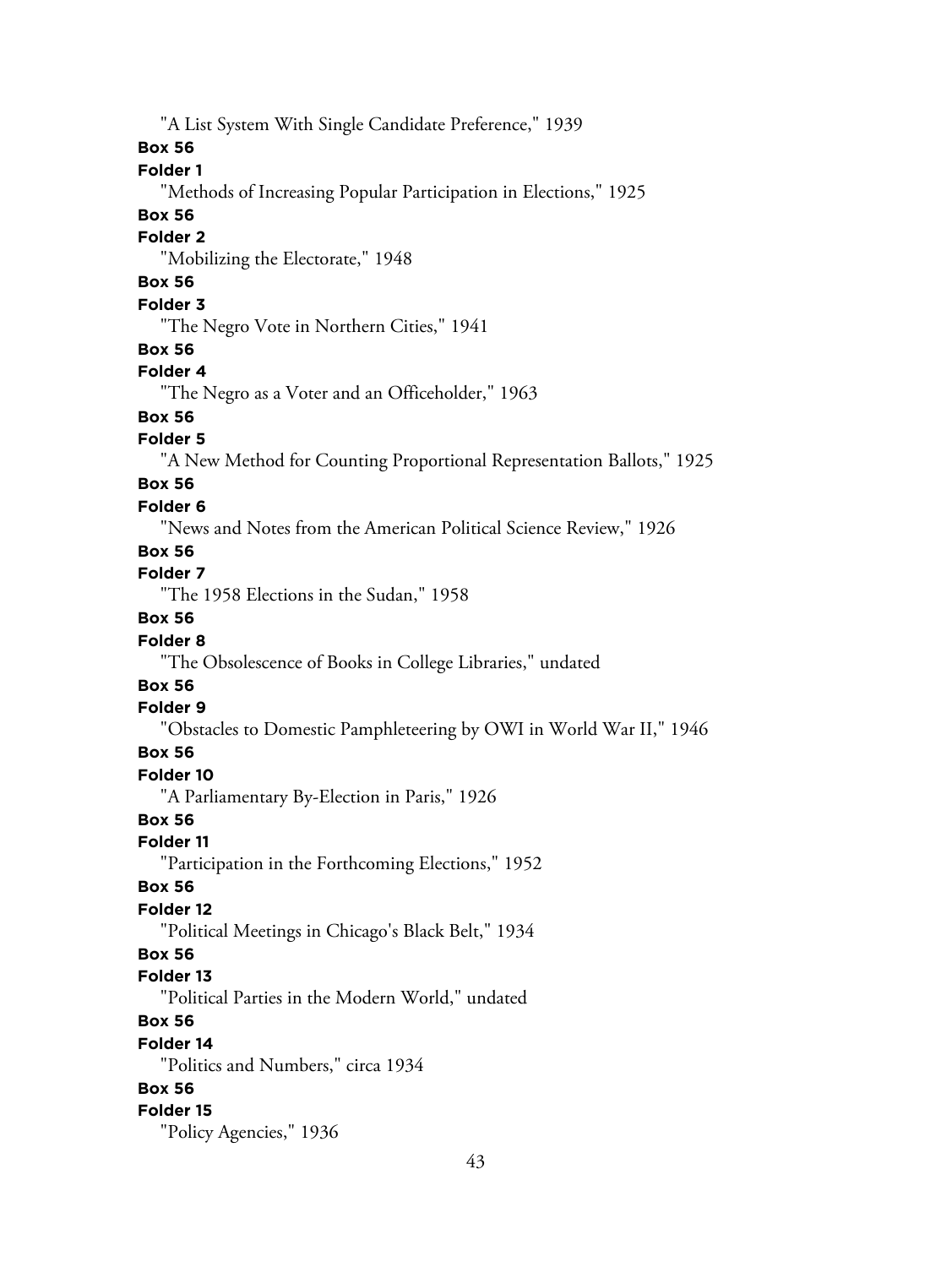**Box 56 Folder 16** "Popular Law Making in the United States," 1924-1940 **Box 57 Folder 1-2** "Popular Law Making in the United States," 1924-1940 **Box 57 Folder 3** "Popular Participation in Swiss National Council Elections," 1930 **Box 57 Folder 4** "Professional Associations," with Margaret J. Schmidt, 1935 **Box 57 Folder 5** "Professional Organizations as Pressure Groups," 1935 **Box 57 Folder 6** "Progressive Politics: Wisconsin," with Morris H. Cohen, 1940 **Box 57 Folder 7** "Proportional Representation," 1939 **Box 57 Folder 8** "Proportional Representation: Its Operation in Cincinnati," undated **Box 57 Folder 9** "Public Opinion Research in Government," with Moyca C. David, 1949 **Box 57 Folder 10** "Relation of Economic and Social Conditions of Voting Behaviour in Iowa, 1924-1936," 1941 **Box 57 Folder 11** "Short-wave Radio Listening in the Chicago Area," with Alfred DeGrazia), undated **Box 57 Folder 12-13** Social Science Research Council Commissions of Inquiry, 1930s-1940s **Box 57 Folder 14** "Some Practical Applications of Psychology in Government," 1921 **Box 57 Folder 15**

"Statisticians and Political Scientists," 1933

#### **Box 58**

#### **Folder 1**

"Symbols of National Solidarity," 1941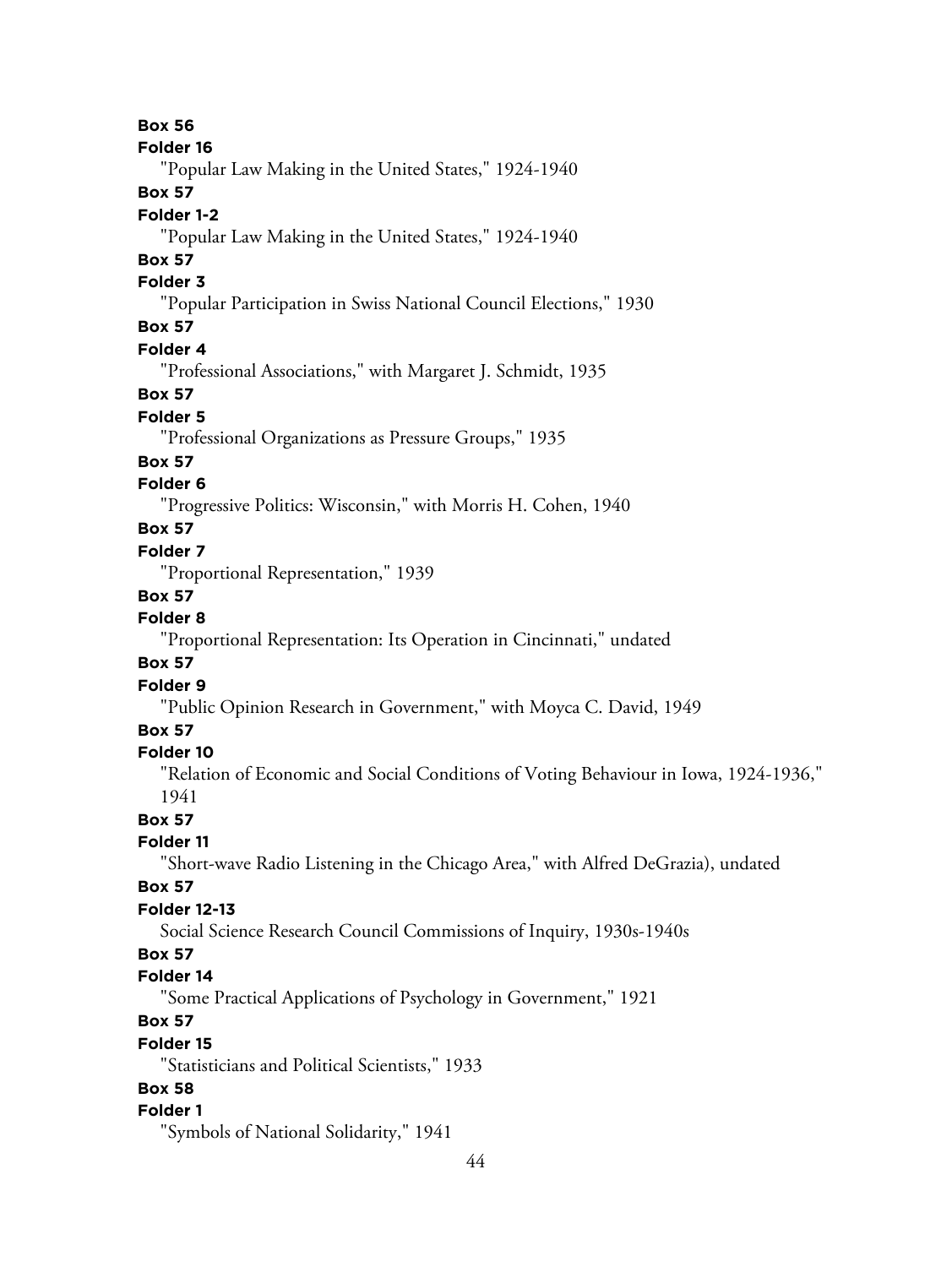**Box 58 Folder 2**

"Technique of Measurement," 1929

## **Box 58**

#### **Folder 3**

"Theories of Representation," undated

## **Box 58**

### **Folder 4**

"Thomas C. Platt, Political Manager," 1923

### **Box 58**

**Folder 5**

"Die Volksbeteiligung bei den englischen Wahlen," undated

### **Box 58**

#### **Folder 6**

"The Vote Problem in Europe," 1926

### **Box 58**

**Folder 7**

"Voting," undated

## **Box 58**

#### **Folder 8-21**

World Book Encyclopedia, 1947-1950

## **Subseries 3: Writings by Others**

## **Box 59**

### **Folder 1-7**

"American Political Science Review," 1924, 1925, 1926, 1932, 1944, 1946

## **Box 60**

## **Folder 1**

Ames, Edward Scribner, "Liberalism in Religion," 1936

## **Box 60**

### **Folder 2**

Annals of the American Academy of Political and Social Science, 1923

### **Box 60**

## **Folder 3**

Bean, Louis H., Ballot Behaviour, 1940

## **Box 60**

### **Folder 4**

Betts, Charles, "The Naked Truth,"1921

## **Box 60**

### **Folder 5**

Blydenburgh, John Carl, Two Attempts to Measure the Effects of Precinct Level Campaigning, 1968

## **Box 60**

### **Folder 6**

Bridge, Horace J., "Richard Wright's 'Native Son': The Acid Test of Americana," 1940 **Box 60**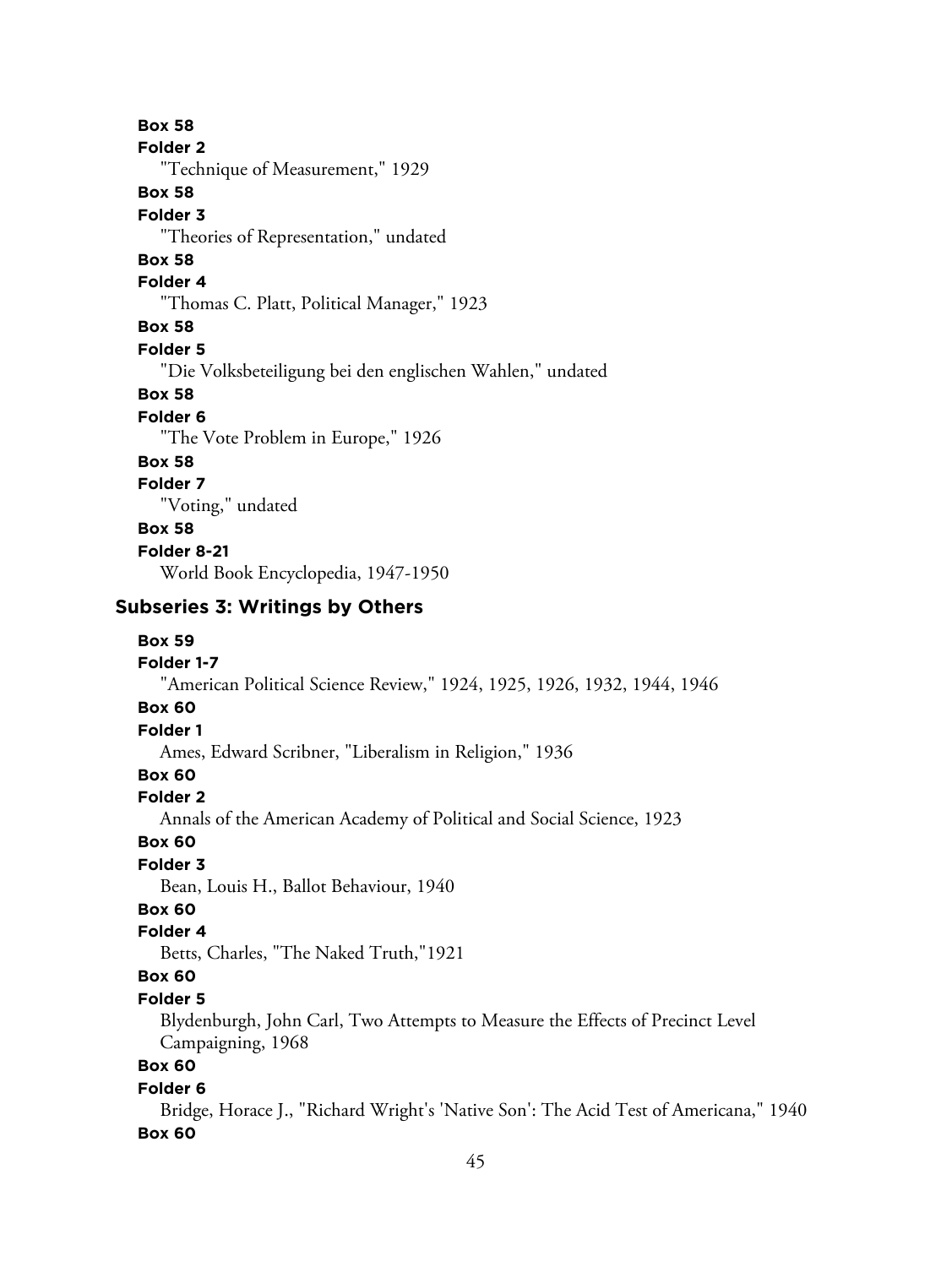**Folder 7** Bunche, Ralph, "The Political Status of the Negro," undated **Box 60 Folder 8** Castell, Alberto, "Public Opinion Research in Latin America," 1983 **Box 60 Folder 9** Cohen, Hymen and Merriam, C.E., "Leadership," 1934 **Box 60 Folder 10** Cox, Garfield V., "Some Distinguishing Characteristics of the Current Recovery," 1936 **Box 60 Folder 11-14** DeGrazia, Alfred J., suffrage, 1941 **Box 61 Folder 1-2** DeGrazia, Alfred J., suffrage, 1941 **Box 61 Folder 3** Director, Herman B., "The Effect of the Short Ballot Movement," 1937 **Box 61 Folder 4** Douglas, Paul H., "Three Saints in Politics," 1971 **Box 61 Folder 5** Douglas, Paul H., "The Filibuster," 1957 **Box 61 Folder 6** Durkheim, Emile, "Selected Readings of Anomie," 1947 **Box 61 Folder 7** Galloway, George, "Modernizing Congress," undate **Box 61 Folder 8** George, Alex, "An Analysis of Propaganda in German Nazi 9 Election- Plebiscites," undated **Box 61 Folder 9** German publications, 1920s-1930s **Box 61 Folder 10** Gideonese, Harry, "Integration of the Social Sciences and the Quest for Certainty," 1936 **Box 61 Folder 11-12** Goldman, Ralph M., presidential voting, 1959 **Box 61**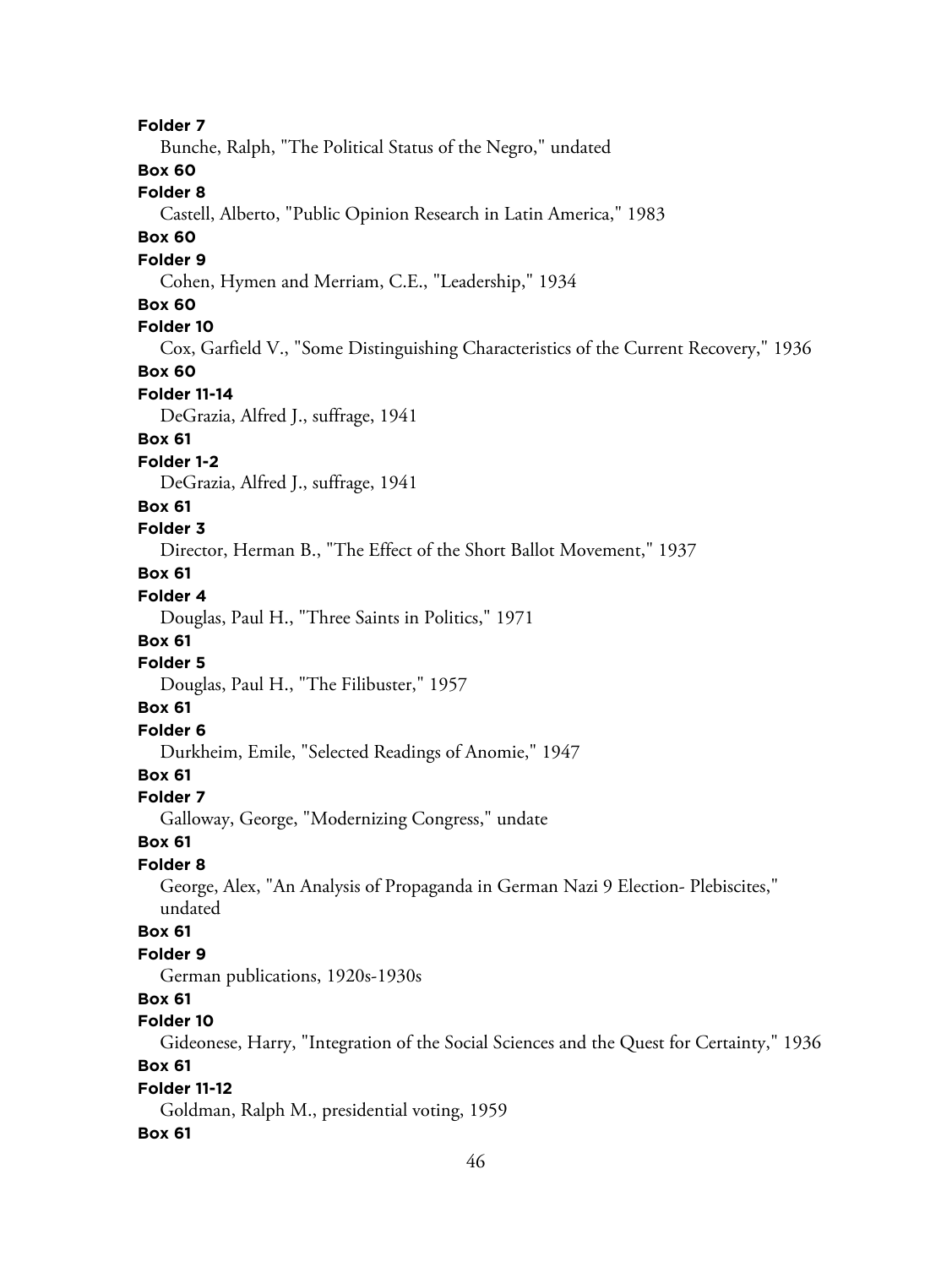**Folder 13** Graves, W. Brooke, "The Future of the American States," 1936 **Box 61 Folder 14** Hardt, John p., "Soviet Defense Expenditures and the US Defense Debate," 1976-1977 **Box 61 Folder 15** Head, William P., "Truman's China Policy," 1983 **Box 62 Folder 1** History and politics, 1920s-1940s **Box 62 Folder 2** International Affairs: A Study Handbook, circa 1920s **Box 62 Folder 3-4** "International Journal of Ethics," 1929, 1937 **Box 62 Folder 5** "James Waller," undated **Box 62 Folder 6** Jernegan, Marcus, "Productivity of Doctors of Philosophy in History," 1927 **Box 62 Folder 7** Johnson, Claudius O., Carter Henry Harrison I, 1928 **Box 62 Folder 8** Jones, "Party Voting in the English House of Commons," undated **Box 62 Folder 9** "Journal of the American Statistical Association," 1936 **Box 62 Folder 10** "Journal of Business of the University of Chicago," 1934 **Box 63** Folders1-2: "Journal of Political Economy," 1927,1944 **Box 63 Folder 3-5** Kousoulas, D., "On Government," circa 1966 **Box 63 Folder 6** Landau, Martin, "Sociology and the Study of Formal Organization," 1965 **Box 63 Folder 7**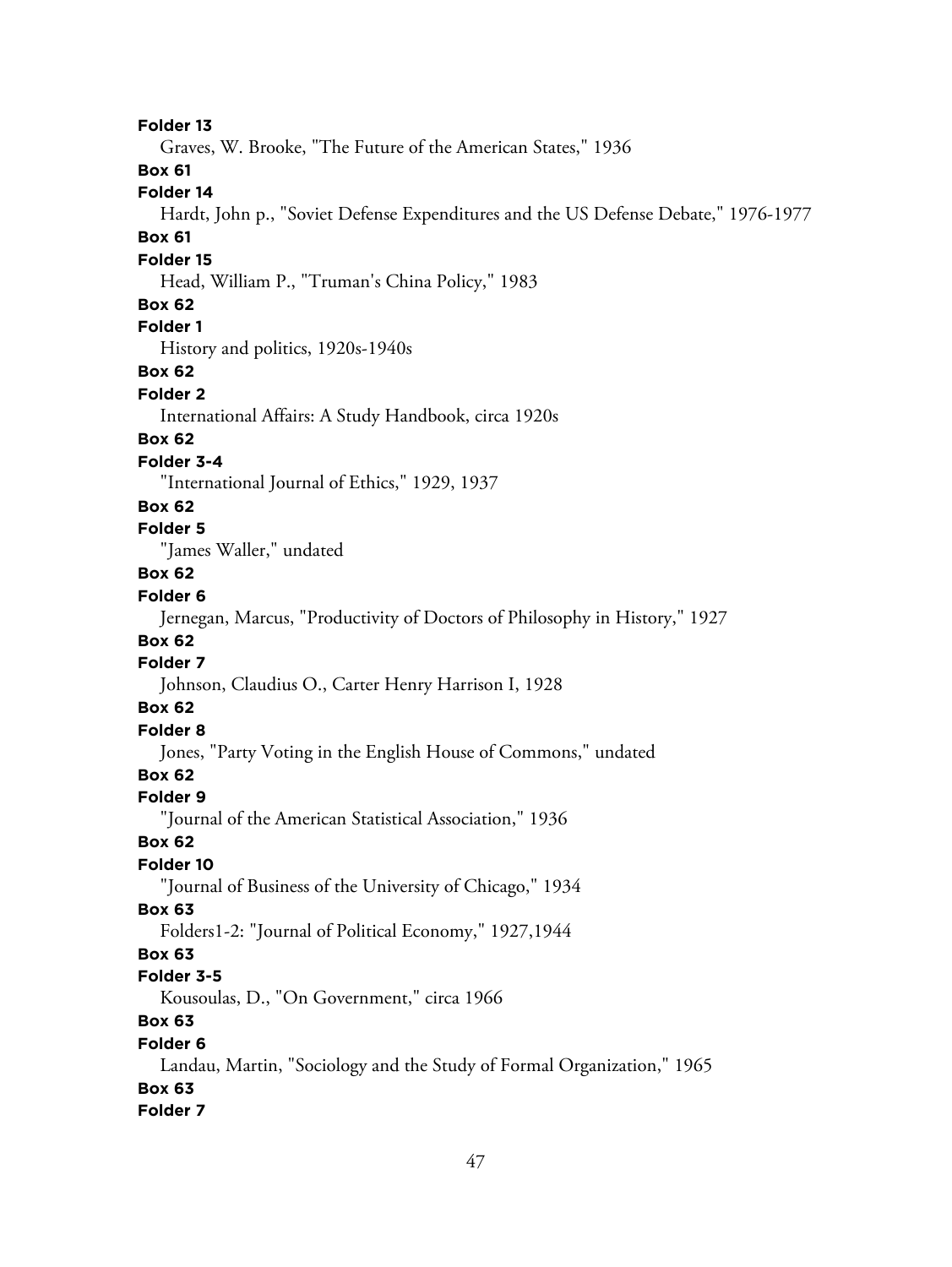Lasswell, Harold D., "Chicago's Old First Ward: A Case Study in Political Behaviour," 1923

### **Box 63**

#### **Folder 8**

Leamer, Lawrence E., Economic Conditions and Presidential Elections," circa 1940s

# **Box 63**

# **Folder 9**

Merriam, Charles E., "Public Administration and Political Theory," 1940

#### **Box 63**

#### **Folder 10**

Merriam, Charles E., "Some Social Implications of Interventions," undated

### **Box 63**

#### **Folder 11**

Morgenthau, Hans, "National Socialist Doctrine of World Organization," 1941

### **Box 63**

#### **Folder 12**

"National Municipal Review," 1930

#### **Box 63**

## **Folder 13**

"On the Developed and the Developing,"1965

### **Box 63**

#### **Folder 14**

Palmer, Vivien, "The Social Backgrounds of Chicago's Local Communities," undated

#### **Box 63**

## **Folder 15**

"Parliaments and Stable Government," 1928

#### **Box 63**

#### **Folder 16**

Pollock, James, "The SAAR Plebiscite," 1935

### **Box 63**

#### **Folder 17**

Pritchett, Henry S., "The Social Philosophy of Pensions," 1930

#### **Box 63**

#### **Folder 18-19**

Public policy, 1920s-1940s

## **Box 64**

#### **Folder 1-2**

Public policy, 1920s-1940s

#### **Box 64**

#### **Folder 3**

"Rethinking Chicago," undated

#### **Box 64**

### **Folder 4**

Rice, Stuart A., "Why I Became a Sociologist," 1969

# **Box 64**

#### **Folder 5**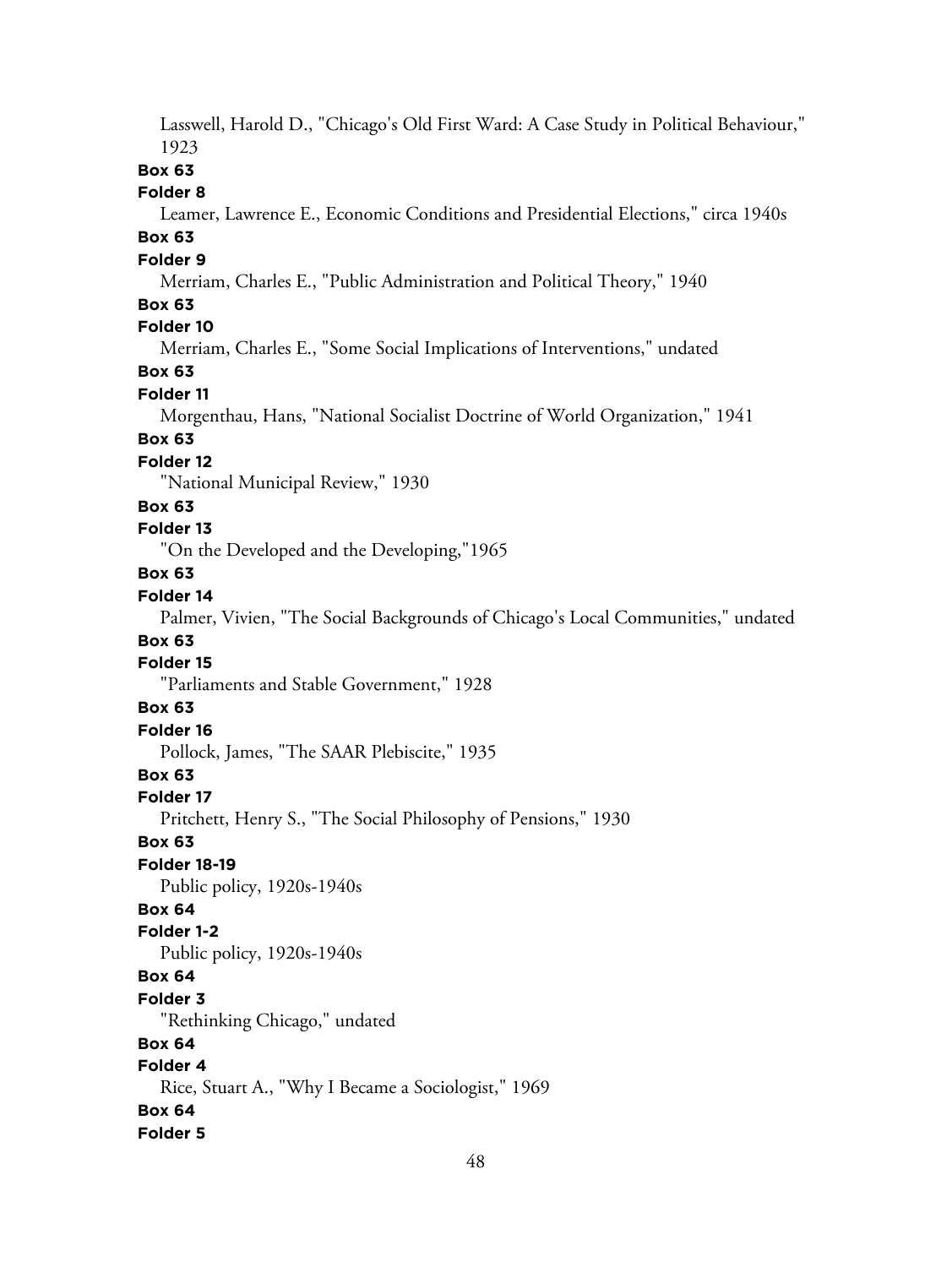Rubin, Leslie and Neville, "This is Apartheid," 1965

#### **Box 64**

#### **Folder 6**

Shepard, Walter J., "Foreign Governments and Politics," 1927

#### **Box 64**

#### **Folder 7**

Stoezel, Jean, "Recent Progress in the Study of Opinions in Europe," 1947

## **Box 64**

## **Folder 8**

Van Riper, Paul Jr., "Civil Service vs. Patronage 1900-1941," 1941

#### **Box 64**

#### **Folder 9**

Williams, Henry, "Civilian Advisory Committees Under the National Defense Program," 1941

#### **Box 64**

#### **Folder 10**

Wallette, Hola, "United States Representative Charles C. Diggs Jr.," 1963

#### **Box 64**

### **Folder 11**

Weaver, Kenneth S., "The Easy Boss," 1952

## **Box 64**

### **Folder 12**

Wolfenstein, Victor E., "Some Psychological Aspects of Crisis Leaders," 1966

#### **Box 64**

#### **Folder 13**

Wood, Sally, "An Industrial Eden," 1980

## **Box 64**

### **Folder 14-15**

Zink, "Grand Dragon Stephenson: Political Boss of Indiana," 1959

#### **Series V: Government Work**

This series contains interviews, memoranda, press releases, and reports from Gosnell's work at the Bureau of the Budget and the Department of State, 1941-1960. This series is organized by department.

## **Box 65 Folder 1** Bureau of the Budget, data study, 1942 **Box 65 Folder 2** Bureau of the Budget, management bulletin, 1944 **Box 65 Folder 3-4** Bureau of the Budget, staff orientation manual, 1945 **Box 65 Folder 5-6**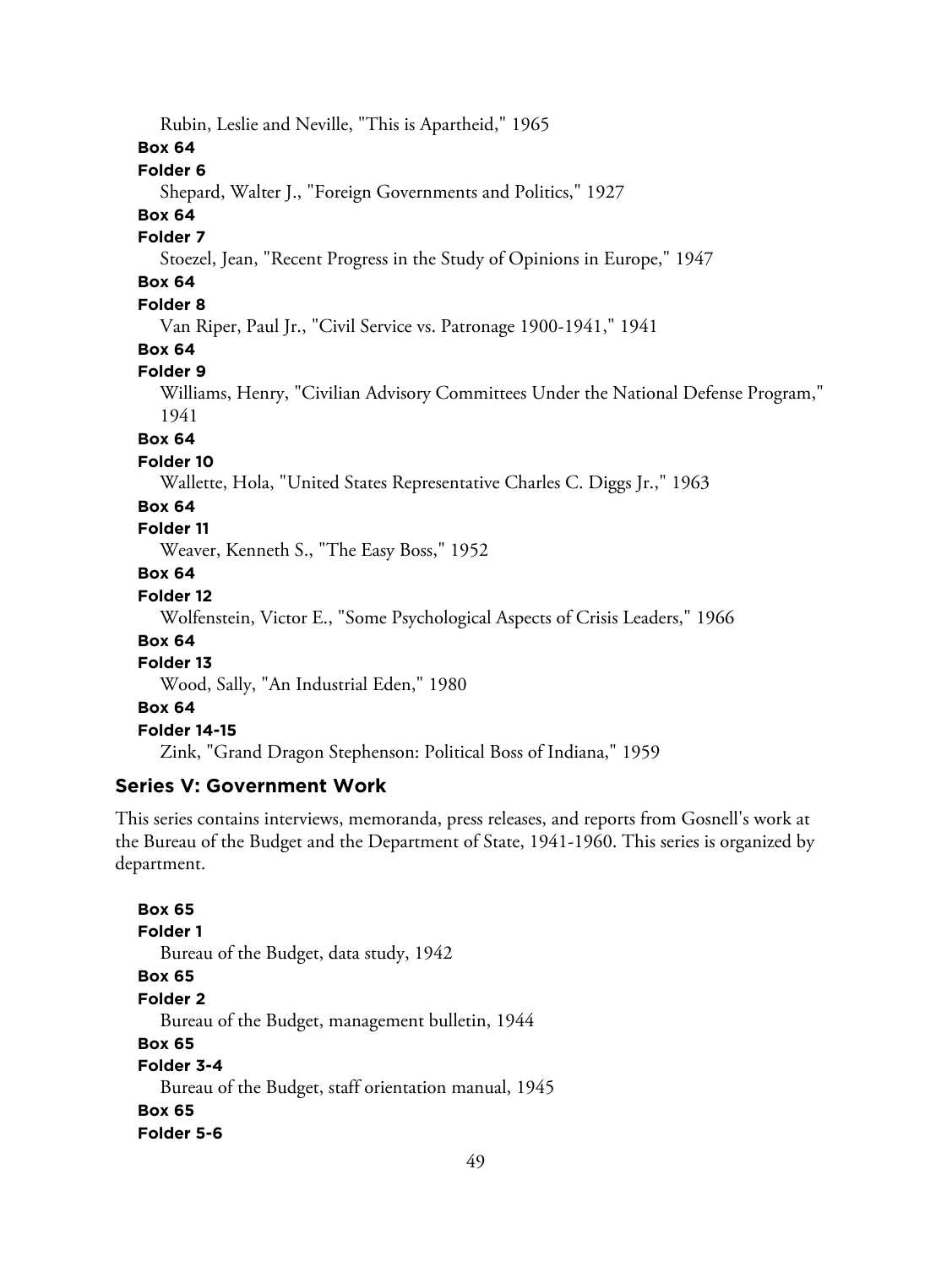Committee on Foreign Affairs, hearings, 1949

**Box 65**

## **Folder 7**

Committee on Records of War Administration, memoranda and reports, 1944-1946

## **Box 65**

## **Folder 8**

Committee on Records of War Administration, report, 1943

## **Box 65**

#### **Folder 9**

Committee on the Study of the Flow of Information and Interdepartmental Relationships, report, undated

#### **Box 66**

#### **Folder 1**

Departments of Commerce and State, fact sheets, 1942-1943

#### **Box 66**

#### **Folder 2**

Department of the Interior, "The Wartime Handling of Evacuee Property," circa 1946

#### **Box 66**

### **Folder 3**

"Discussion of Government Security Regulations," 1948

## **Box 66**

## **Folder 4**

Division of Field Operations, personnel information, circa 1942

### **Box 66**

## **Folder 5**

Division of Statistical Standards, reports, 1942

#### **Box 66**

### **Folder 6-7**

"Domestic Pamphleteers," report, 1944

## **Box 66**

#### **Folder 8-12**

Gosnell, civil service employment application and records, 1941-1958

#### **Box 66**

### **Folder 13**

Government and science, reports, 1962

#### **Box 66**

#### **Folder 14**

"Monthly Report on Federal Water Resources," 1939

## **Box 66**

#### **Folder 15**

National Emergency Council, reports, 1939-1946

#### **Box 66**

## **Folder 16**

National Resources Planning Board, Technicians' Conference, 1938

#### **Box 66**

#### **Folder 17**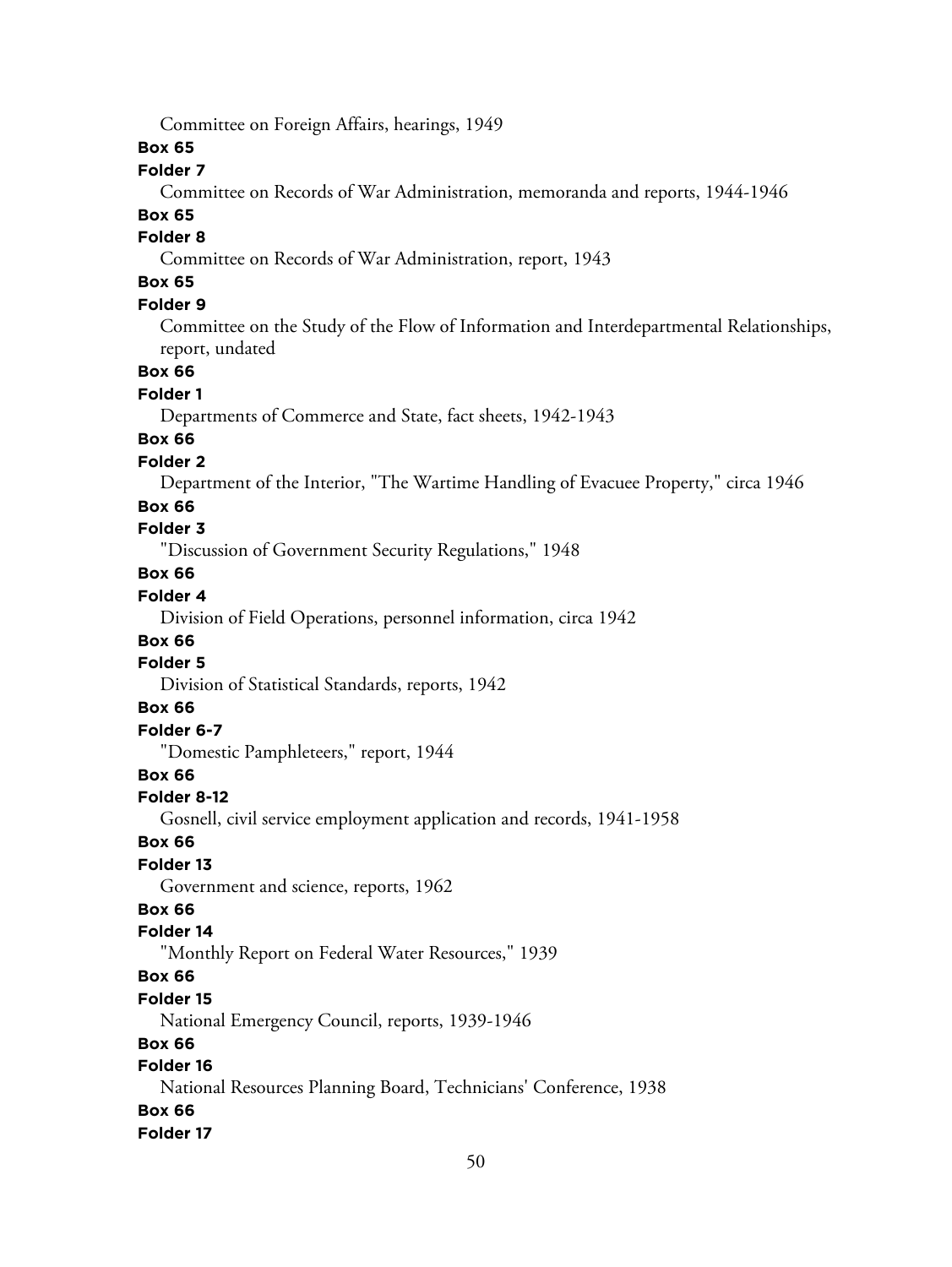51 National Resources Planning Board, memoranda and reports, 1940-1941 **Box 67 Folder 1** National Resources Planning Board, memoranda and reports, 1940-1941 **Box 67 Folder 2-11** National Resources Planning Board, regional and state plans, 1938 **Box 68 Folder 1** Office of the Coordination of Inter-American Affairs, "General Statement," undated **Box 68 Folder 2** Office of Price Administration, consumer information, 1944 **Box 68 Folder 3-6** Office of Price Administration, instructions and memoranda, 1941-1943 **Box 68 Folder 7** Office of Price Administration, press releases. 1941-1942 **Box 68 Folder 8** Office of Price Administration, rules, 1941-1942 **Box 68 Folder 9** Office of War Information, budget, 1943 **Box 68 Folder 10-12** Office of War Information, interviews, 1943 **Box 68 Folder 13** Office of War Information, personnel information, 1943 **Box 69 Folder 1** Office of War Information, personnel information, 1943 **Box 69 Folder 2-3** Office of War Information, reports, 1943 **Box 69 Folder 4** President's Research Committee on Social Trends, report, undated **Box 69 Folder 5** State Department, postwar reconstruction plans, 1941-1944 **Box 69 Folder 6-7** State Department, War History Branch, "Mobilizing for the War of the Worlds," 1946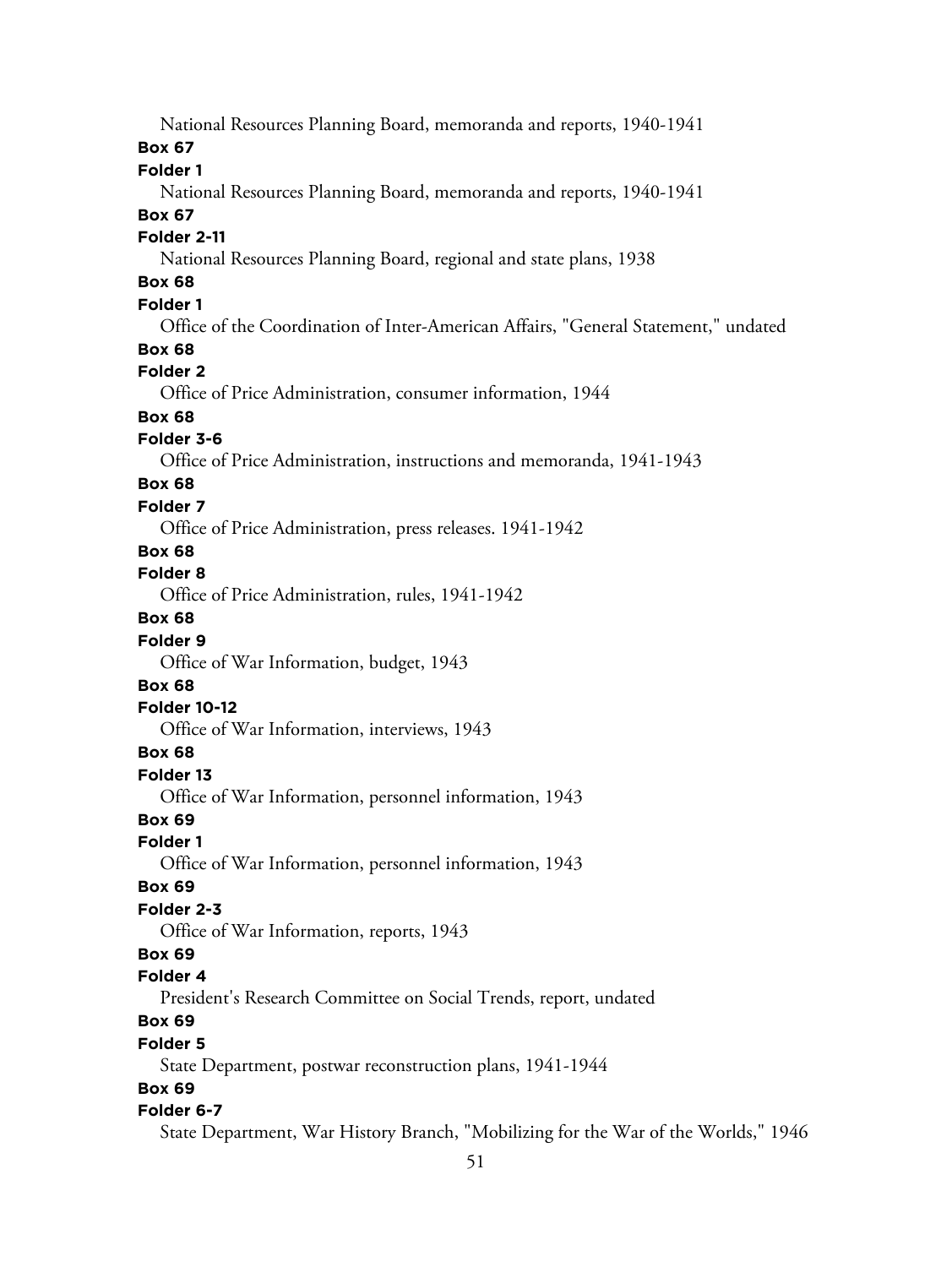## **Box 69 Folder 8-10** State Department, War History Branch, reports, 1947 **Box 69 Folder 11** "The Third International on Its Changes of Policy," confidential report, 1942 **Box 70 Folder 1** United Front for Better Government Personnel, bulletins, 1930s

## **Series VI: Professional Activities**

This series contains newsletters and some correspondence from organizations to which Gosnell belonged. It is arranged by name and spans 1951-1990.

**Box 70 Folder 2-10** American Association for Public Opinion Research, 1970s-1980s **Box 71 Folder 1-2** American Association for Public Opinion Research, 1970s-1980s **Box 71 Folder 3** American Association of University Professors, 1941 **Box 71 Folder 4** American Friends of Captive Nations, 1959 **Box 71 Folder 5-7** American Historical Association, 1970s-1980s **Box 71 Folder 8-11** American Political Science Association, 1950s-1980s **Box 72 Folder 1-9** American Political Science Association, 1950s-1980s **Box 73 Folder 1** American Political Science Association, 1950s-1980s **Box 73 Folder 2-6** American Society for Public Administration, 1950s-1970s **Box 74 Folder 1-5** American Society for Public Administration, 1950s-1970s **Box 74 Folder 6-7**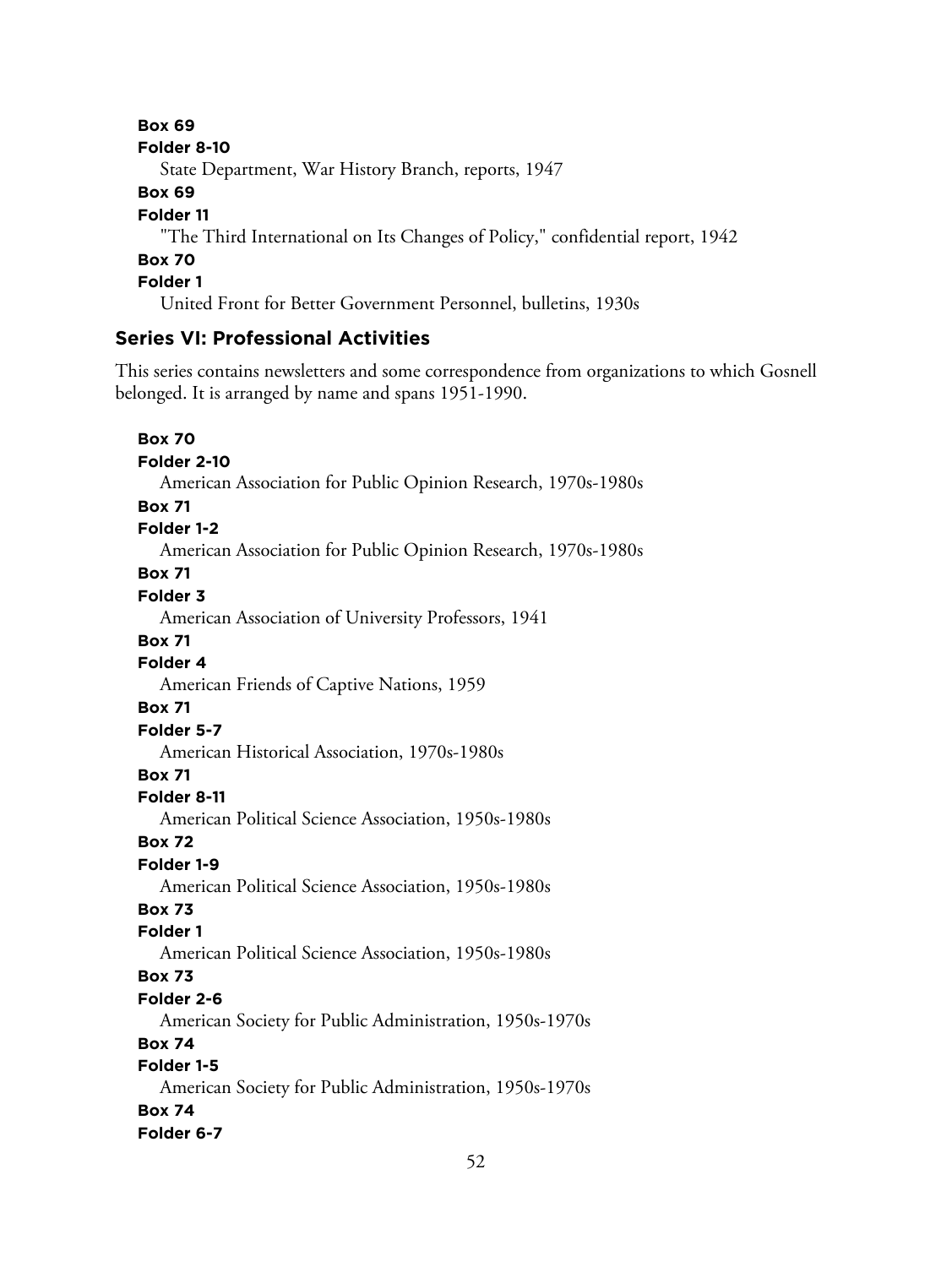Behavioral Research Studies, 1970s **Box 74 Folder 8** Bureau of Social Science Research, 1974-1976 **Box 74 Folder 9** Center for the Study of the Presidency, 1979 **Box 74 Folder 10** Citizens Research Foundation, 1974 **Box 75 Folder 1-7** The Cosmos Club, 1960s-1980s **Box 75 Folder 8** "Current Opinion," 1973 **Box 75 Folder 9** Election Administration Reports, 1977 **Box 76 Folder 1-3** Election News, 1972-1974 **Box 76 Folder 4** International Society of Political Psychology, 1979-1984 **Box 76 Folder 5-6** Institute for Social Research, 1971-1982 **Box 77 Folder 1** National Academy of Sciences, 1983 **Box 77 Folder 2** National Capital Area Political Science Association, 1976-1980 **Box 77 Folder 3** National Council on Public Polls, 1972 **Box 77 Folder 4** National Municipal League, 1961-1980 **Box 77 Folder 5-8** National Opinion Research Center, 1942-1946 **Box 77 Folder 9-11** Oral History Association, 1970s-1980s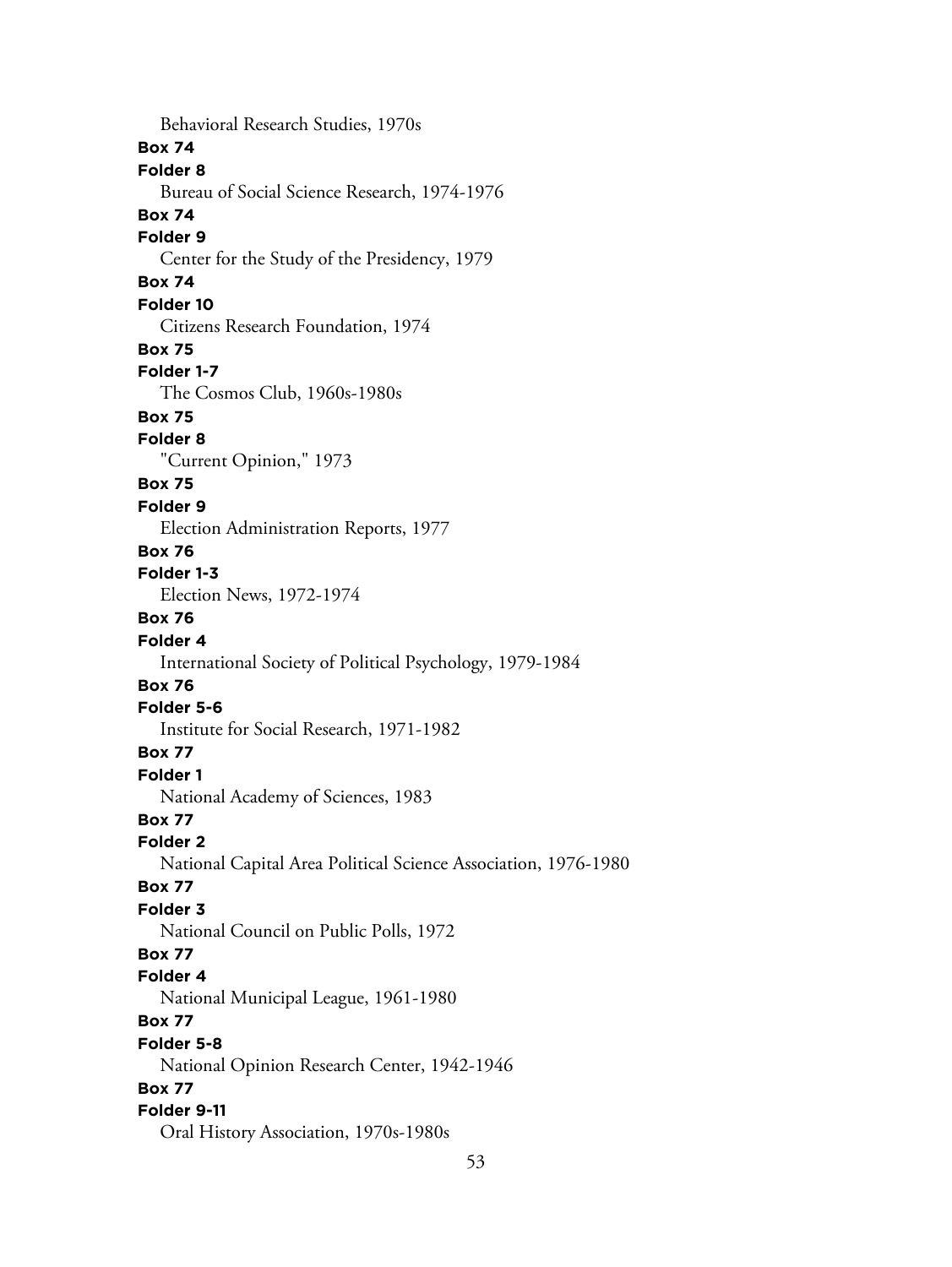**Box 78 Folder 1-4** Oral History Association, 1970s-1980s **Box 78 Folder 5** Pi Sigma Alpha, 1957-1961 **Box 78 Folder 6-8** Phi Beta Kappa, 1965-1983 **Box 78 Folder 9** "Political Methodologist," 1989-1990 **Box 79 Folder 1** Psi Upsilon, 1977-1982 **Box 79 Folder 2-4** Public Administration Clearing House, 1943-1946 **Box 79 Folder 5** Public Relations Association, 1950s **Box 79 Folder 6** Roosevelt Library, 1951 **Box 79 Folder 7** Southern Christian Leadership Conference, 1935, 1966 **Box 79 Folder 8-10** Social Science Research Council, 1925-1950s **Box 80 Folder 1-3** Social Science Research Council, 1925-1950s **Box 80 Folder 4** Society for Social Research, 1930-1940 **Box 80 Folder 5-9** Truman Library, 1967-1990 **Box 81 Folder 1-3** Truman Library, 1967-1990 **Box 81 Folder 4** The Twentieth Century Fund, 1961-1979 **Box 82**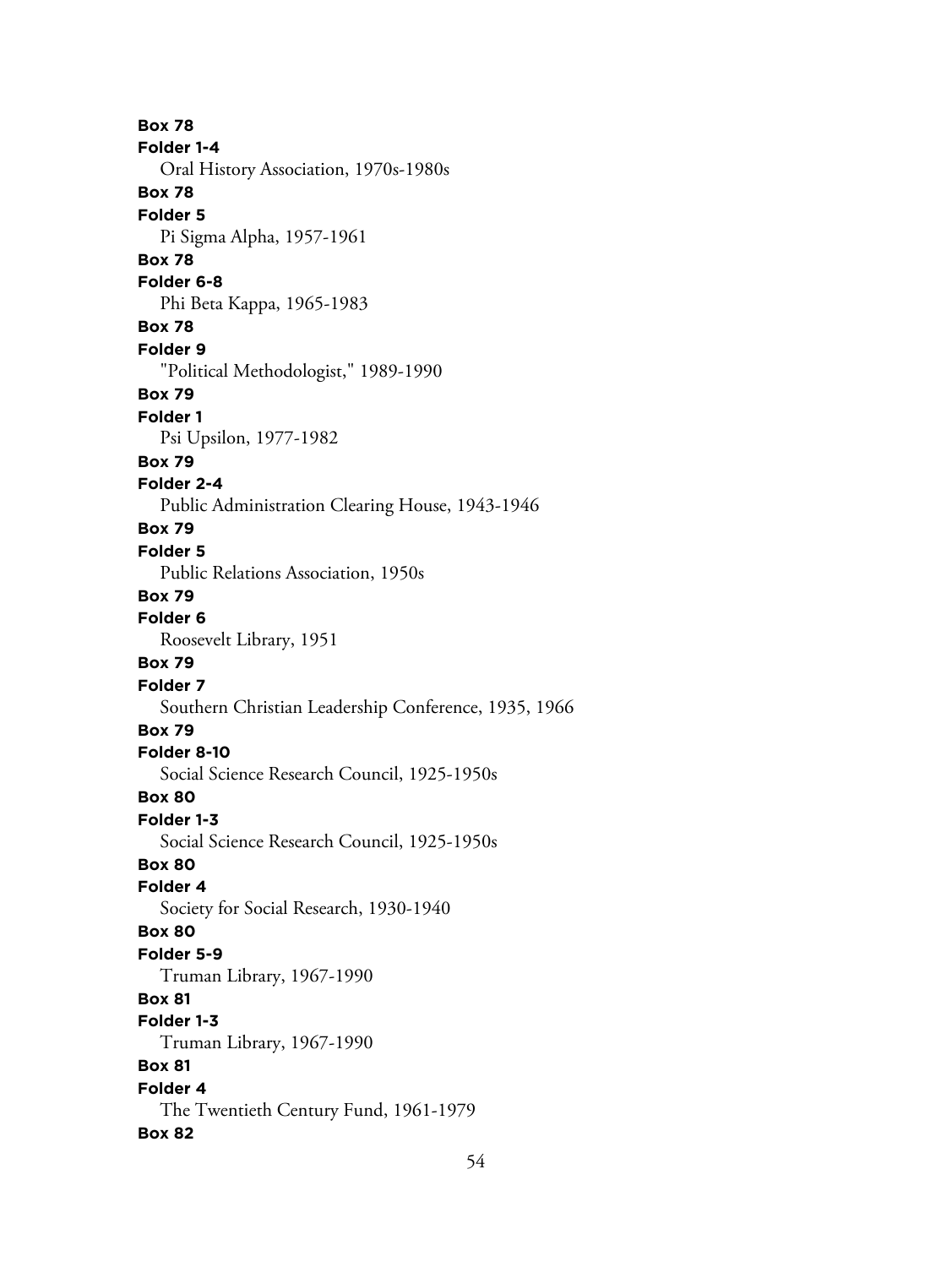**Folder 1-2** United States Information Agency, 1950s-1960s **Box 82 Folder 3-7** Public opinion organizations, circa 1940s-1970s **Box 83 Folder 1-2** Public opinion organizations, circa 1940s-1970s **Box 83 Folder 3** World Association for Public Opinion Research, 1965

## **Series VII: Research Files**

This series contains charts, clippings, interviews, memorabilia, newsletters, notes, publications, polls, propaganda, and surveys related to Gosnell's research on public policy and political theory. Oversized material has been transferred to Series VIII. It is divided into seven subseries:

Subseries 1: National Elections, contains clippings, newsletters, notes, and propaganda related to presidential and congressional elections between 1926 and 1964. It is organized chronologically.

Subseries 2: Political Party Ephemera, contains memorabilia, newsletters, and notes related to American party politics between 1928 and 1976. It is organized chronologically.

Subseries 3: Voting, contains notes, publications, and polls related to voting and electoral behavior. It is organized by topic and spans the 1920s-1960s, though the bulk of the material dates from the 1930s.

Subseries 4: Public Opinion, contains interviews, notes, polls, publications, and surveys related to measuring public opinion, and its influence on policy. It is organized by research topic and spans the 1910s through the 1977.

Subseries 5: State and Local Politics, contains charts, clippings, notes, and publications related to state and local politics. It is organized by place and spans the 1920s-1980s, thought the bulk of the material dates from the 1930s.

Subseries 6: World Politics, contains notes and publications related to the political process outside America. It is organized by place and spans the 1920s through 1970s.

Subseries 7: General, contains varied research notes on politics and political theory, organized by topic. The bulk of this material is undated, but appears to span Gosnell's academic and political career, from the 1920s through the 1970s.

### **Subseries 1: National Elections**

**Box 83 Folder 4-5**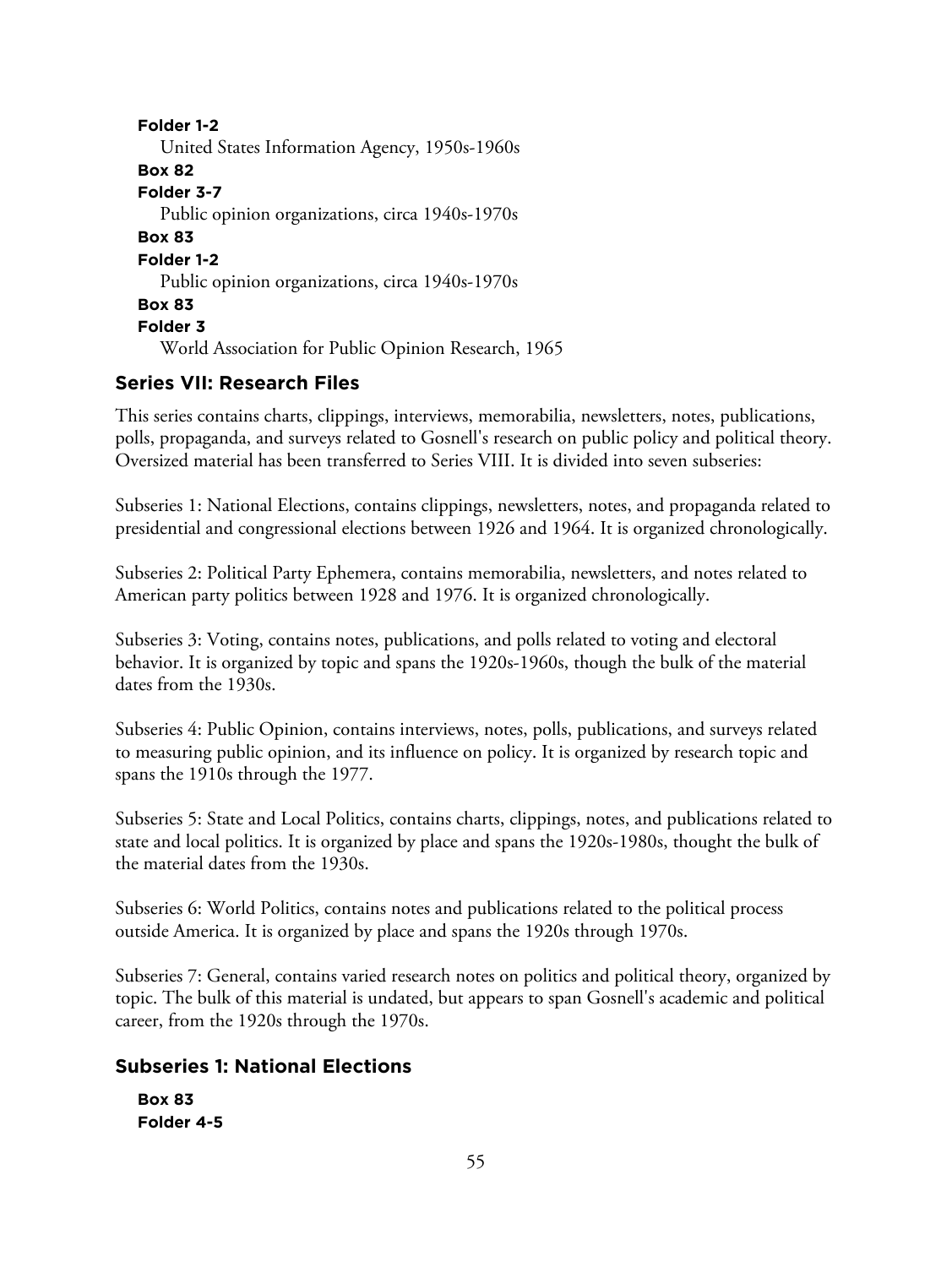Analysis, 1928, 1936-1950 **Box 83 Folder 6** Senatorial, 1926 **Box 83 Folder 7** Presidential, 1936 **Box 83 Folder 8** Polls, 1940, polls **Box 83 Folder 9** Presidential, 1944 **Box 83 Folder 10** Congressional, 1946 **Box 83 Folder 11** Polls, 1946 **Box 83 Folder 12** Presidential, 1948 **Box 84 Folder 1-2** Presidential, 1948 **Box 84 Folder 3** Conventions, 1948 **Box 84 Folder 4-5** Democratic Party, 1948 **Box 84 Folder 6** Polls, 1948 **Box 84 Folder 7** Presidential and Congressional, 1952 **Box 85 Folder 1** Conventions, 1952 **Box 85 Folder 2-3** Presidential, 1956 **Box 85 Folder 4** Conventions, 1956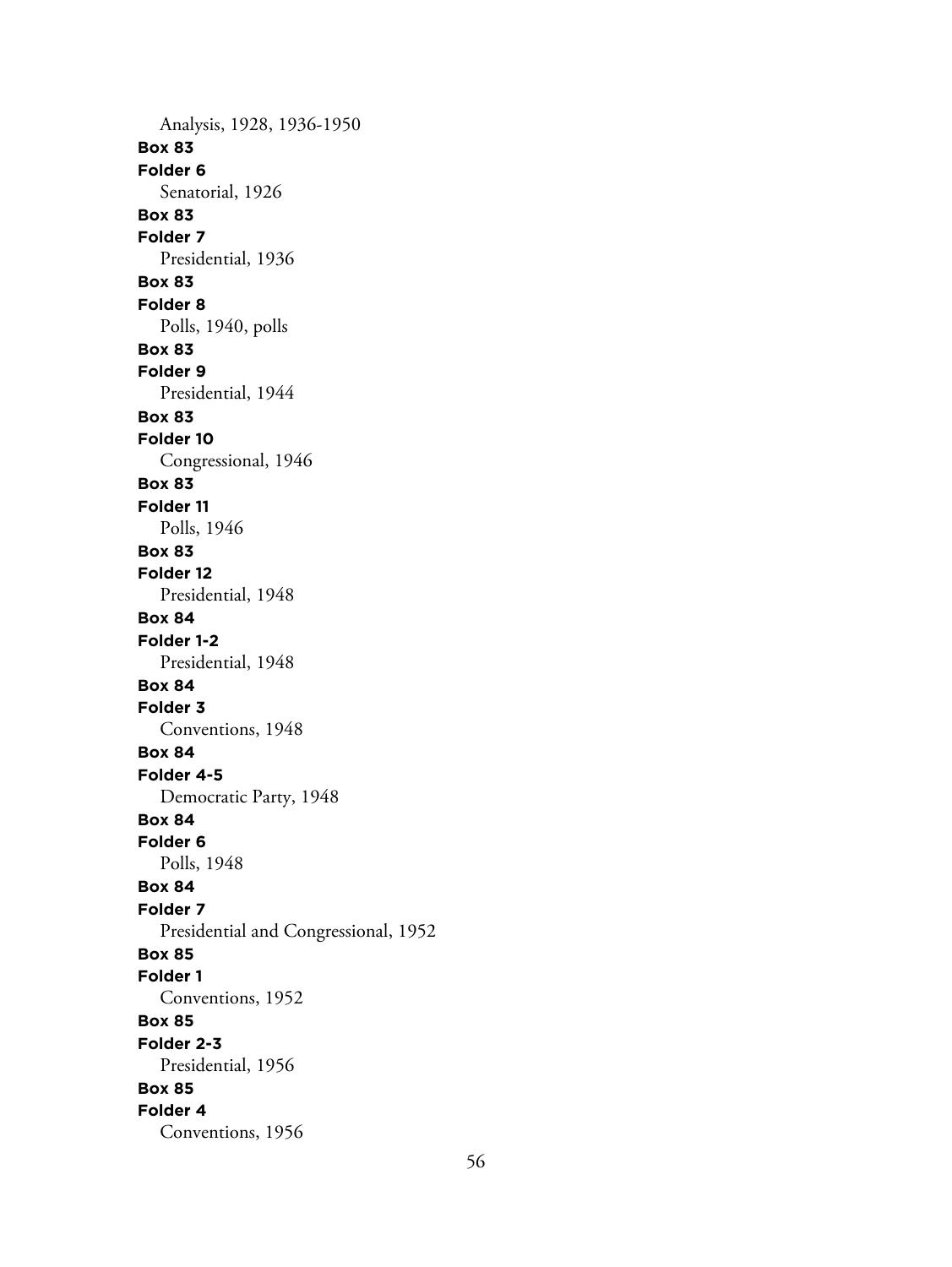**Box 85 Folder 5** Congressional, 1958 **Box 85 Folder 6** Presidential, 1960 **Box 85 Folder 7-8** Conventions, 1960 **Box 86 Folder 1** Conventions, 1960 **Box 86 Folder 2-9** Presidential and Congressional, 1964 **Box 87 Folder 1-5** Presidential and Congressional, 1964

### **Subseries 2: Political Party Ephemera**

**Box 87 Folder 6-7** Party platforms, 1928-1950 **Box 87 Folder 8** Republican Party, Landon campaign, 1936-1943 **Box 87 Folder 9-10** Republican Party, 1942-1943 **Box 87 Folder 11-12** Presidential election, 1944 **Box 87 Folder 13** Democratic Party, 1946 **Box 88 Folder 1-2** Democratic National Convention, 1948 **Box 88 Folder 3-4** Democratic National Committee, 1948-1960 **Box 88 Folder 5** Young Democrats Club of America, 1948 **Box 88 Folder 6**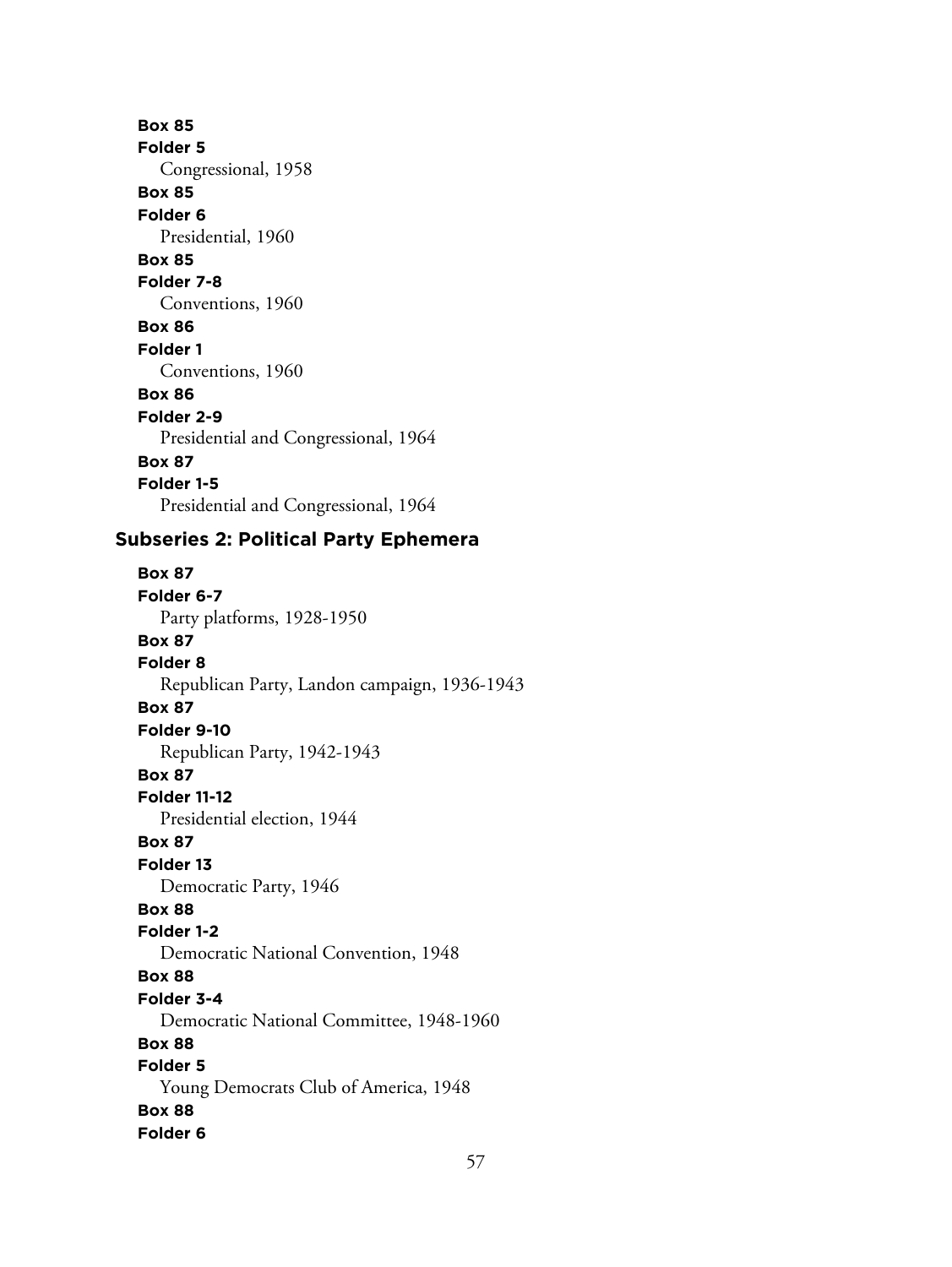Republican Party, 1948 **Box 88 Folder 7** Republican National Committee, 1948 **Box 88 Folder 8** Inauguration, 1952 **Box 88 Folder 9** Democratic Party, 1954-1956 **Box 88 Folder 10** Republican Party, 1954-1956 **Box 88 Folder 11** Campaigns, 1956 **Box 89 Folder 1-4** Campaigns, 1956, 1960 **Box 89 Folder 5** Campaigns, 1950s-1960s **Box 89 Folder 6** Democratic Party, 1960 **Box 89 Folder 7-9** Campaigns, 1964-1968 **Box 90 Folder 1-9** Conventions and election, 1968, 1972 **Box 90 Folder 10** American Party newsletters, 1974-1975 **Box 90 Folder 11** Campaign, 1976 **Box 91 Folder 1** Campaign, 1976 **Box 91 Folder 2-6** Democratic National Committee, undated

## **Subseries 3: Voting**

**Box 91**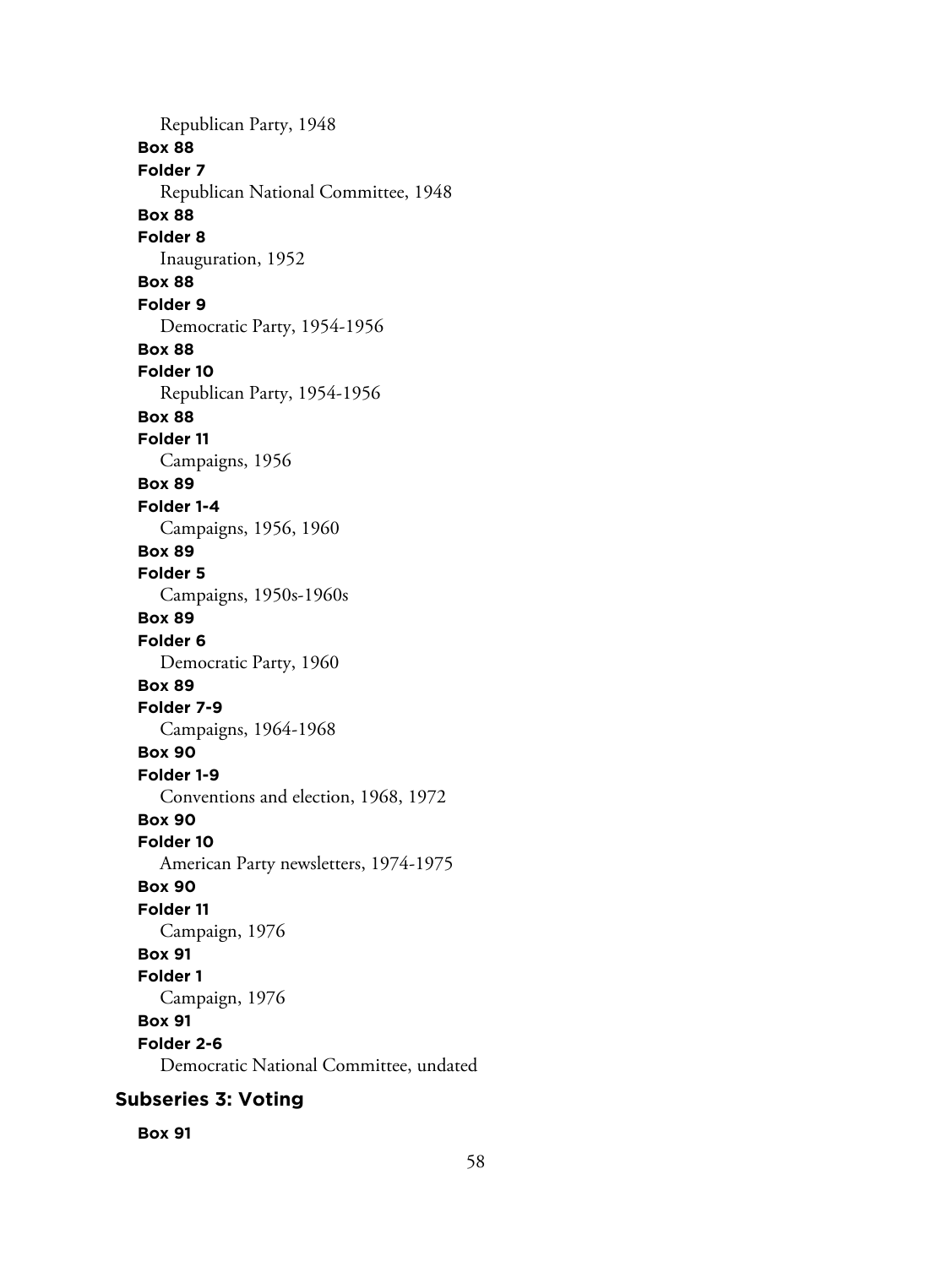**Folder 7** Absentee voters, 1942 **Box 92 Folder 1-3** Ballots, circa 1920s-1940s **Box 92 Folder 4-5** Bureau of the Census data, 1944-1966 **Box 92 Folder 6-7** Compulsory voting, America, circa 1930s **Box 92 Folder 8** Compulsory voting, Australia, circa 1930s **Box 92 Folder 9-11** Disenfranchisement, 1930s **Box 93 Folder 1** Economic motivations, circa 1924-1940 **Box 93 Folder 2** Election reform, 1929 **Box 93 Folder 3-6** Electoral behavior, 1930s-1950s **Box 93 Folder 7** European elections project, undated **Box 93 Folder 8** Exit polling, 1980-1984 **Box 93 Folder 9** Foreign-born voters, circa 1930 **Box 93 Folder 10-11** Independent voters, 1930s **Box 93 Folder 12** "A New View of Compulsory Voting," undated **Box 93 Folder 12** Nominations and petitions, circa 1930s **Box 93 Folder 14-16**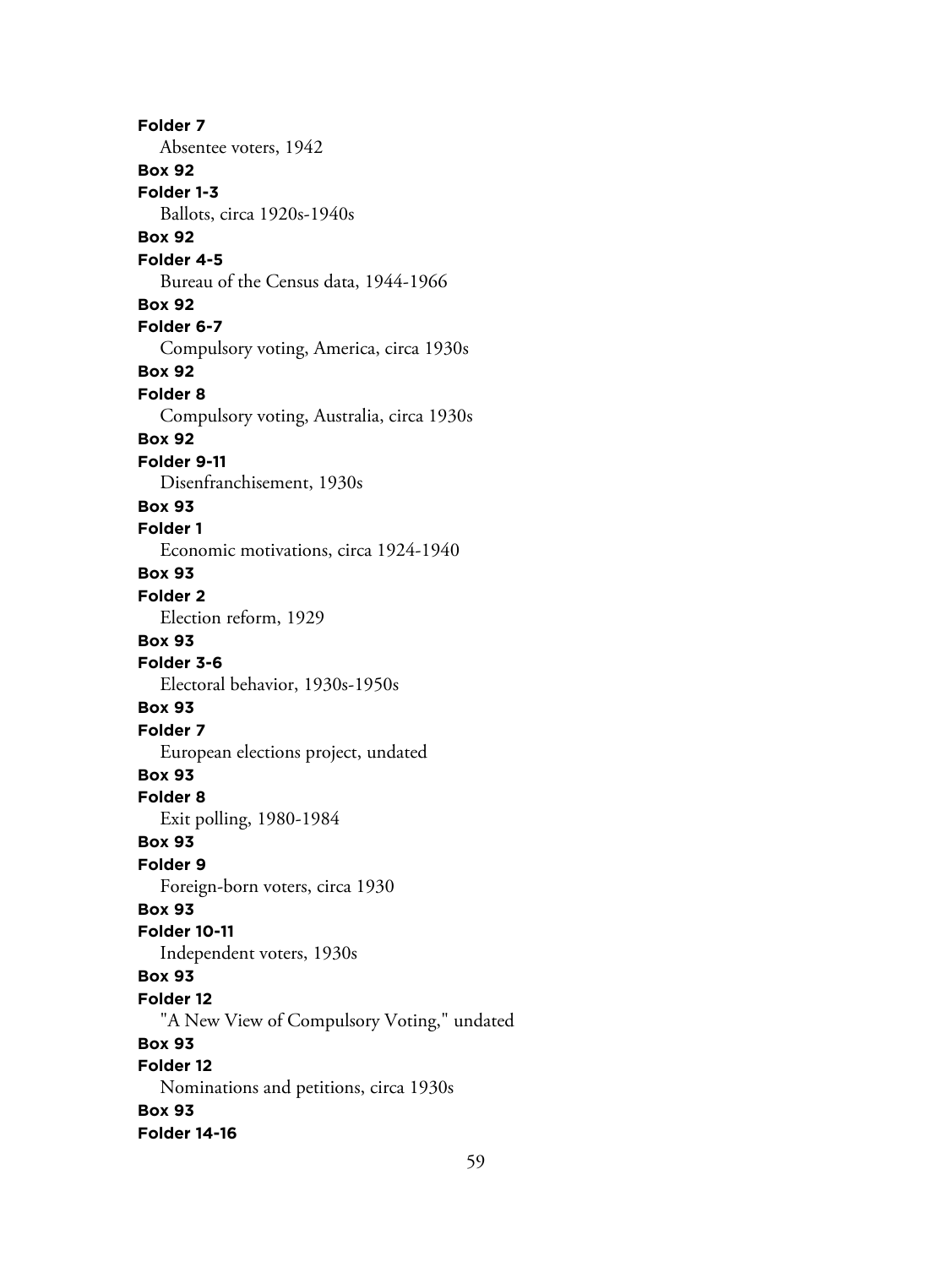Participation and nonvoting, circa 1920s-1930s, undated **Box 94 Folder 1-6** Participation, primaries, 1930 **Box 94 Folder 7** Party affiliation, nineteenth century **Box 94 Folder 8** Politics and the Depression, 1930s **Box 94 Folder 9** Pressure groups and propaganda, 1932-1934 **Box 94 Folder 10** "Property Qualifications in Voting," undated **Box 95 Folder 1-4** Proportional representation, 1923-1931 **Box 95 Folder 5** Race, undated **Box 95 Folder 6-7** Radio influence, 1930s-1940s **Box 95 Folder 8** Recalls, circa 1930s **Box 96 Folder 1** Referenda, 1936 **Box 96 Folder 2** Suffrage and citizenship, undated **Box 96 Folder 3** Theories of voting, 1956, undated **Box 96 Folder 4** Voter turn-out, 1927-1928 **Subseries 4: Public Opinion Box 96**

# **Folder 5-6** Agriculture and commerce, circa 1950s **Box 96**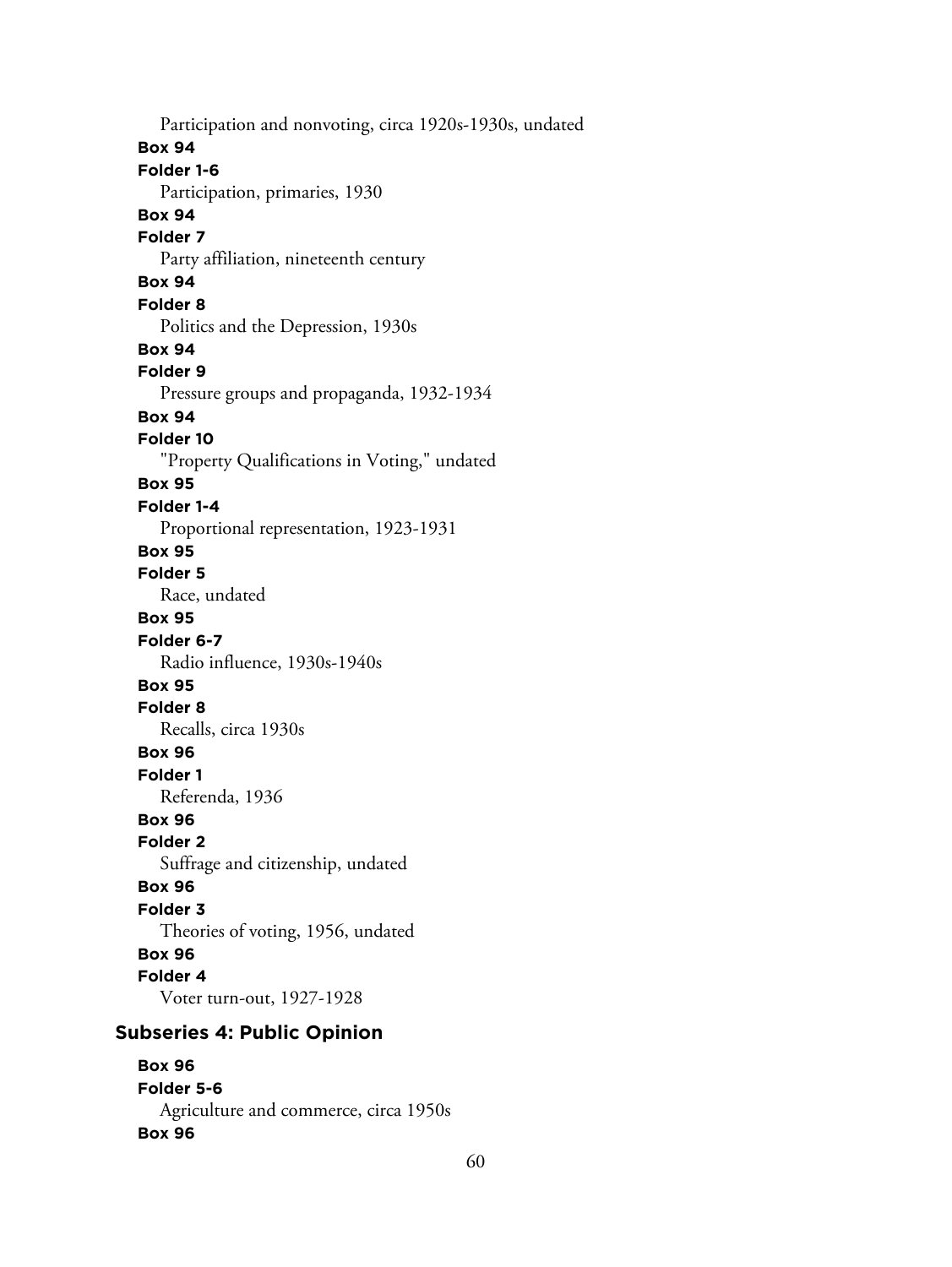**Folder 7** Behavioural analysis, circa 1950s **Box 96 Folder 8-11** Careers and education, 1950s-1960s **Box 96 Folder 12** "Common Sense" magazine, 1935 **Box 96 Folder 13-14** Elections, 1880, 1924 **Box 97 Folder 1-8** Elections, 1932 **Box 98 Folder 1-3** Elections, 1932 **Box 98 Folder 4** Employment and unemployment, 1950s **Box 98 Folder 5** Immigration and American culture, circa 1967 **Box 98 Folder 6** Interviews and interviewing technique, undated **Box 98 Folder 7** "Influence of Public Opinion on Public Policy," undated **Box 98 Folder 8-9** "Leadership Study," 1928 **Box 98 Folder 10** Measuring political success, 1939 **Box 98 Folder 11** Multiple factor analysis, circa 1930s **Box 98 Folder 12** Policymaking, 1940s **Box 98 Folder 13** Political science and public opinion, 1935 **Box 99 Folder 1**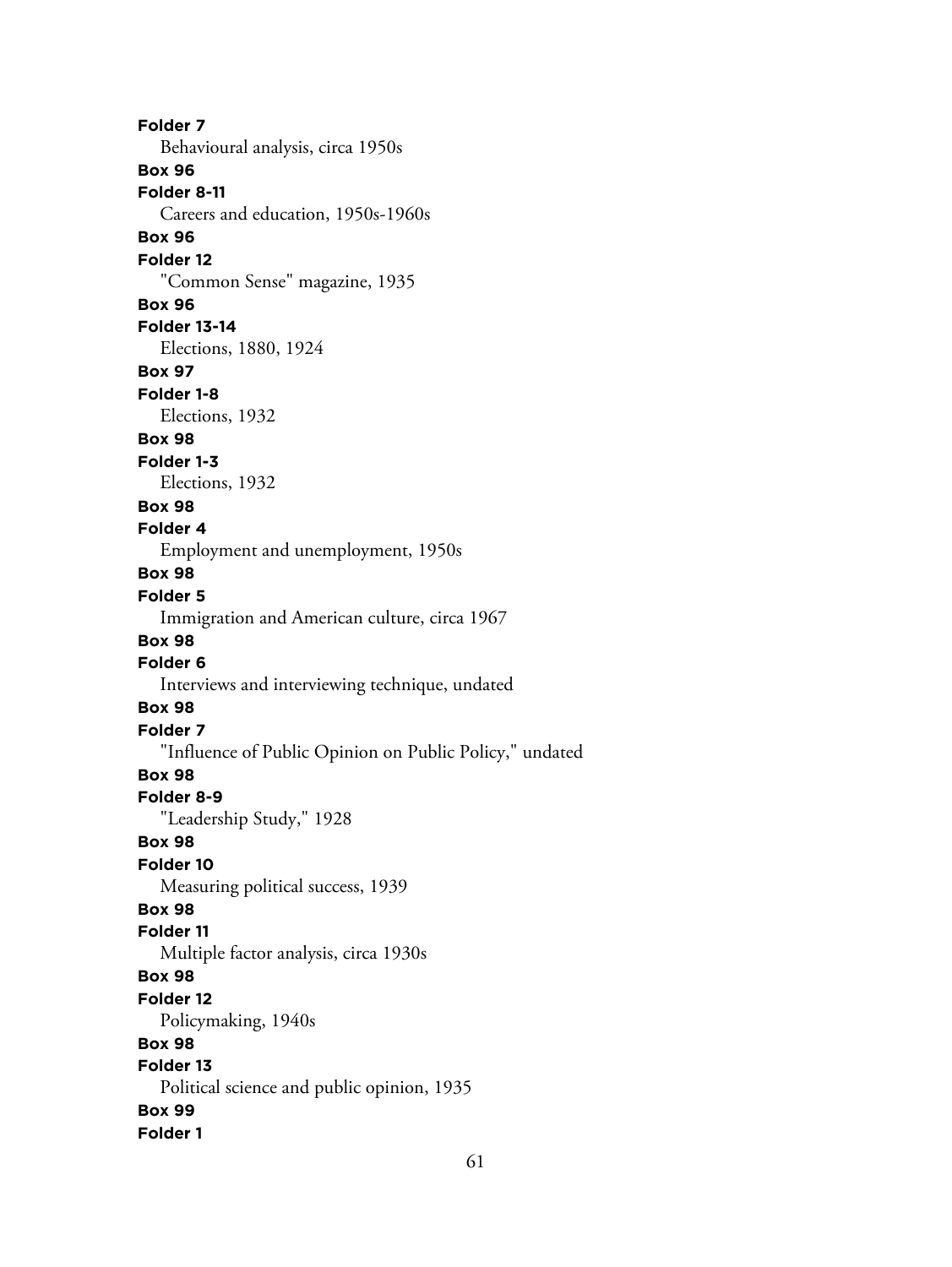Political stratification, undated **Box 99 Folder 2-5** Polling methods, undated **Box 99 Folder 6** "Processes Underlying Exposure to Advertising," 1968 **Box 99 Folder 7-11** Processing data, undated **Box 100 Folder 1** Proportional representation, circa 1910s **Box 100 Folder 2** "Public Opinion News Service," 1961 **Box 100 Folder 3** "Public Opinion Regarding the Status of Color Television," 1950 **Box 100 Folder 4-5** "Public Opinion," undated **Box 100 Folder 6** Public relations, circa 1960s **Box 100 Folder 7** Race and the social sciences, circa 1920s **Box 100 Folder 8** Radio and television, undated **Box 100 Folder 9-10** Sample surveys, undated **Box 100 Folder 11** Social psychology, circa 1950 **Box 100 Folder 12** Space program, 1977 **Box 100 Folder 13** Statistical research theories, 1960s **Box 100 Folder 14** Statistical technique, 1968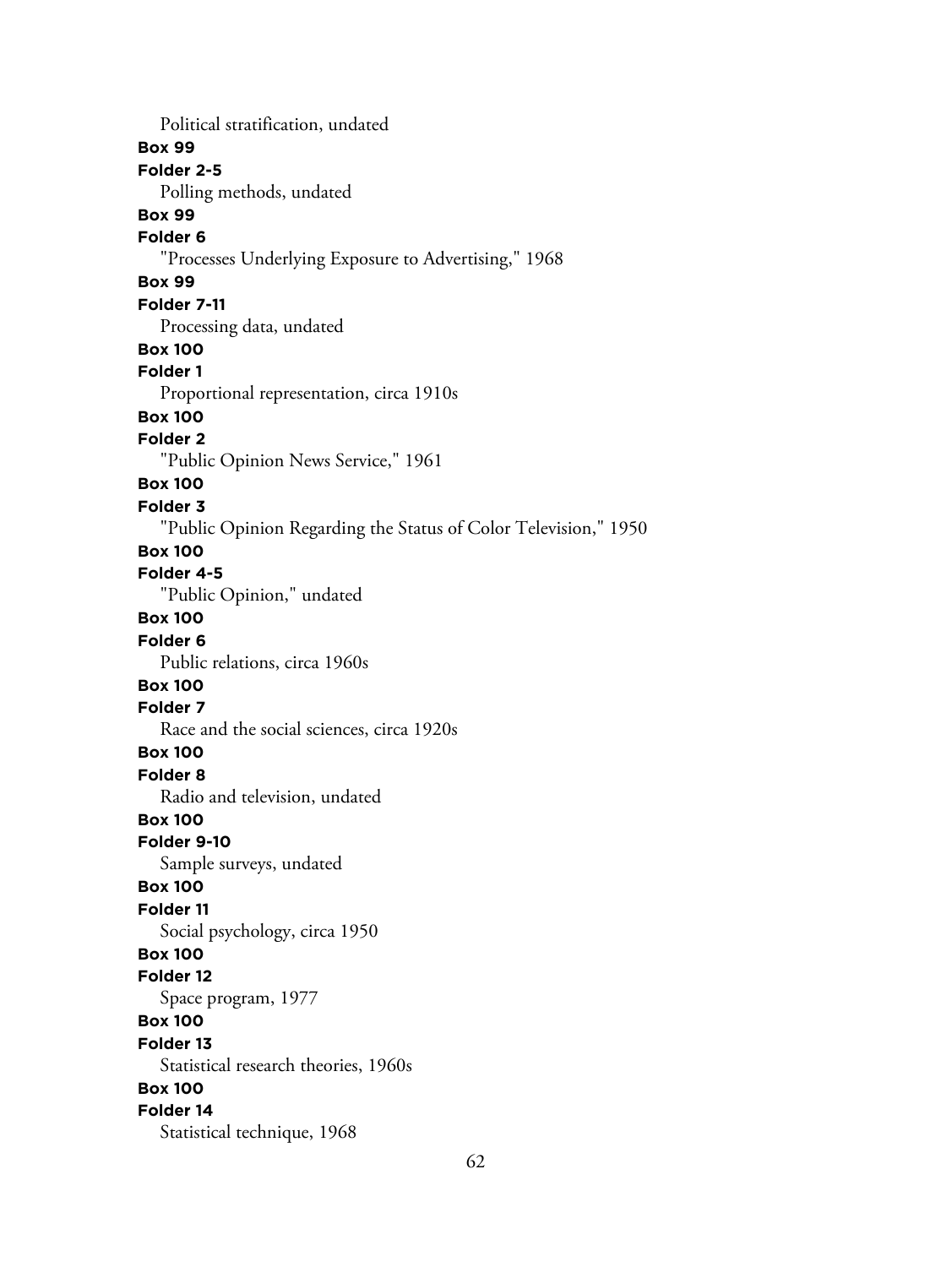**Box 100 Folder 15-17** Survey design and method, undated

### **Subseries 5: State and Local Politics**

**Box 101 Folder 1** Barnes, Michael, Maryland campaign, 1983 **Box 101 Folder 2-5** Black mayors, 1970s **Box 101 Folder 6-9** California, 1920s-1930s **Box 101 Folder 10-11** Chicago, 1920s-1930s **Box 102 Folder 1-6** Chicago, 1920s-1930s **Box 102 Folder 7** City politics, 1931 **Box 102 Folder 8** Citizens' councils, 1930s-1940s **Box 102 Folder 9** Cleveland, 1930 **Box 102 Folder 10** Detroit, 1938 **Box 102 Folder 11** Georgia, 1933 **Box 102 Folder 12-13** "Hoover Study on Election Trends," circa 1931 **Box 102 Folder 14** Illinois, 1930s **Box 103 Folder 1-6** Illinois, 1930s **Box 103 Folder 7**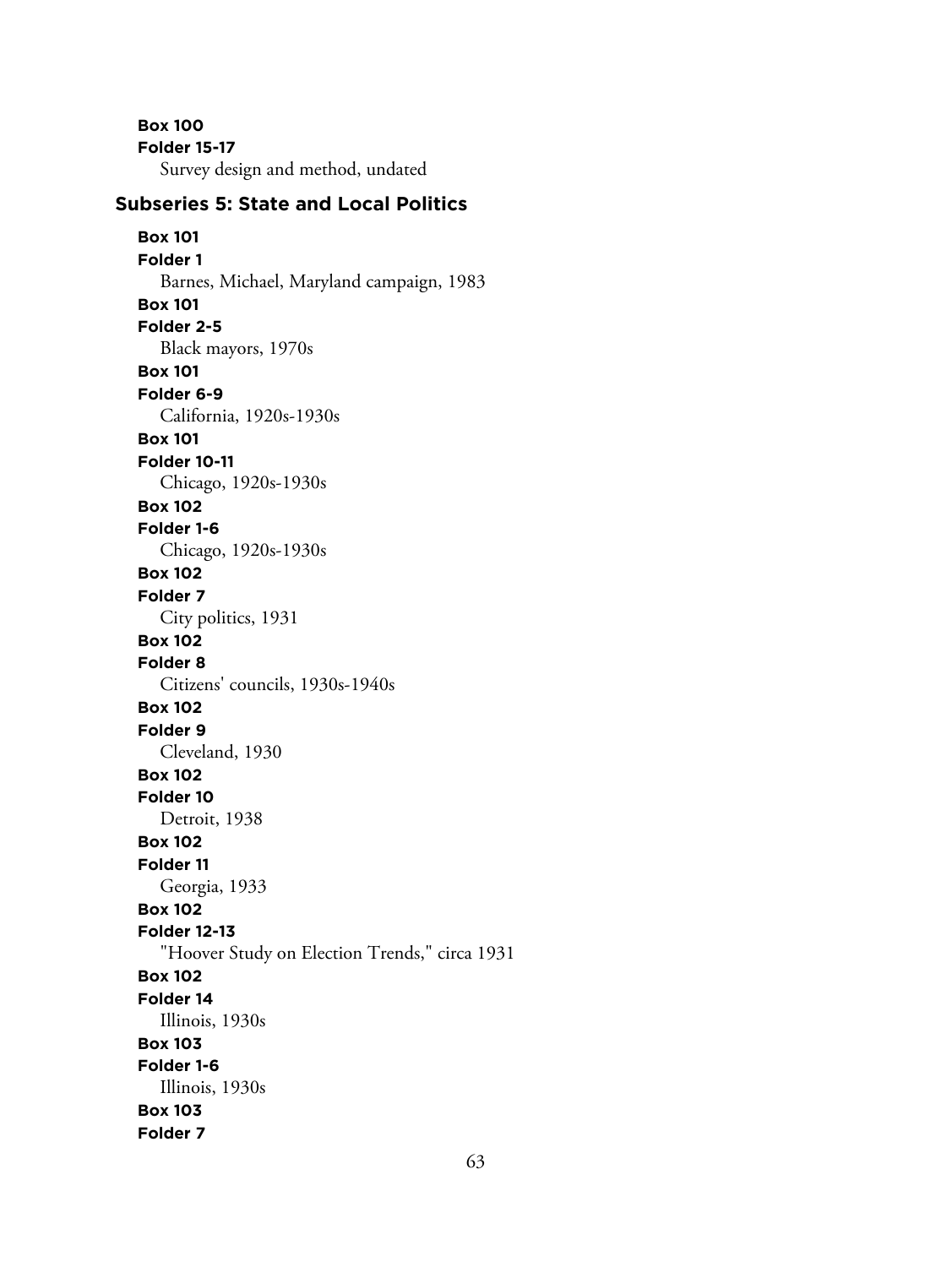Iowa, 1950 **Box 103 Folder 8-9** Kansas, 1936-1938 **Box 103 Folder 10** Louisiana, 1930 **Box 103 Folder 11** Maryland, Sixth District, undated **Box 103 Folder 12** Minnesota, 1929 **Box 103 Folder 13** Missouri, 1938 **Box 103 Folder 14-16** Montgomery County, Maryland, 1950s-1970s **Box 104 Folder 1-2** Montgomery County, Maryland, 1950s-1970s **Box 104 Folder 3** New York, 1930s-1940s **Box 104 Folder 4** Philadelphia, 1938 **Box 104 Folder 5** Rochester, 1931-1932 **Box 104 Folder 6** "Role of a Governor," circa 1960 **Box 104 Folder 7** St. Louis, 1941 **Box 104 Folder 8** State finances, undated **Box 104 Folder 9** State parties, 1960s **Box 104 Folder 10** State primaries, undated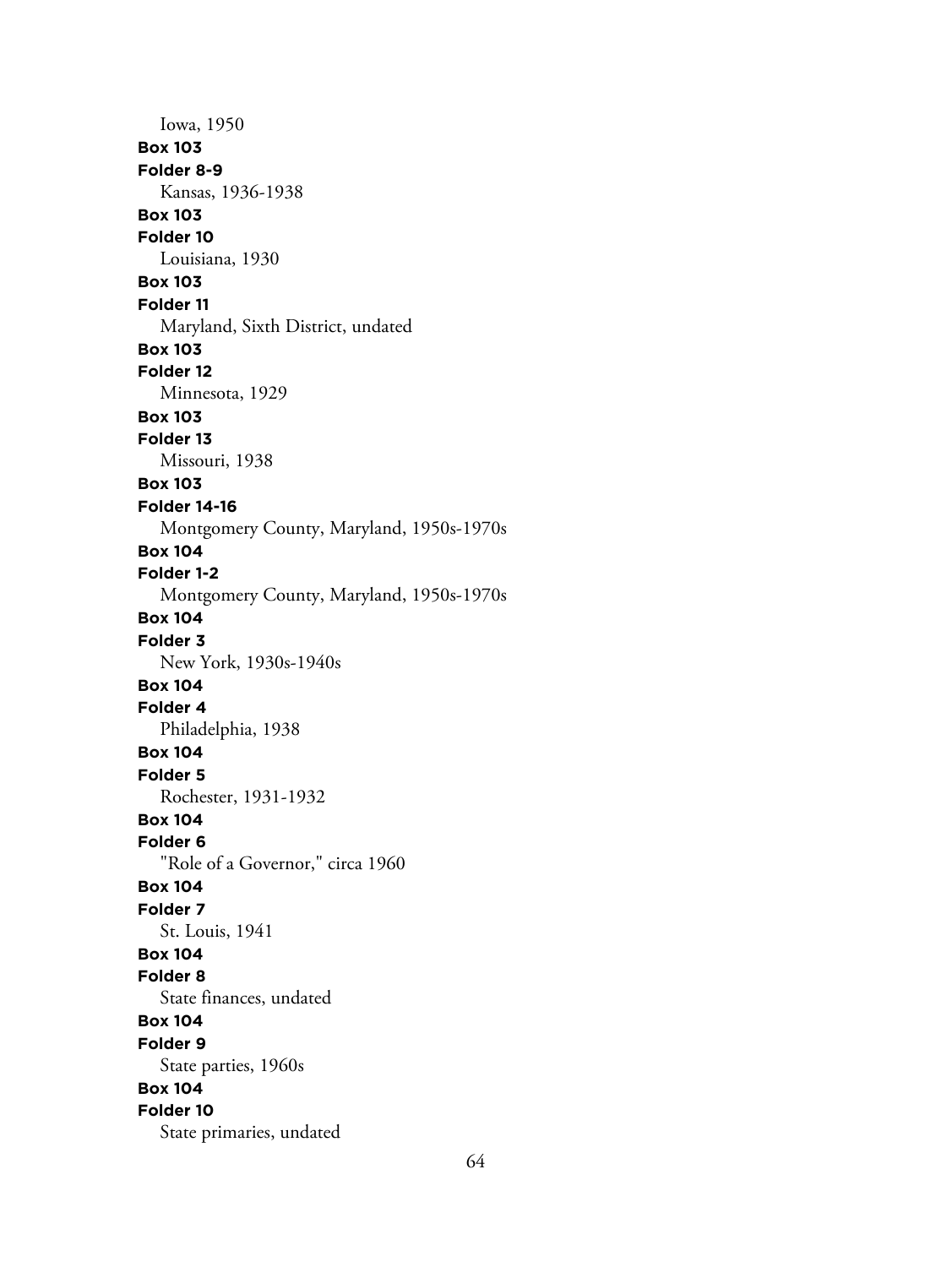**Box 104 Folder 11** State returns, 1920s-1930s **Box 104 Folder 12** Suffrage, American **Box 104 Folder 13-17** Suffrage, states **Box 104 Folder 18** Suffrage, women, circa 1930s **Box 104 Folder 19** Temperance leagues, 1960s **Box 105 Folder 1** Tennessee, 1939, **Box 105 Folder 2** Texas, 1933 **Box 105 Folder 3-5** Virginia, 1960s **Box 105 Folder 6-11** Washington, DC, circa 1960s **Subseries 6: World Politics Box 105 Folder 12** Arms trade, undated **Box 105 Folder 13-14** Anglo-American relations, 1940-1941 **Box 105 Folder 15** Australia and South Africa, circa 1950s **Box 105 Folder 16** Austria, undated **Box 105 Folder 17-18** Belgium, 1954, undated **Box 106 Folder 1-11**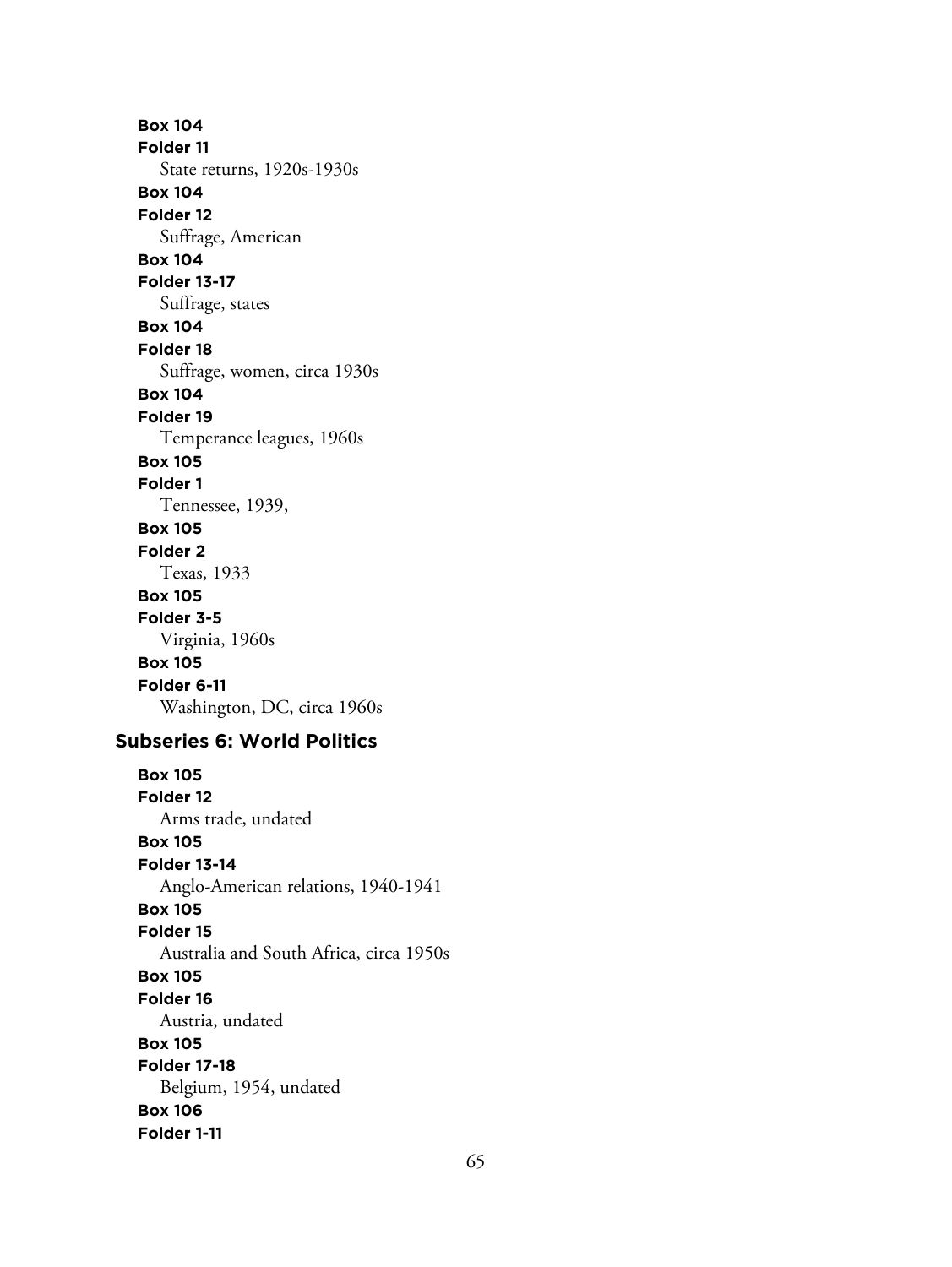Britain, 1920s, undated **Box 107 Folder 1-11** Britain, 1920s-1940s, undated **Box 108 Folder 1** Britain, undated **Box 108 Folder 2** Canada, 1930s-1950s **Box 108 Folder 3** China, 1950s **Box 108 Folder 4** Cold War, undated **Box 108 Folder 5** Developing countries, 1955-1956 **Box 108 Folder 6-7** European elections, 1934, undated **Box 108 Folder 8-12** France, 1936 **Box 108 Folder 13-14** Germany, 1930s-1950s **Box 109 Folder 1-6** Germany, 1930s-1950s **Box 109 Folder 7** Greece, 1956 **Box 109 Folder 8-10** Indonesia, 1950s **Box 109 Folder 11** Italy, undated **Box 110 Folder 1-2** Italy, undated **Box 110 Folder 3-4** Japan, 1940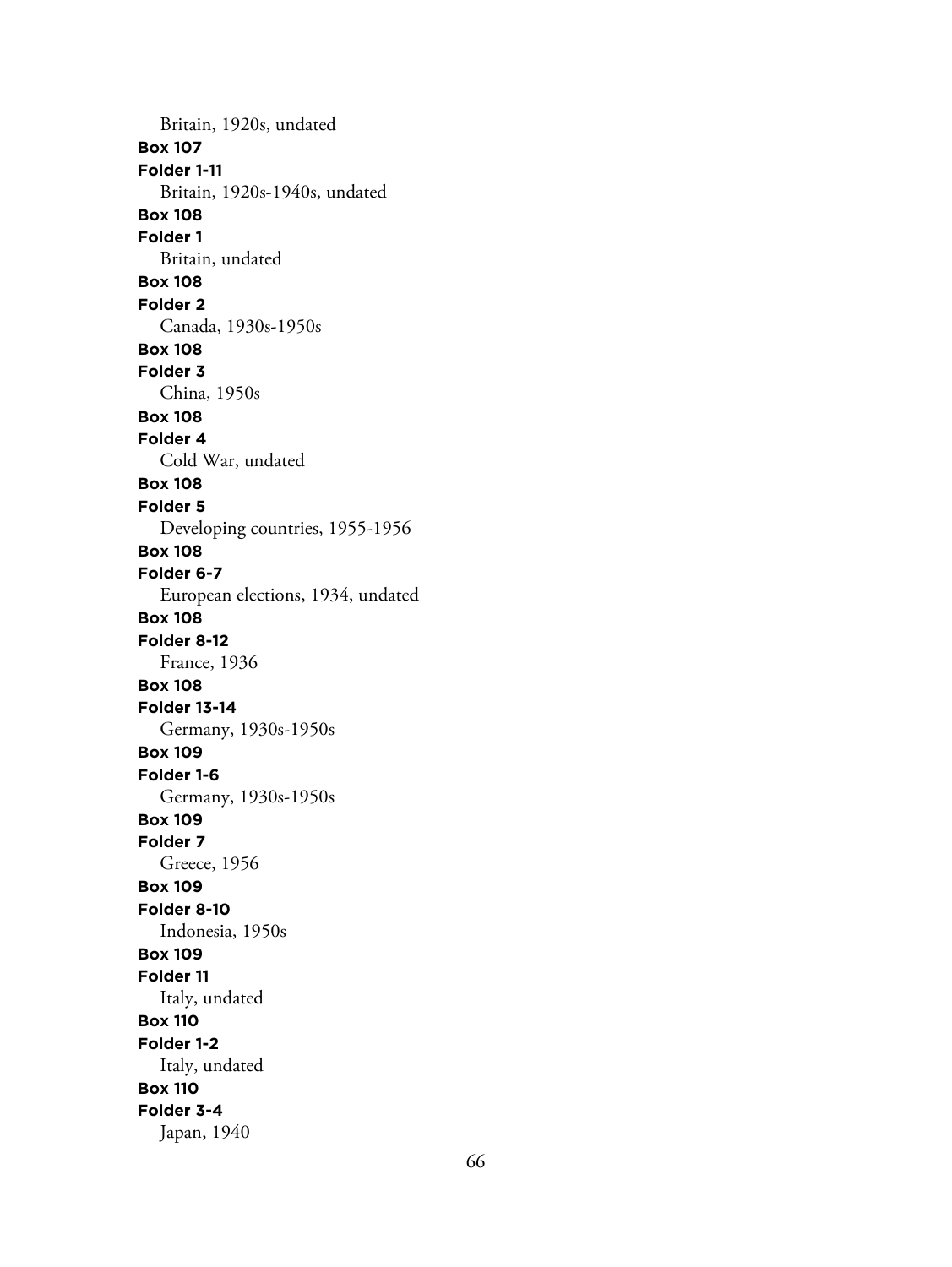**Box 110 Folder 5-6** Korea, 1950-1951 **Box 110 Folder 7** League of Nations, 1920-1925 **Box 110 Folder 8-10** Middle East, 1954-1967 **Box 110 Folder 11** National stereotypes, 1946-1961 **Box 110 Folder 12** "Parliamentary Suffrage," 1932 **Box 110 Folder 13-15** Philippines, 1946-1953 **Box 111 Folder 1-5** Philippines, 1946-1953 **Box 111 Folder 6** Socialist parties, circa 1930s-1950s **Box 111 Folder 7** South America, undated **Box 111 Folder 8-14** Soviet Union, 1960s **Box 112 Folder 1-7** Soviet Union, 1960s **Box 112 Folder 8** Sudan, undated **Box 112 Folder 9** Sweden, 1948 **Box 112 Folder 10** Switzerland, 1936 **Box 112 Folder 11** Thailand, 1962 **Box 112**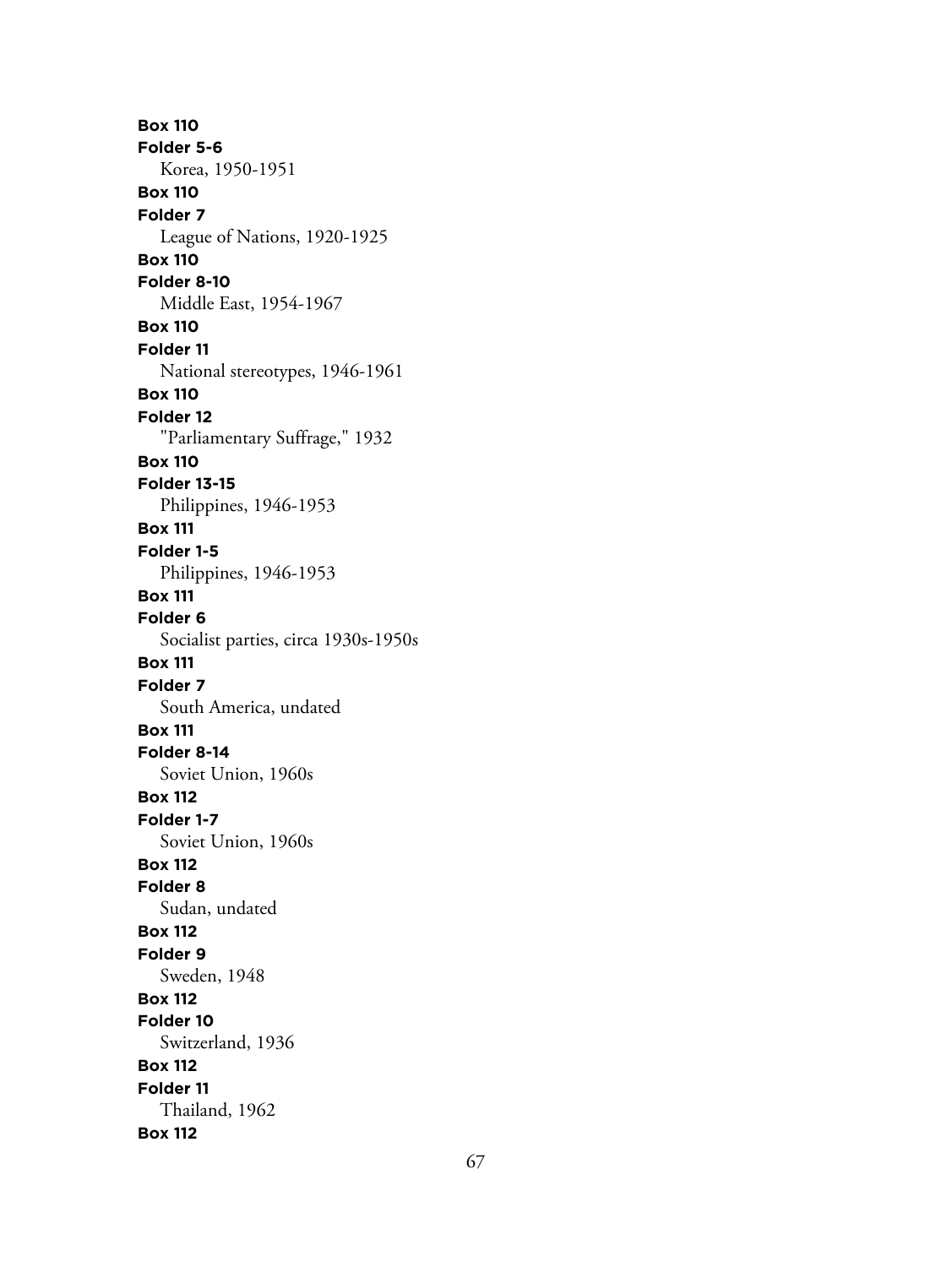**Folder 12** United Nations, 1945 **Box 113 Folder 1-4** Vietnam, circa 1950s-1970s **Box 113 Folder 5** "Who Pays for War?" undated **Box 113 Folder 6-7** "The World Strength of Communist Party Organizations," 1956 **Box 113 Folder 8-11** World War II, 1930s-1940s

# **Subseries 7: General**

**Box 113 Folder 12** Academic Freedom **Box 113 Folder 13** American Federation of Labor **Box 113 Folder 14-16** American parties and elections **Box 114 Folder 1** Anti-intellectualism **Box 114 Folder 2** Apportionments **Box 114 Folder 3** Ballots **Box 114 Folder 4** Barber, James David, speech **Box 114 Folder 5-13** Bibliographies **Box 114 Folder 14** "Books to order" **Box 114 Folder 15** Broadcasting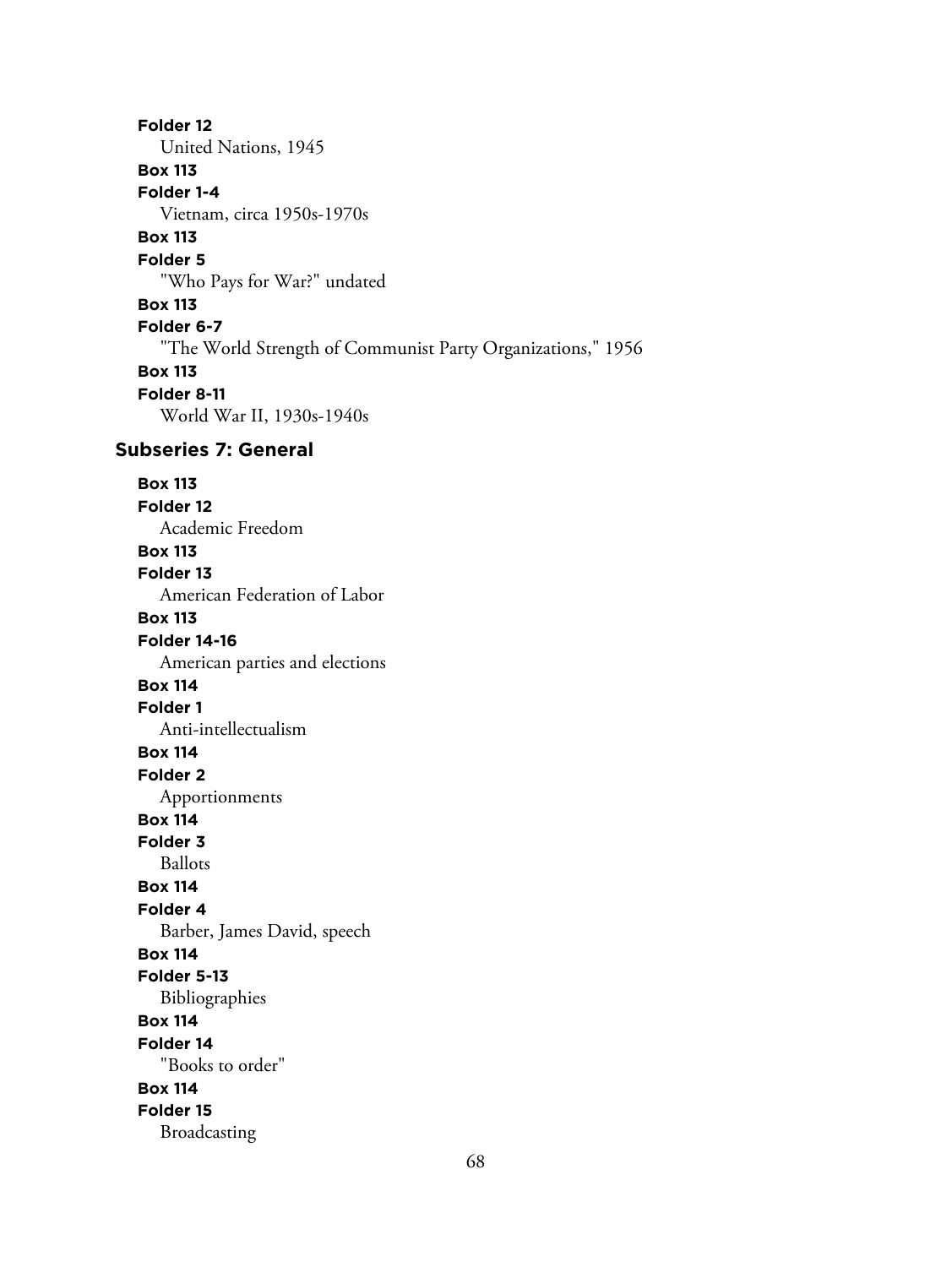**Box 114**

**Folder 16**

Brownlow, Louis, conversation

#### **Box 114**

#### **Folder 17**

"Bulletins from Britain"

## **Box 114**

### **Folder 18**

"Bulletin of the Orton Society"

### **Box 114**

#### **Folder 19**

"Careers of Selected National Chairmen"

#### **Box 114**

#### **Folder 20-22**

Case studies in practical politics and parties

#### **Box 114**

#### **Folder 23**

CIA

## **Box 115**

Bibliography files

#### **Box 116**

### **Folder 1-2**

Citizen participation, Fifth National Conference on Citizenship, 1950 Folder 3: Citizenship Clearing House

### **Box 116**

## **Folder 4**

City government

### **Box 116**

**Folder 5**

Civic education

## **Box 116**

**Folder 6-7**

Clippings

## **Box 117**

#### **Folder 1-10**

Clippings

### **Box 118**

#### **Folder 1**

Code of ethics for human experimentation

## **Box 118**

**Folder 2**

# Cold War

**Box 118**

#### **Folder 3**

Commissions of inquiry

### **Box 118**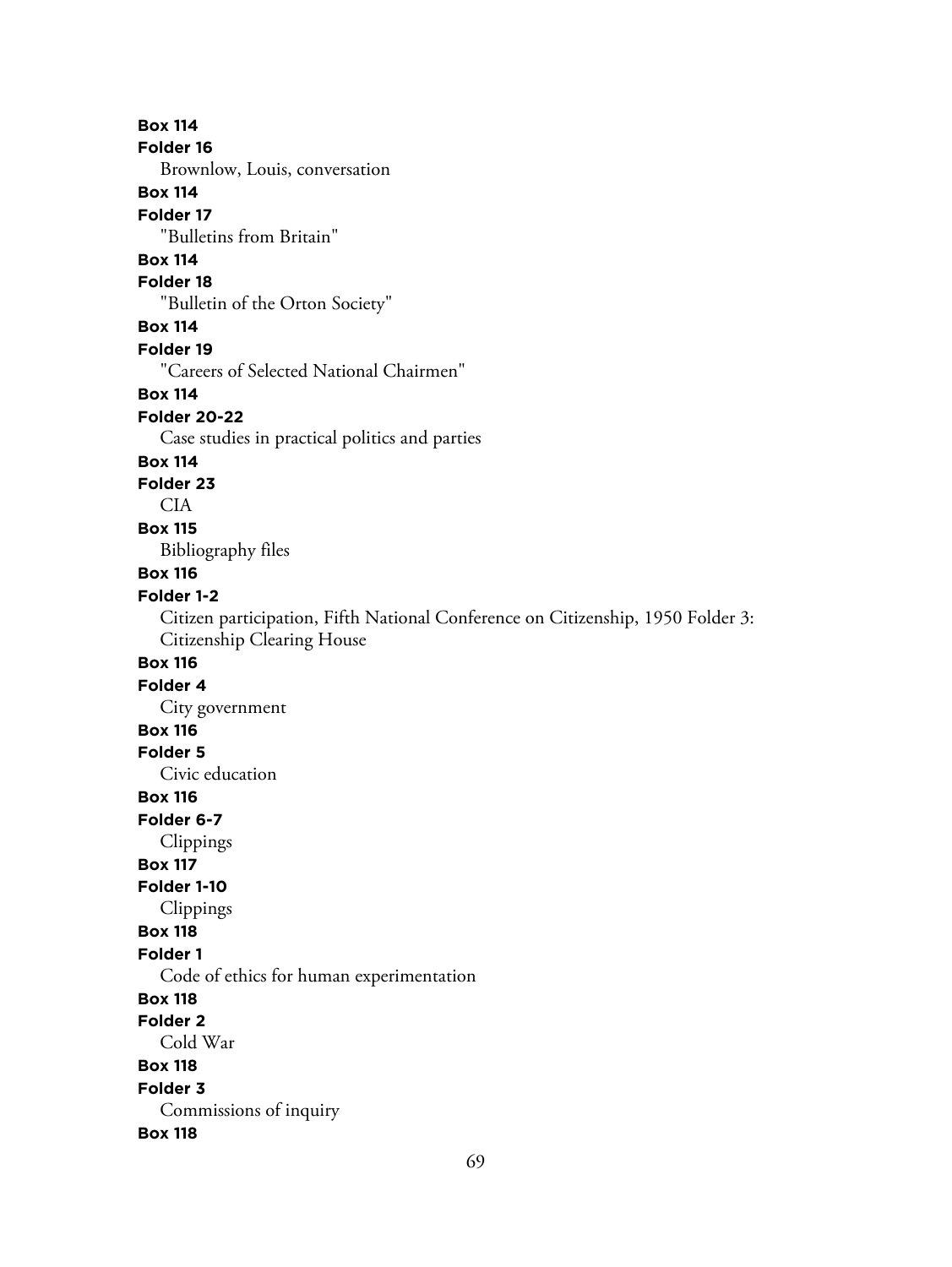**Folder 4** Communications theory **Box 118 Folder 5** Communist parties **Box 118 Folder 6** Comparative government **Box 118 Folder 7** Comparative party theories **Box 118 Folder 8** Comparative study of communication systems **Box 118 Folder 9** Conflict and consensus **Box 118 Folder 10** Congressman Taber, conversation **Box 118 Folder 11** Consensus **Box 118 Folder 12** Consent and conformity **Box 118 Folder 13** Conservative politics **Box 118 Folder 14** Constitutionalism **Box 118 Folder 15** "Contact" **Box 118 Folder 16-17** Content analysis **Box 118 Folder 18-19** Cooper, Joseph D. **Box 118 Folder 20** Courts **Box 118 Folder 21**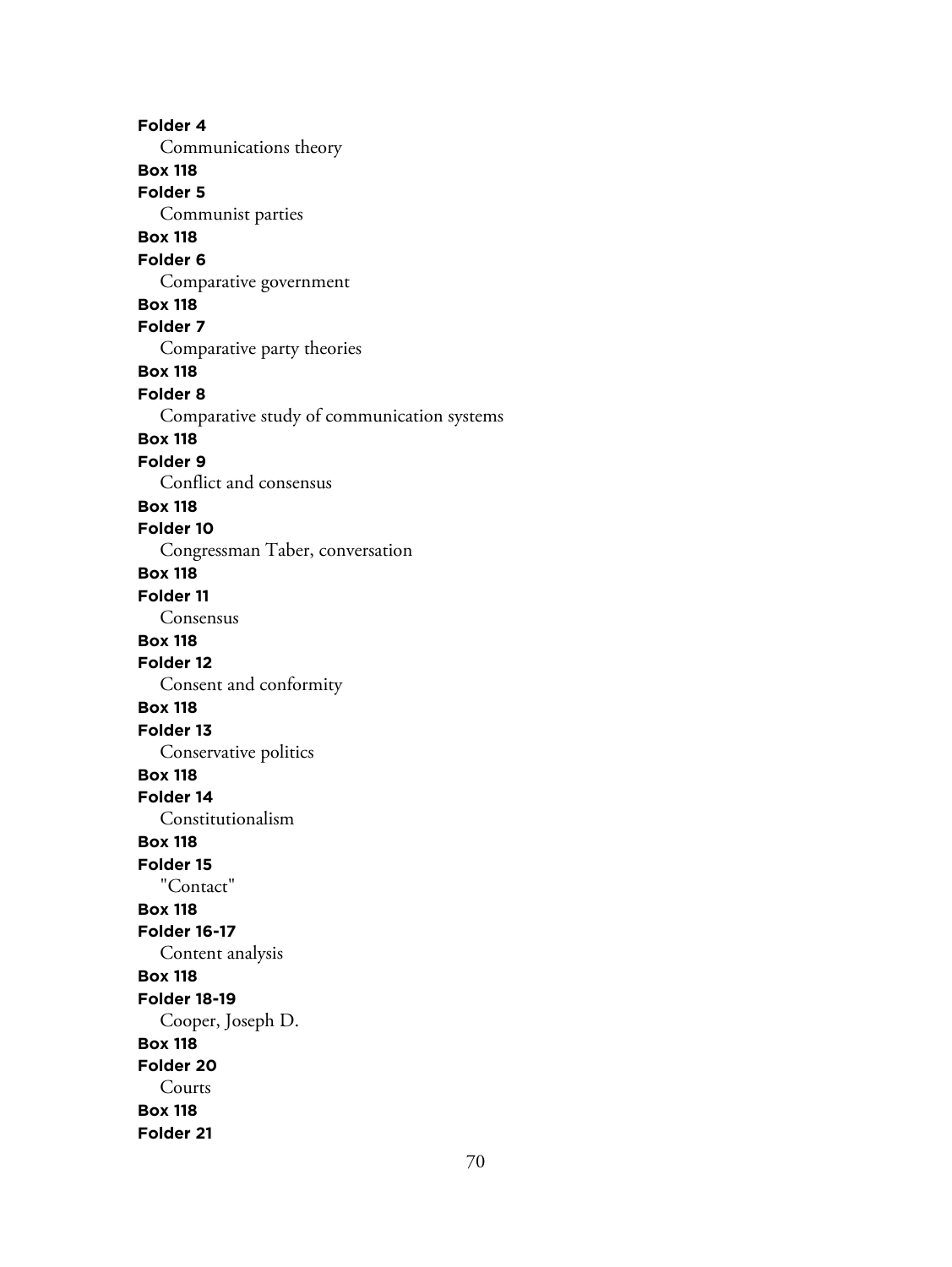Defense preparation **Box 118 Folder 22-24** Democracy **Box 119 Folder 1** Democracy **Box 119 Folder 2** Democratic ideology **Box 119 Folder 3** DeGrazia, Alfred **Box 119 Folder 4** Diet **Box 119 Folder 5** Dodd, Stuart Carter, "A Dimensional system of Human Values" **Box 119 Folder 6** Election graphs and bibliographies **Box 119 Folder 7** "The Election Process," lecture **Box 119 Folder 8** Ewing, Russell, leadership **Box 119 Folder 9** Ewing, Russell, syllabus on political parties **Box 119 Folder 10** Exogenous representation **Box 119 Folder 11** Fascists in the United States **Box 119 Folder 12** Federal initiative process **Box 119 Folder 13** "First Monday" magazine **Box 119 Folder 14** Force, political violence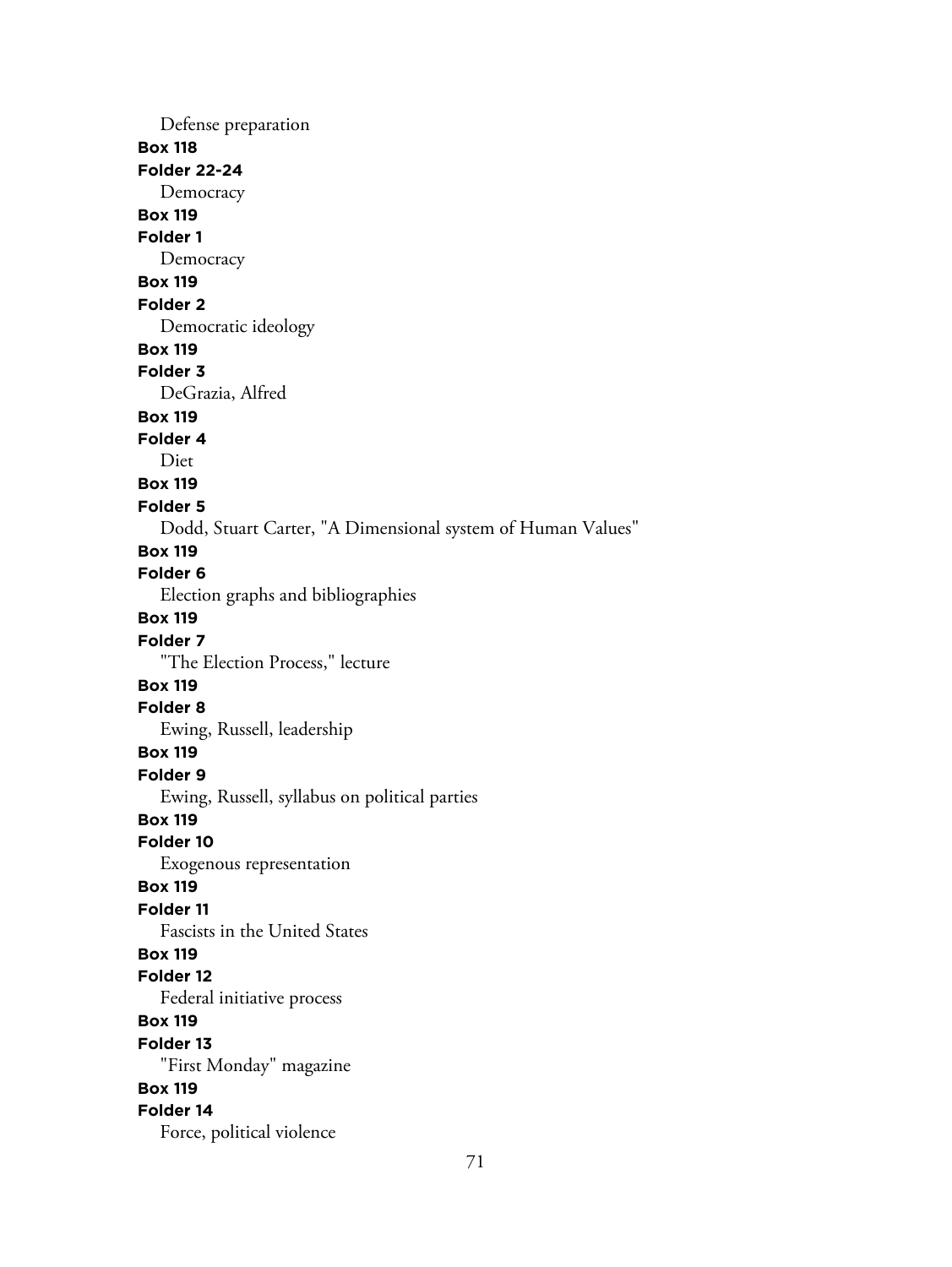**Box 119 Folder 15** Foreign languages **Box 119 Folder 16** Foreign notes **Box 119 Folder 17-18** "Fortune" **Box 119 Folder 19** Functions of state **Box 119 Folder 20** Goods **Box 119 Folder 21** Harding, Warren G. **Box 119 Folder 22** Harter, propaganda **Box 119 Folder 23** "History of the Zenoviev Letter" **Box 119 Folder 24** Hoover, Herbert **Box 120 Folder 1** Folder House Select Committee on Lobbying Activities **Box 120 Folder 2** Humour **Box 120 Folder 3** "Ike: A Record of Courage" **Box 120 Folder 4** Immigration literary test **Box 120 Folder 5** Integration, independent schools **Box 120 Folder 6** Intensity **Box 120**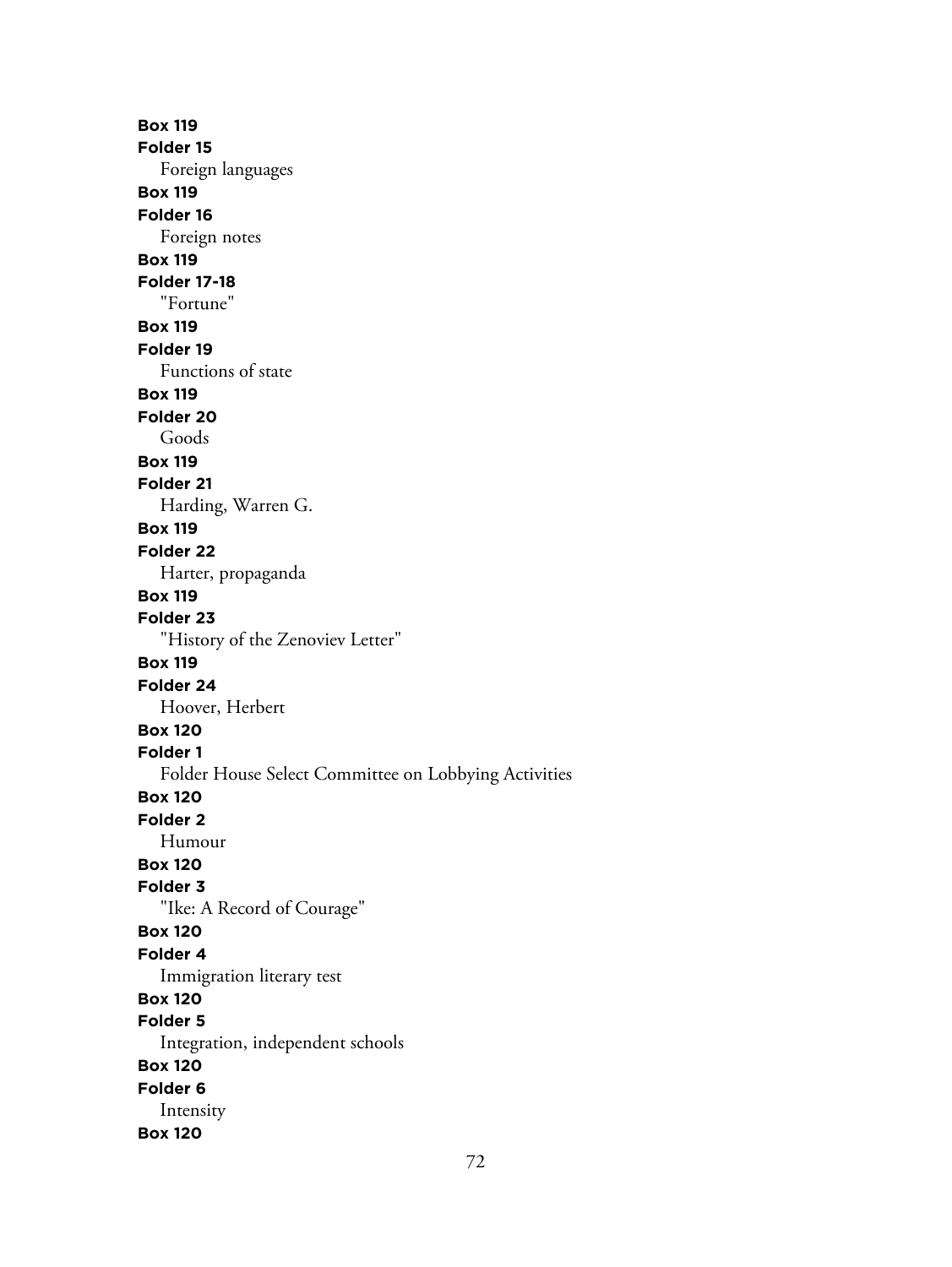**Folder 7** "Invitation from National Geographic" **Box 120 Folder 8** "Is Democracy Failing?" **Box 120 Folder 9-10** Issue orientation **Box 120 Folder 11** Jefferson, Thomas **Box 120 Folder 12** Johnson Charles Albert, "Development of the Presidential Personalities of the Campaign of 1828" **Box 120 Folder 13** Johnson, Lyndon B. **Box 120 Folder 14** Judicial process **Box 120 Folder 15** Katz, changing attitudes **Box 120 Folder 16** Key, V.O. **Box 120 Folder 17** "Keysort Manual" **Box 120 Folder 18** Kircheimer, Otto **Box 120 Folder 19** "Knowledge and Opinion in American Foreign Policy" **Box 121 Folder 1** Labor parties **Box 121 Folder 2** Landesco, John, The Illinois Crime Survey, outline **Box 121 Folder 3** Lasswell, intelligence and policy **Box 121**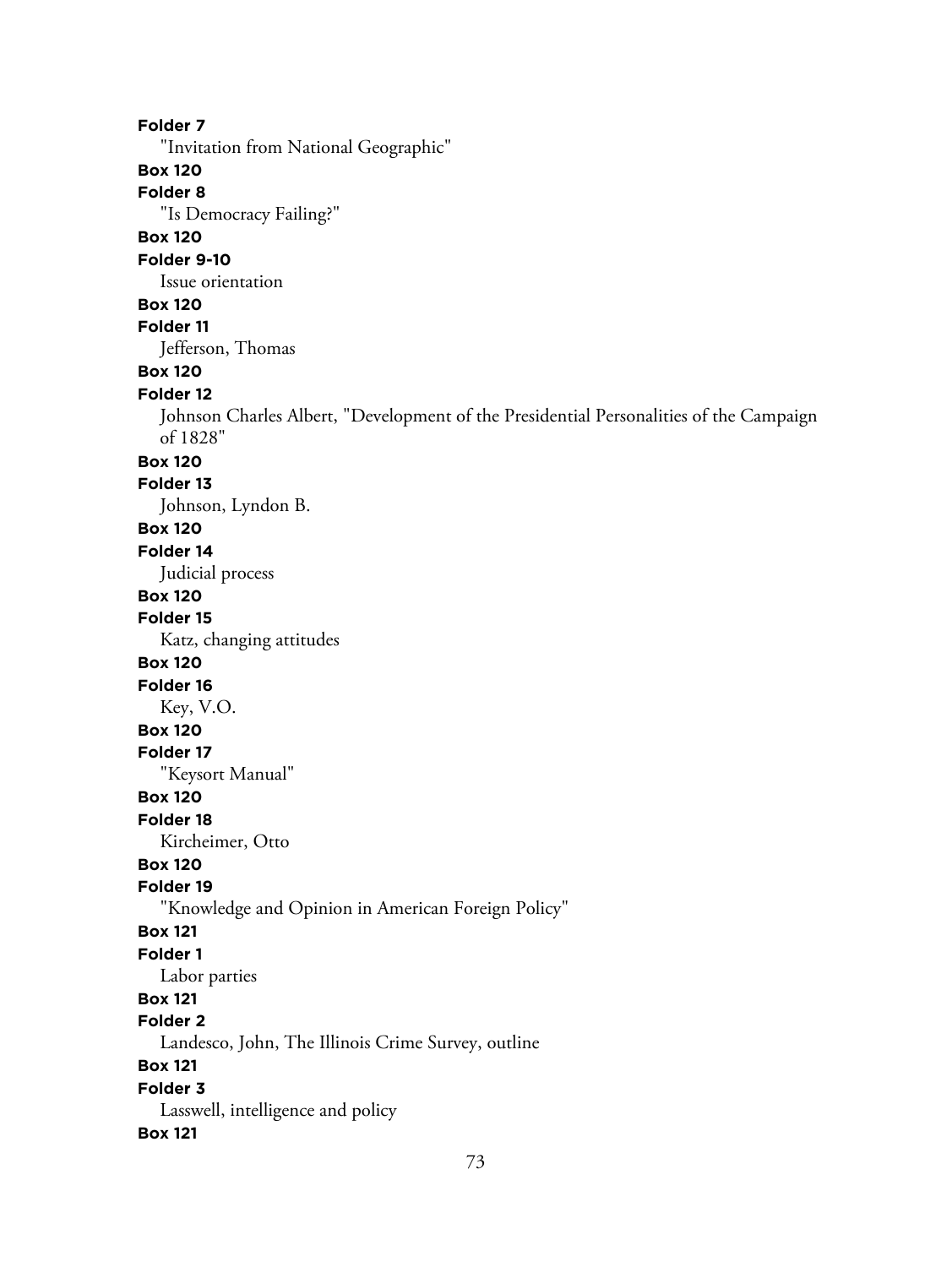**Folder 4** "Laws and Regulations for Purchase and Lease of State Lands" **Box 121 Folder 5-7** Leadership **Box 121 Folder 8** Legislative records **Box 121 Folder 9** "The Liberal Agent" **Box 121 Folder 10** Liberal parties **Box 121 Folder 11** Library of Congress, letter of deposit **Box 121 Folder 12** Lincoln, Abraham **Box 121 Folder 13** Lincoln University, "The College and the Negro's Struggle for Citizenship," lecture **Box 121 Folder 14** Linkage **Box 121 Folder 15-18** "Literary Digest" **Box 121 Folder 19** Machine politics **Box 121 Folder 20** Makingie, "Community Forces: A Study of Non-Partisan Municipal Elections In Seattle" **Box 121 Folder 21** Majority rule **Box 122 Folder 1-3** Maps and graphs **Box 122 Folder 4** Marist College **Box 122 Folder 5**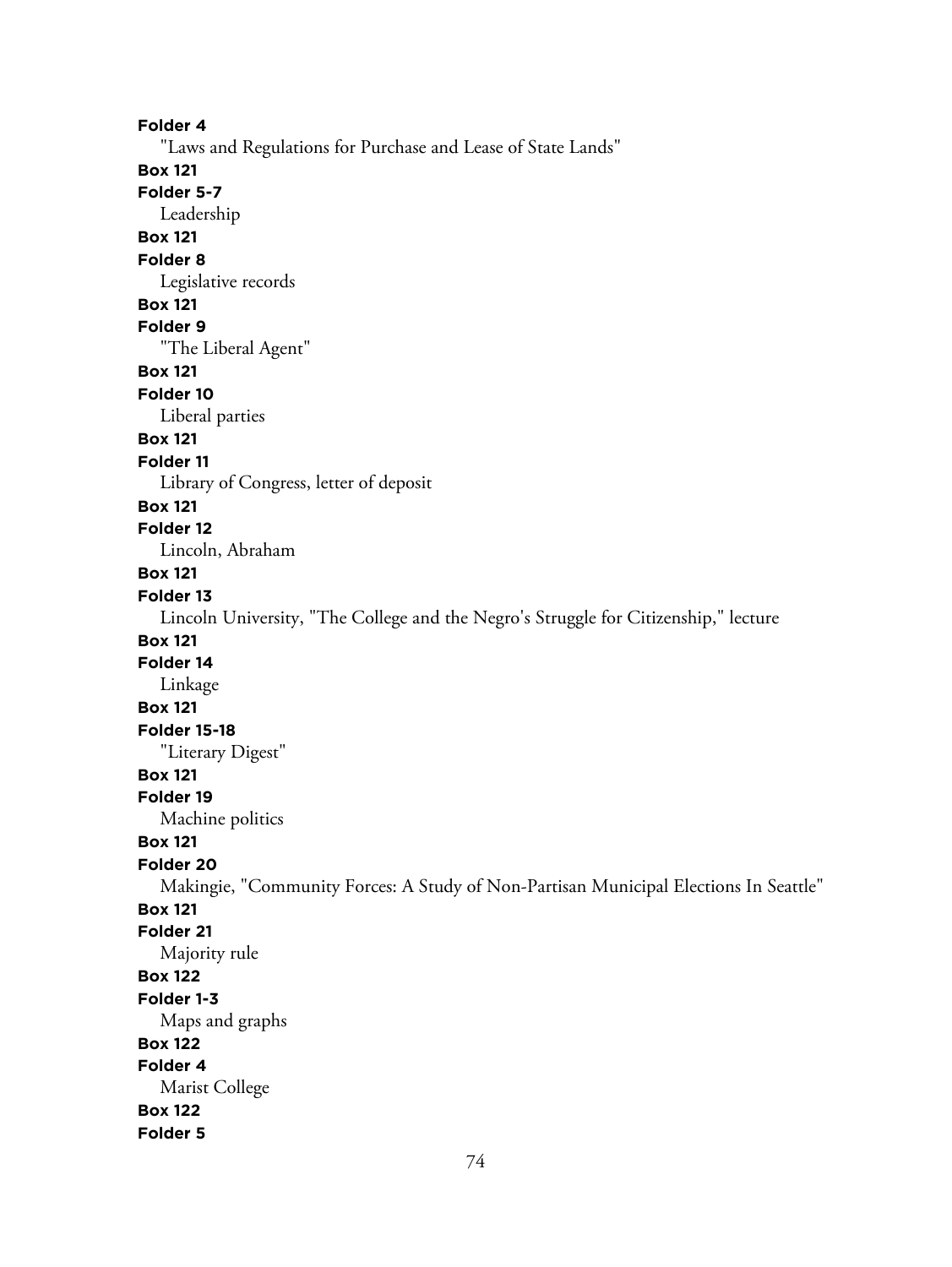McLuhan, Marshall **Box 122 Folder 6** Media **Box 122 Folder 7** Merriam, Charles E. **Box 122 Folder 8** Minor parties **Box 122 Folder 9** Morale **Box 123 Folder 1** Mussolini **Box 123 Folder 2-3** National Citizens Movement for Free Elections **Box 123 Folder 4** National roots theory **Box 123 Folder 5** NATO Third Anniversary **Box 123 Folder 6** Naturalization and citizenship **Box 123 Folder 7** Neglected franchise **Box 123 Folder 8-14** Negro politics and population **Box 123 Folder 15** Nixon, Richard **Box 124 Folder 1** Nixon, Richard **Box 124 Folder 2-6** Notes **Box 124 Folder 7** One-party dictatorships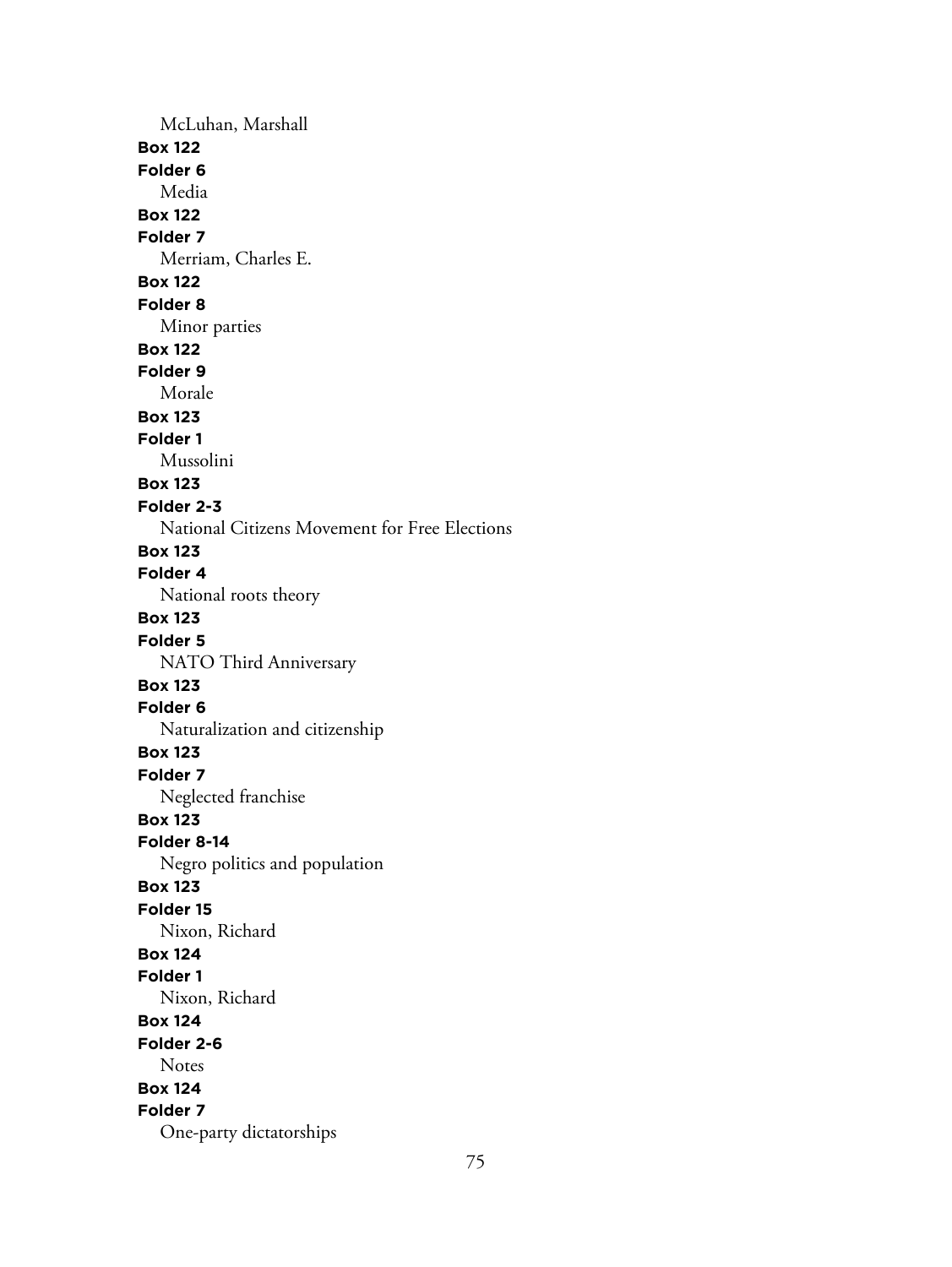**Box 124 Folder 8** Opinion form **Box 124 Folder 9** "Opportunity: The Journal of Negro Life" **Box 124 Folder 10** Organized institutional control **Box 124 Folder 11** "The Origins of Political Behaviorism" **Box 124 Folder 12** Park, R.E. **Box 124 Folder 13** Party discipline **Box 124 Folder 14** Party leaders **Box 124 Folder 15-16** Party theory **Box 124 Folder 17** Personnel administration **Box 124 Folder 18** Policy agencies **Box 125 Folder 1** Political symbols and propaganda **Box 125 Folder 2** Political theory **Box 125 Folder 3** "Politics and numbers" **Box 125 Folder 4** Polls **Box 125 Folder 5** Popular conceptions of bureaucracy **Box 125**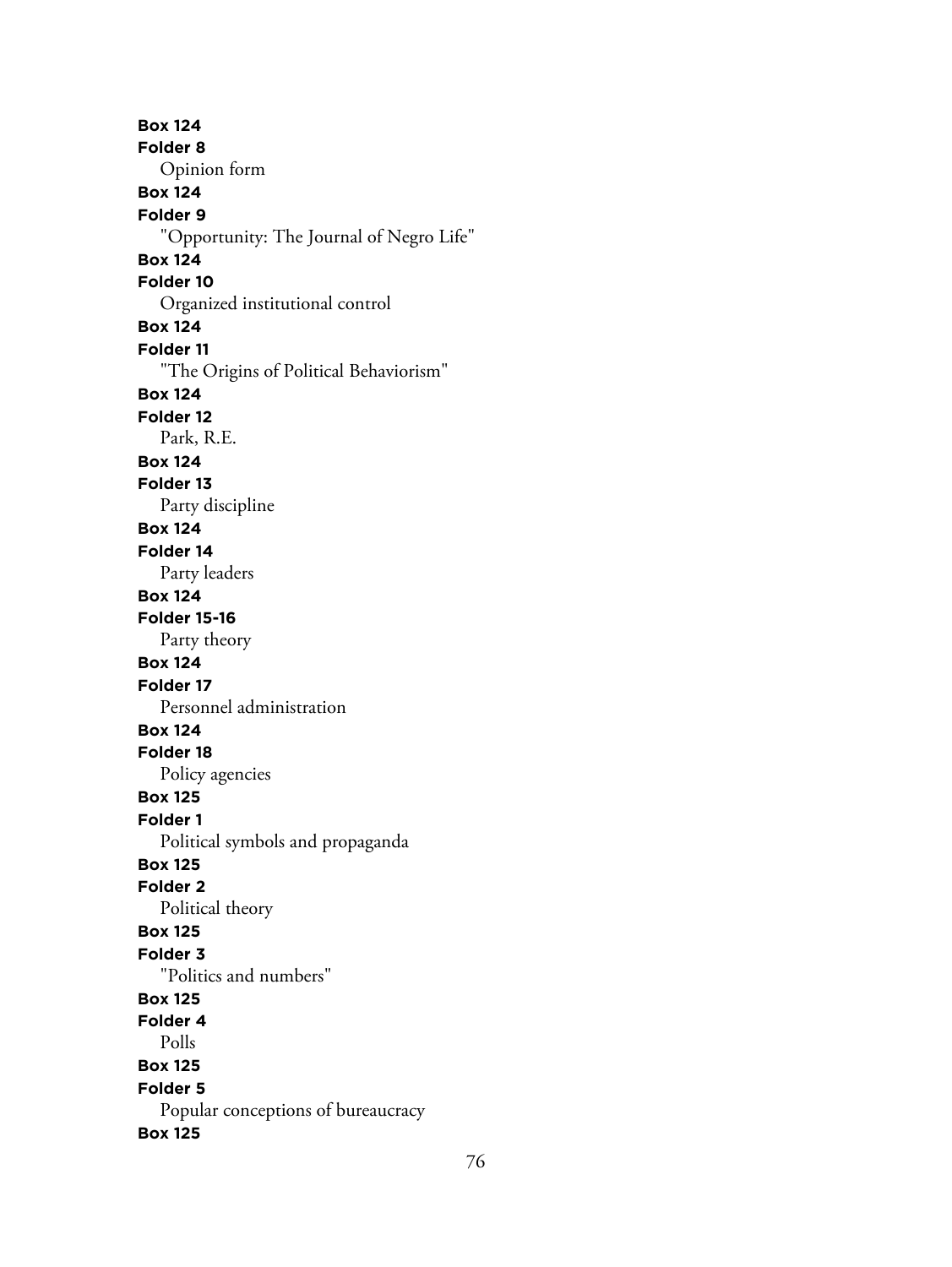**Folder 6-7** Popular law **Box 125 Folder 8** Popular law making charts **Box 125 Folder 9** Population **Box 125 Folder 10** "Portrait of Americans in Wartime" **Box 125 Folder 11** Power politics **Box 125 Folder 12** Preferential ballots **Box 125 Folder 13-14** Presidency **Box 125 Folder 15** Press relations **Box 125 Folder 16** Pressure gap **Box 126 Folder 1-2** Pressure groups **Box 126 Folder 3** "Problems Getting Scholarly Works Published" **Box 126 Folder 4-7** Proportional representation **Box 126 Folder 8** "Proposal for a committee on national political parties and elections" **Box 126 Folder 9** Psychological war **Box 126 Folder 10** Psychology **Box 126 Folder 11-13**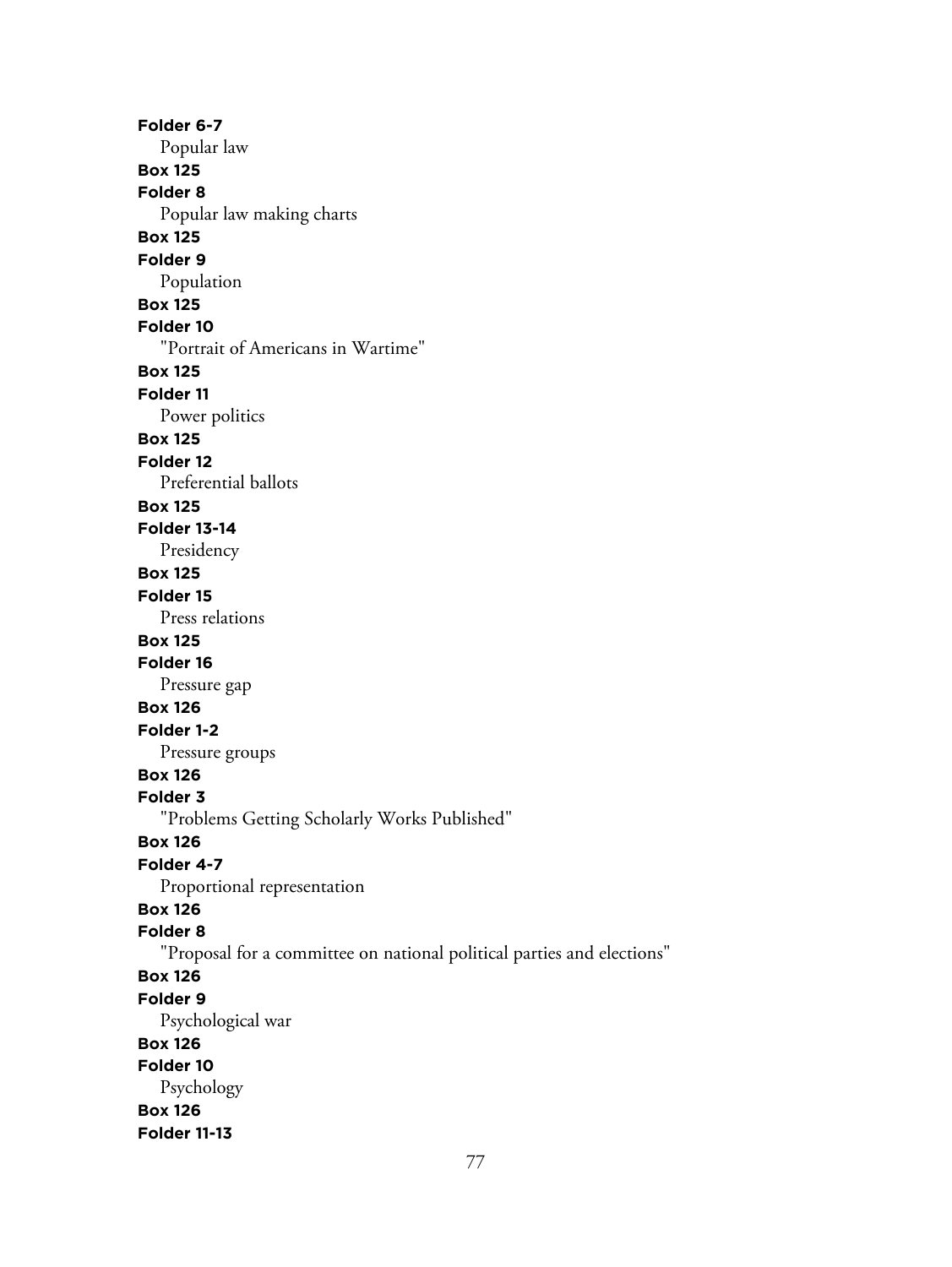Public administration **Box 126 Folder 14** Public law **Box 127 Folder 1** Public records law **Box 127 Folder 2** Publishers **Box 127 Folder 3** "Quadrennial County Complexions" **Box 127 Folder 4** Qualities of leadership **Box 127 Folder 5-9** Race relations **Box 127 Folder 10** Referenda **Box 127 Folder 11** "Report of the Committee on Pressure Groups and Propaganda" **Box 127 Folder 12** Representation **Box 128 Folder 1** Representation **Box 128 Folder 2** Reprint list **Box 128 Folder 3** Research plans **Box 128 Folder 4-6** Roosevelt, Franklin D. **Box 128 Folder 7** Roosevelt, Theodore **Box 128 Folder 8** Rumor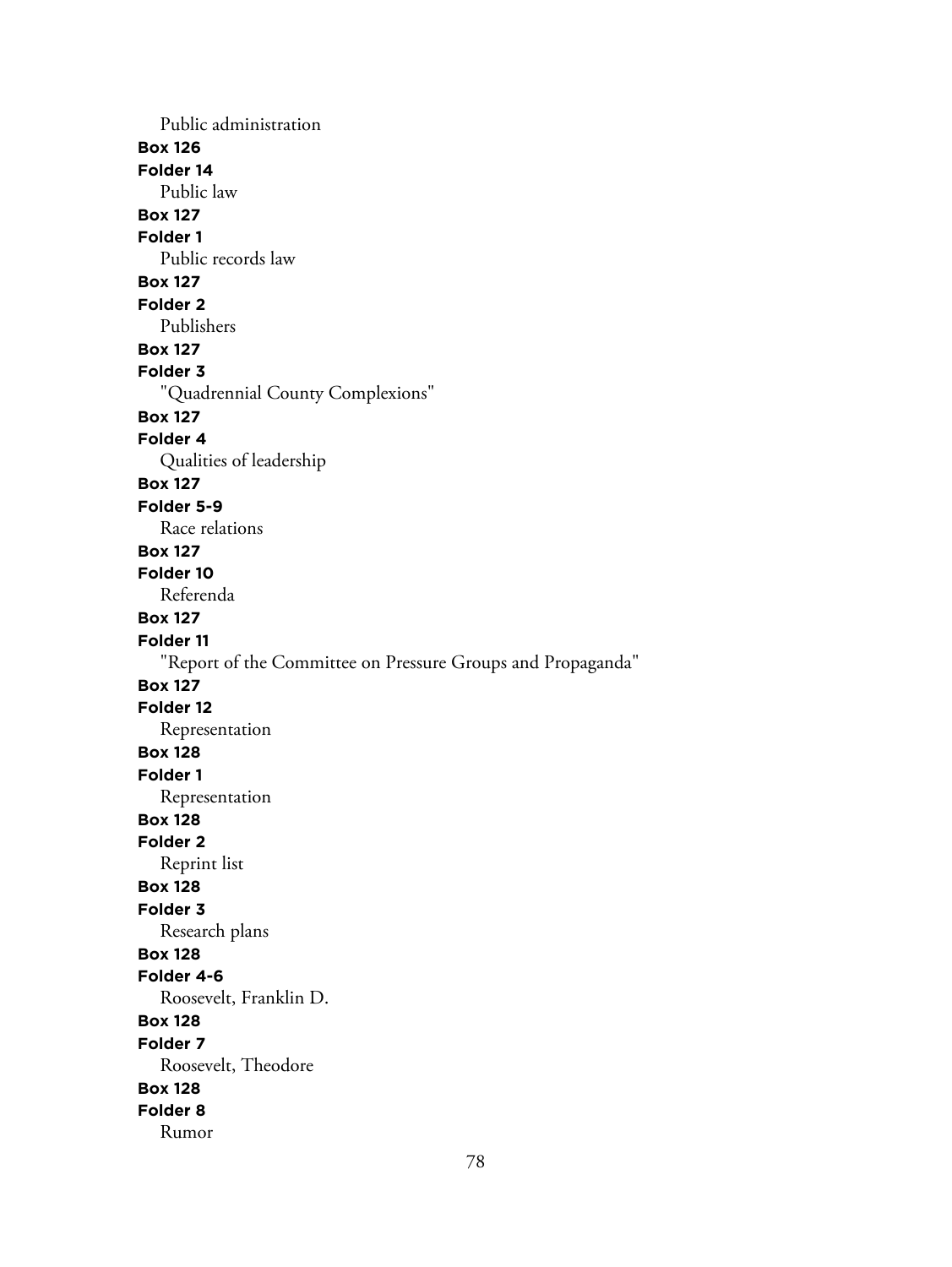**Box 128 Folder 9** Scaling **Box 128 Folder 10** Schuman, political power **Box 128 Folder 11-13** Select committees **Box 128 Folder 14** Service state **Box 129 Folder 1** Shortwave radio **Box 129 Folder 2** Skill hierarchies **Box 129 Folder 3** Smith, T.V., retirement **Box 129 Folder 4** Socialist propaganda **Box 129 Folder 5** Sociology, prisons **Box 129 Folder 6-7** Speeches by others **Box 129 Folder 8-9** "State of the Union," 1971, 1972 **Box 129 Folder 10** Steffens, Lincoln **Box 129 Folder 11** "Straight from the Shoulder: A Journal of Political Fact" **Box 129 Folder 12-13** Suffrage **Box 129 Folder 14** Symbols and propaganda **Box 129**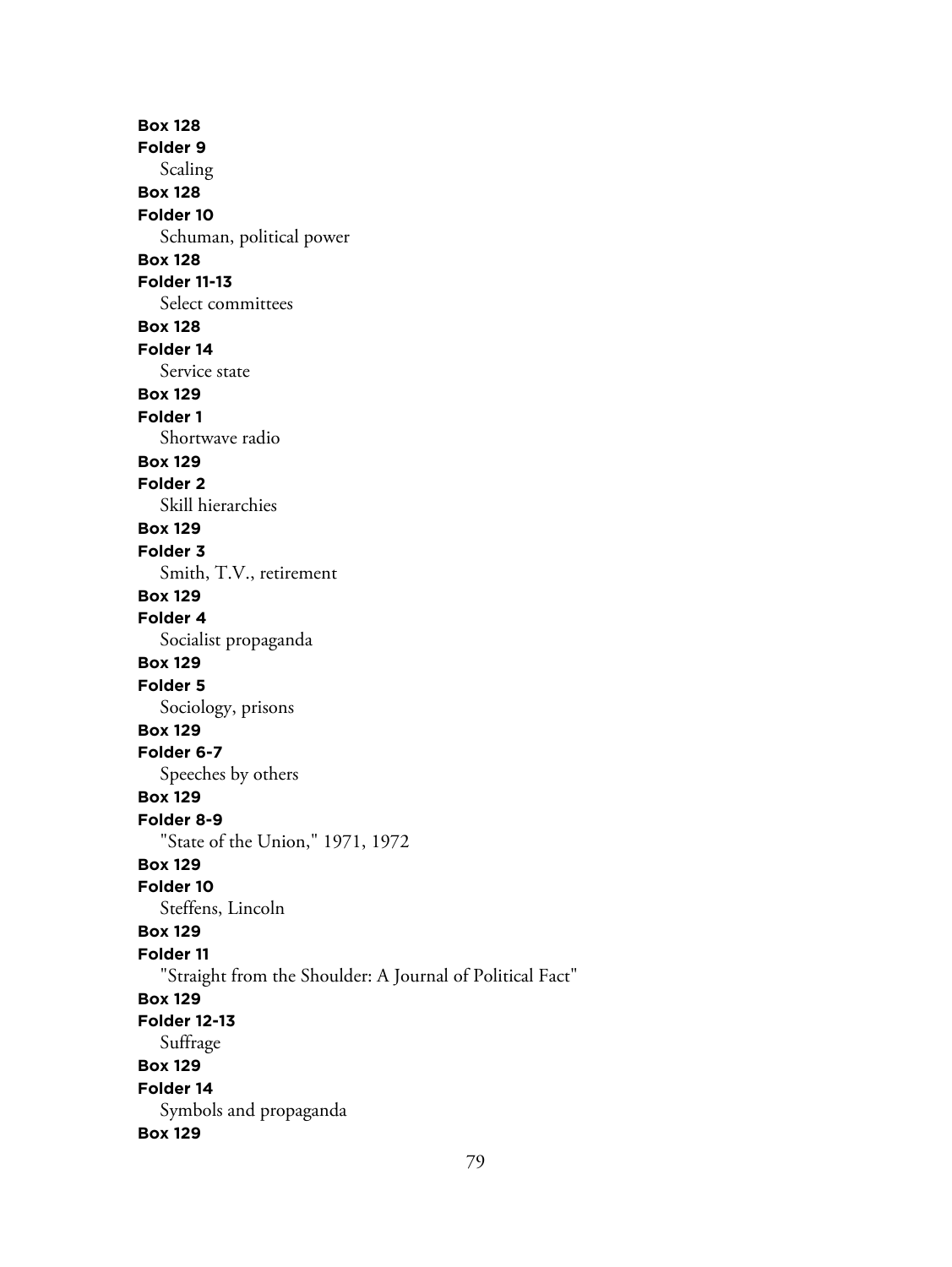**Folder 15** Taxation **Box 129 Folder 16** Trends in government **Box 129 Folder 17-18** Truman **Box 129 Folder 19-20** Unidentified **Box 130 Folder 1-7** Unidentified **Box 130 Folder 8** United States federal judiciary **Box 130 Folder 9** United States government publications **Box 130 Folder 10** Vegetarianism and animal rights **Box 130 Folder 11** "Vista," magazine **Box 130 Folder 12** Voting **Box 131 Folder 1** Watergate **Box 131 Folder 2** Welfare **Box 131 Folder 3** "Women Use the Vote" **Box 131 Folder 4** Wooley, Robert, conversation **Box 131 Folder 5** Words **Box 131 Folder 6**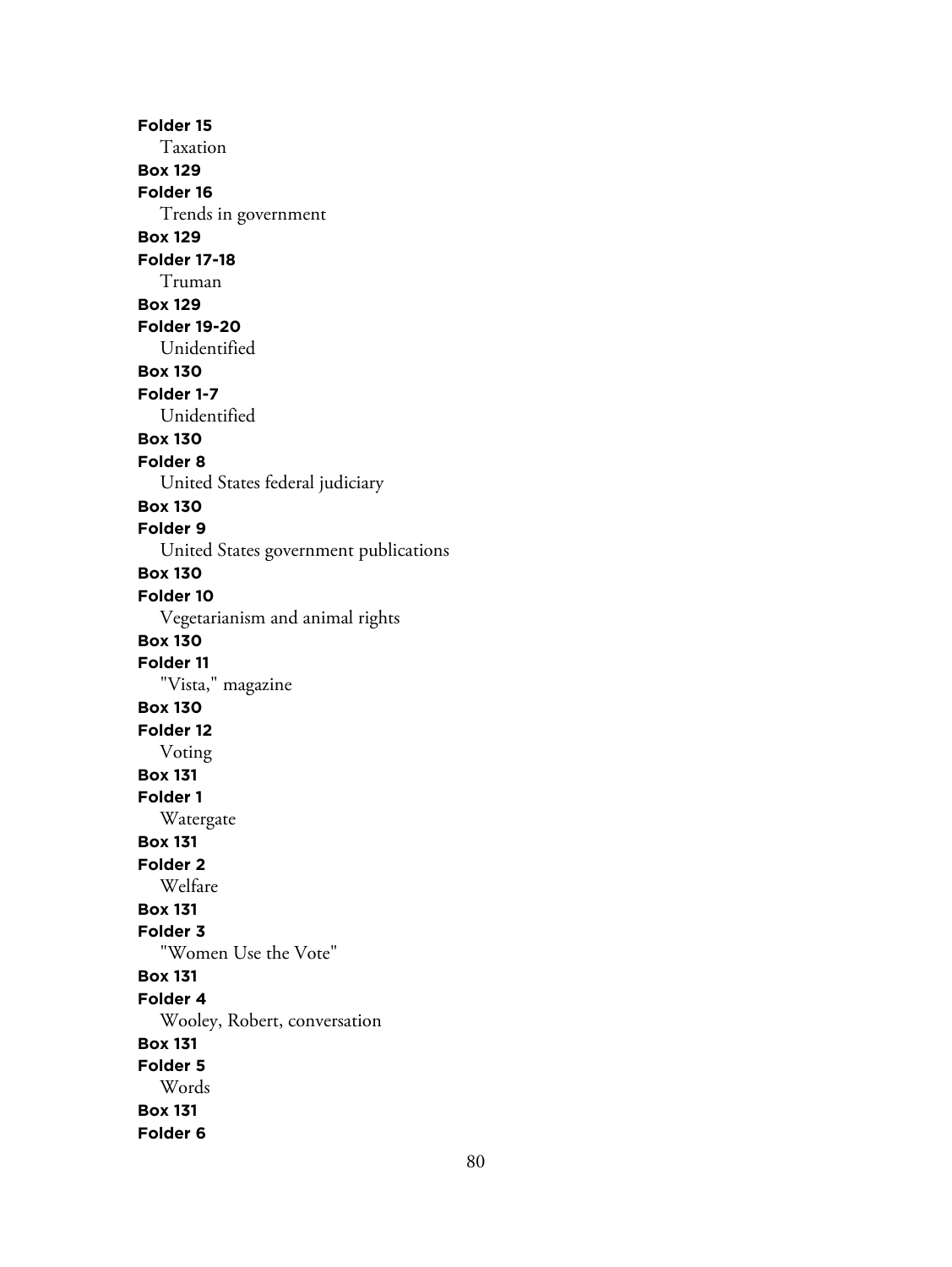## Yankee Magazine

## **Series VIII: Oversized**

This series contains books, clippings, graphs, electoral maps, and campaigns posters, primarily related to American and British elections. Material has been transferred from Series III and VII. It spans 1922-1940.

## **Box 132** Calendar, Howard University, 1967-1968 **Box 132** Campaign posters and maps, Philippines, circa 1953 **Box 132** Campaign posters, presidential election, 1924 **Box 132** Campaign posters, Thomas Dewey, 1944 **Box 132** Campaign poster, Robert M. Lafollette, undated **Box 132** Census form, Virginia, undated **Box 132** Chart, federal government, undated **Box 132** Clippings, Britain, 1929 **Box 132** Electoral graphs and maps, Britain, 1922-1929 **Box 132** Electoral instructions, Britain, circa 1924 **Box 132** Electoral map, France, undated **Box 132** Electoral maps , Philippines, circa 1953 **Box 132** Electoral maps, United States, 1910, 1950-1952 **Box 132** Electoral map, Washington DC, 1963 **Box 132** Graph, presidential election, 1964 **Box 132** Maps, Indonesia, undated **Box 132** Poster, Charles E. Merriam's students, undated **Box 132** "The Republican," 1970 **Box 133** Electoral maps, Britain, 1922 **Box 133**